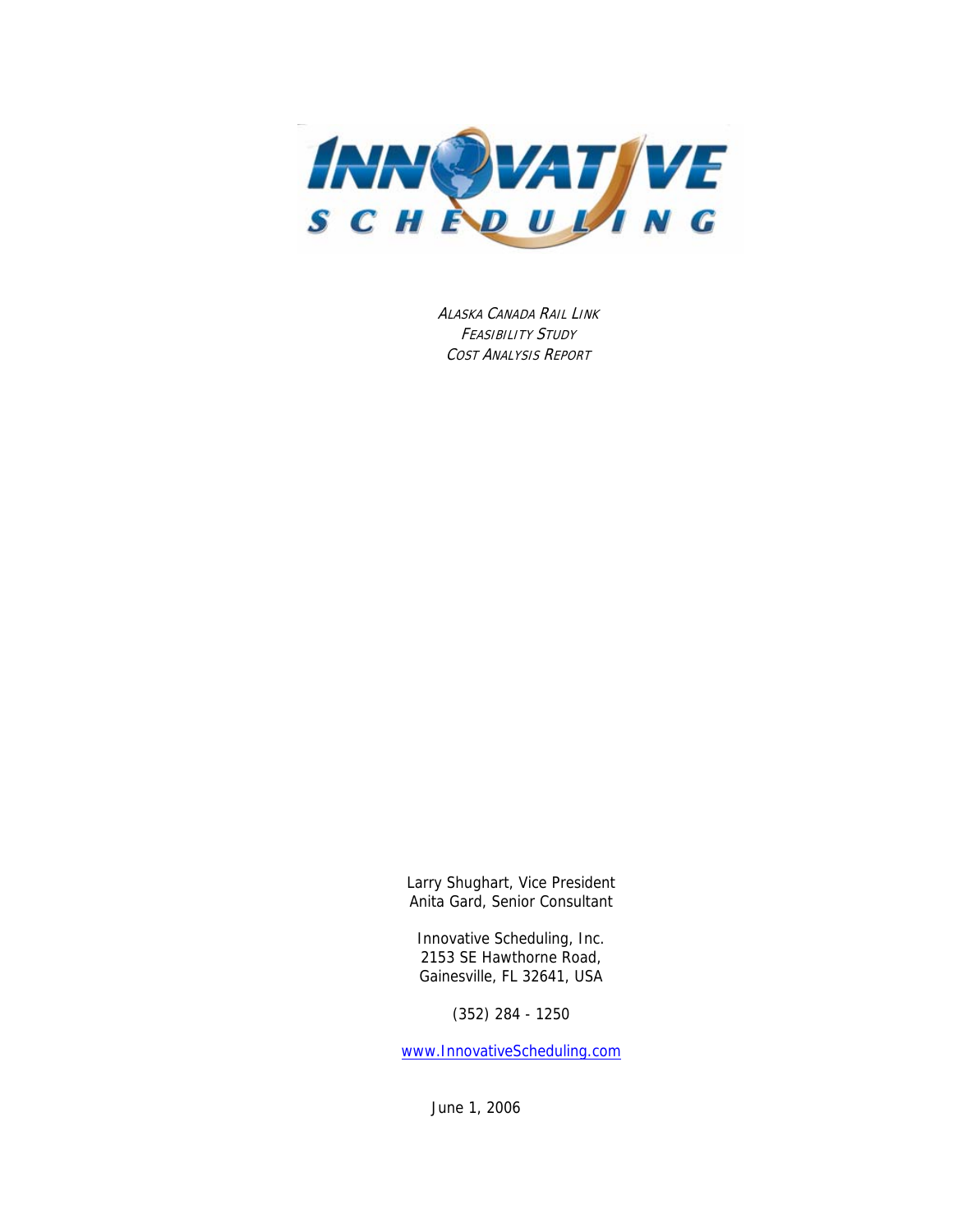

**TRANSFORMING THE WORLD OF TRANSPORTATION** 

**Office: (352) 334-7283 Cell: (352) 284-1250 Fax: (866) 805-4130 Email: Larry@InnovativeScheduling.com**

 **www.InnovativeScheduling.com**

June 1, 2006

Kells Boland, Project Manager Alaska Canada Rail Link Project 210-212 Main St. Whitehorse, Yukon, Y1A 2A9 Canada

Dear Mr. Boland:

Innovative Scheduling, Inc. is pleased to submit this **Final Report on the work we** accomplished in support of the Alaska Canada Rail Link feasibility study. The international dialogue surrounding this proposed rail link will clearly benefit from this study. We are proud to have been part of the team that created this comprehensive inventory of facts that will lay the foundation for future analyses that will determine the appropriate roles for Governments, financiers, shippers, and railroads.

The cost analysis documented in this report is an objective assessment of the proposed railroad operations given the detailed engineering designs and traffic forecasts provided to us. We have also provided you with an electronic copy of this powerful model that will enable others to replicate, modify, and enhance our methodologies in the future.

Our team has performed numerous railway evaluations and provided recommendations concerning the economics, operations, and policy issues associated with many large railroad projects. This document provides details of our work approach. We appreciate your support, and look forward to working with you again in the future.

Sincerely,

# **Larry A. Shughart**

Larry A. Shughart, Vice President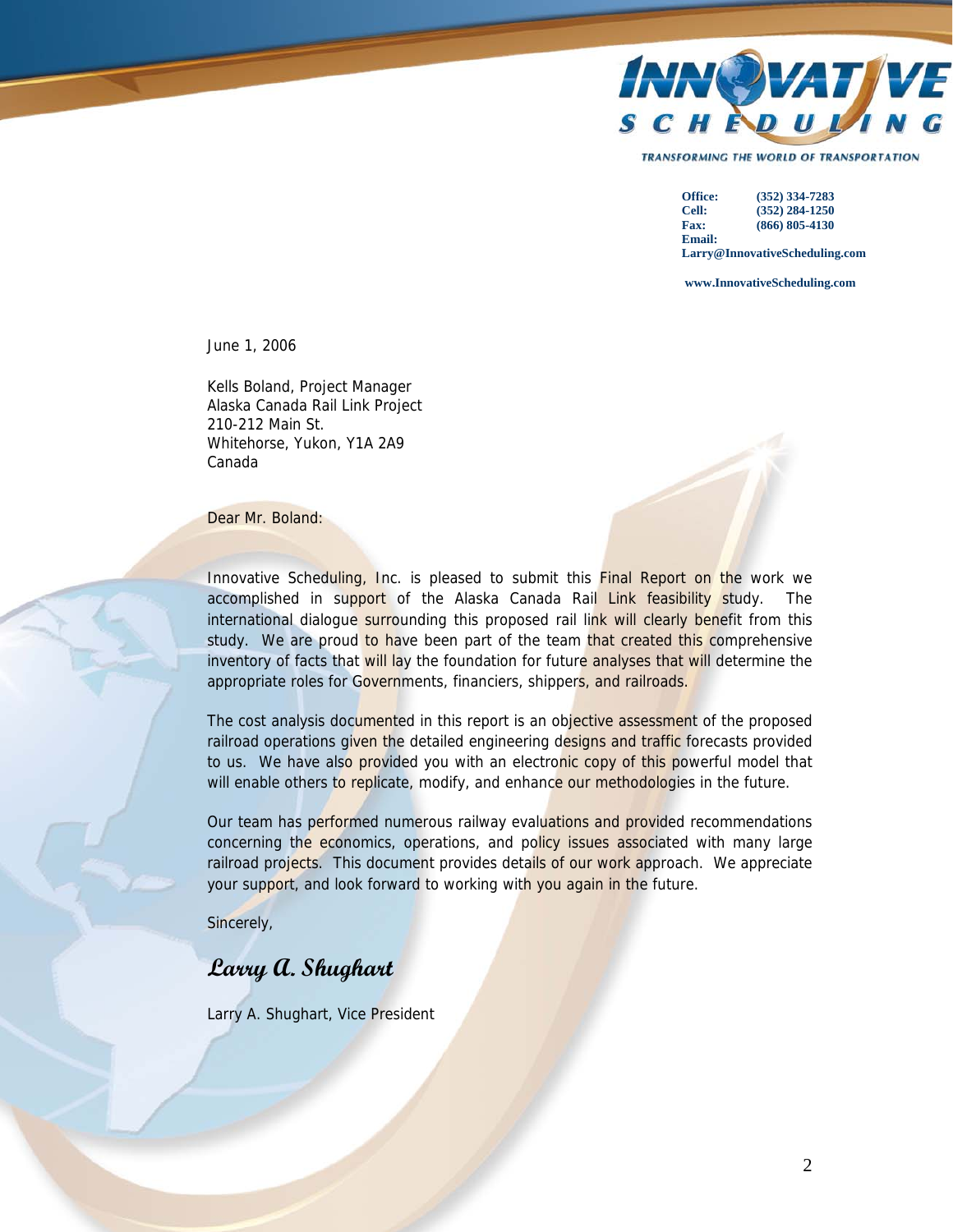| <b>EXECUTIVE SUMMARY</b>                                     | 4              |
|--------------------------------------------------------------|----------------|
| <b>BACKGROUND</b>                                            | 5              |
|                                                              | 6              |
| <b>METHODOLOGY</b>                                           | $\overline{7}$ |
| OPERATING COSTS                                              | 7              |
| CAPITAL COSTS                                                | 8              |
| <b>CALIBRATING THE MODEL</b>                                 | 9              |
| <b>DEFINING A SCENARIO</b>                                   | 10             |
| <b>ROUTES</b>                                                | 10             |
| <b>TRAFFIC</b>                                               | 11             |
| <b>MANAGEMENT STRATEGY</b>                                   | 12             |
| MANAGEMENT STRATEGY 1 REPRESENTS A "DRAG TONNAGE" OPERATION. | 12             |
| MANAGEMENT STRATEGY 2 REPRESENTS THE "MOST LIKELY" SCENARIO. | 13             |
| MANAGEMENT STRATEGY 3 REPRESENTS A TYPICAL CLASS I RAILROAD. | 13             |
| <b>MODEL STRUCTURE AND SUMMARY OF INPUT ASSUMPTIONS</b>      | 14             |
| <b>SCENARIO EVALUATION</b>                                   | 17             |
| RELEVANT ECONOMIC PRINCIPLES                                 | 17             |
| <b>NARROW GAGE ONLY SCENARIO FROM SKAGWAY TO BRAEBURN</b>    | 19             |
| NARROW GAGE VERSUS STANDARD GAGE ON SKAGWAY-BRAEBURN         | 21             |
| LOW-COST, HIGH FUEL-EFFICIENCY SCENARIOS                     | 23             |
| SKAGWAY-BRAEBURN OPERATION ASSUMPTIONS                       | 23             |
| <b>CONCLUSIONS AND NEXT STEPS</b>                            | 26             |
| <b>ABOUT THE AUTHORS</b>                                     | 28             |
| <b>LARRY SHUGHART</b>                                        | 28             |
| ANITA GARD                                                   | 28             |
| ABOUT INNOVATIVE SCHEDULING                                  | 29             |
| <b>APPENDIX</b>                                              | A - 1          |
| <b>MODEL RESULTS</b>                                         | $A - 1$        |
| EXAMPLE MODEL SUMMARY REPORT TAB                             | $A - 7$        |
| NARROW GAGE VERSUS STANDARD GAGE ANALYSIS DETAILS            | $A - 10$       |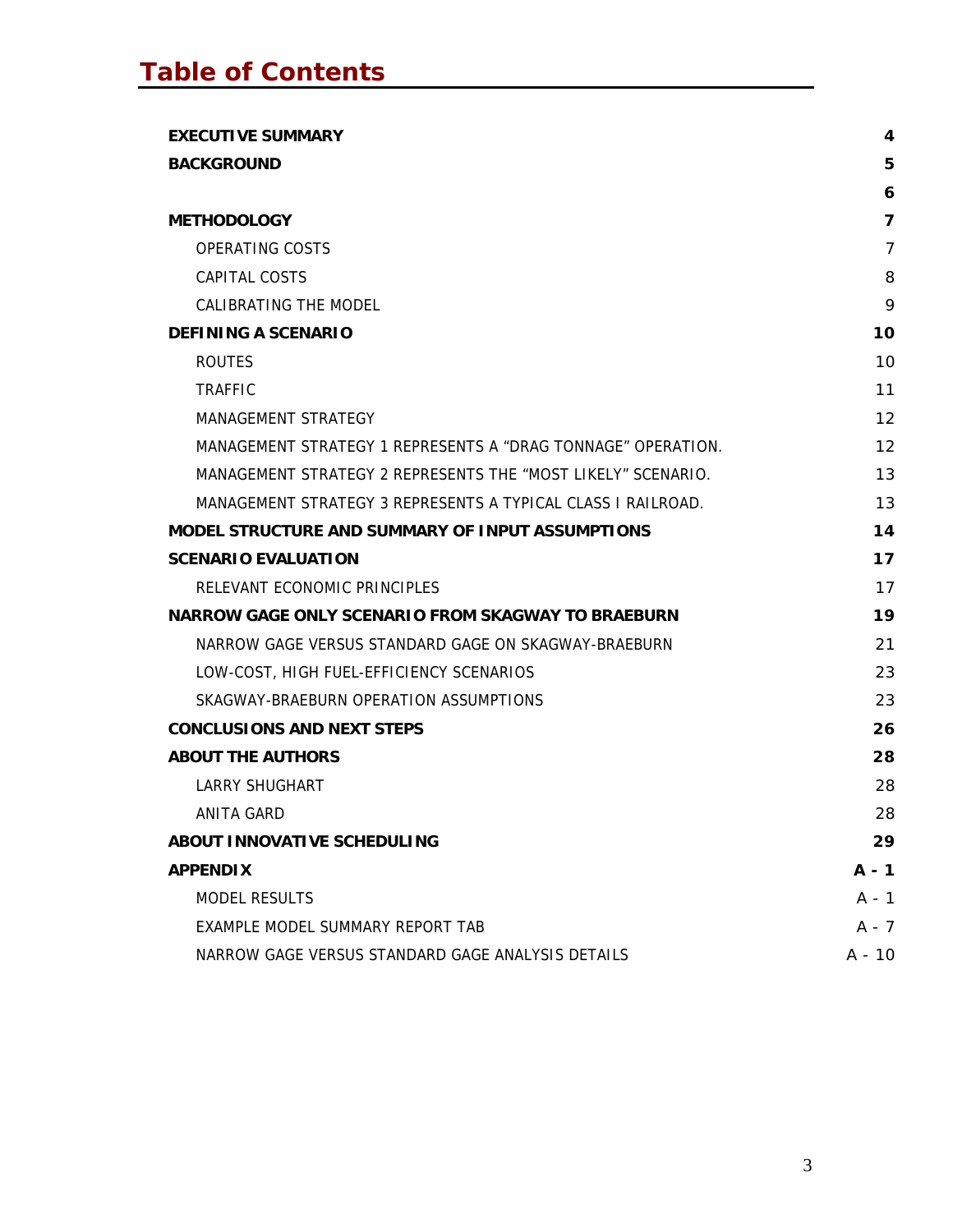### <span id="page-3-0"></span>EXECUTIVE SUMMARY

This study documents the operating costs and capital recovery costs of moving the forecasted freight volumes over each of the proposed alternative routes of the Alaska Canada Rail Link. We implemented a comprehensive cost model that captures the physical attributes of each alternative route. We determined a reasonable operating and service design plan that is consistent with those route attributes and supports the forecasted traffic volumes. These costs will be used by others to evaluate the viability of the Alaska Canada Rail link.

The model calculates the physical workload in terms of train starts, train miles, carloads, car miles, GTM requirements, etc., and applies the appropriate cost factors. The model creates pro-forma operating budgets in standard railroad departments of Transportation; Engineering (MOW – Maintenance of Way), Mechanical (MOE – Maintenance of Equipment) and Administration (SG&A – Sales, General and Administrative). The model easily supports a range of sensitivity analyses, multiple scenario evaluations, and the ability to test a variety of cost assumptions.

We generated a series of results using the model for 27 different scenarios. A scenario is the combination of one route, one of the projected levels of traffic (High, Medium, and Low), and one of the pre-defined Management Strategies (1, 2, and 3). The results of each scenario can be found in the Appendix.

We also performed an analysis for the sub-route on the Alaska Canada Rail Link from Skagway to Braeburn the potential site for a future coalmine. The total life-cycle cost of using the existing White Pass and Yukon narrow gage railway with a narrow gage extension to the mine was found to be similar to the cost of rebuilding the entire route to modern, heavy-haul standard gage specifications. While narrow gage is a much less efficient operation than standard gage, the capital cost of upgrading the route to heavy haul standards offset most of the operating efficiencies gained through the use of standard gage technology. The analysis did not consider the lack of network synergies between a narrow gage branch and the balance of the Alaska Canada Rail Link.

The primary purpose of this Phase I of the project was to examine route alternatives and evaluate the pros and cons of each route from an engineering, marketing, and cost perspective. We concluded the range of cost differences between the various routes was relatively small and route selection should be based primarily on marketing and policy considerations.

The capital recovery costs range from 90% to 95% of total cost per carload. An enhanced version of this cost model will be used to support the Phase II of this Feasibility Study, which includes an assessment of alternative capitalization structures.

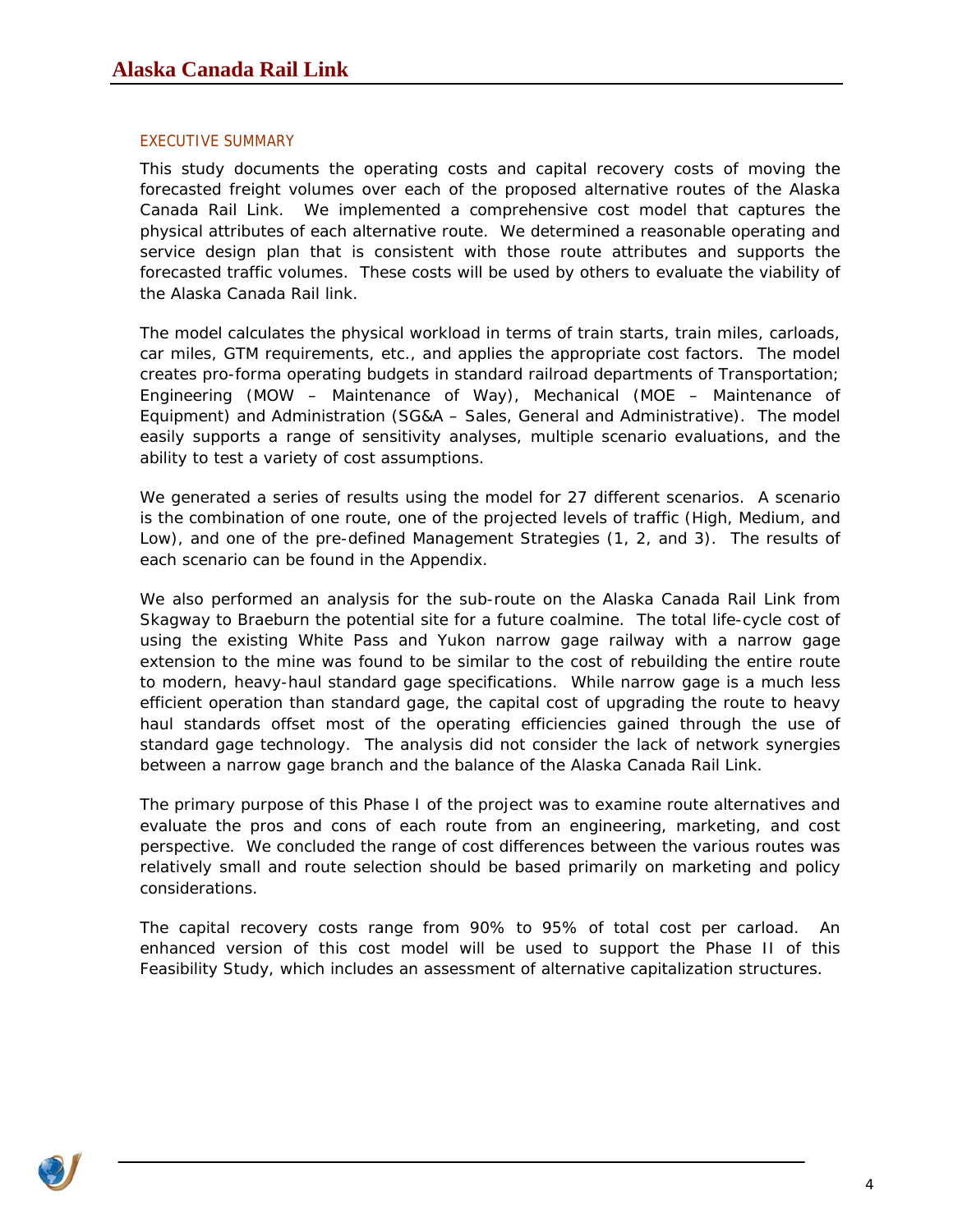### <span id="page-4-0"></span>**BACKGROUND**

People have been discussing the potential benefits of connecting the Alaska Railroad to the balance of the North American rail system since before the Alaska Railroad was completed in 1923. The Alaska Railroad is a point-to-point railroad connecting the Alaskan interior with the state's major cities and seaports. It is a stand-alone operation not connected to any other rail lines in North America. Consequently, rail shipments between Alaska and the rest of Canada, the lower 48 States, and Mexico, must be transloaded to or from ocean-going vessels or trucked thousands of kilometers over land.

In 2005, the Governments of Alaska and the Yukon Territory commissioned a joint feasibility study to assess the proposed rail link connecting the existing Alaska Railroad to the rest of the North American rail system. Joint funding recognizes the eventual success of the project will require close cooperation between public and private sectors on both sides of the border.

As part of this feasibility study, teams of experts developed comprehensive engineering designs and capital cost estimates to build the railroad along several alternative routes. Other experts identified freight volumes the line would attract from the mining, energy, pipelines and consumer goods sectors. It is likely that existing motor freight flows to Yukon and Alaska will immediately divert to the new, all-rail route assuming significant cost savings to shippers can be achieved. Intermodal container/trailer freight flows across the Gulf of Alaska will divert to the new, all-rail route to the extent that shippers can achieve a higher level of more frequent service at lower total cost. Assuming an Alaska rail link is competed prior to pipeline construction start, it is likely pipeline construction traffic will account for an initial influx of traffic on the new rail link, with volumes decreasing after the pipeline is finished. Mine development and outbound mineral resources will have relatively longer lead times and will be dependant on global prices, the chosen route alternative, and the availability of supporting energy sources and supporting local economies.The purpose of the portion of the study documented in this report is to calculate the operating costs and capital recovery costs of moving the forecasted freight volumes over each of the alternative routes. We implemented a comprehensive cost model that captures the physical attributes of each alternative route. We determined a reasonable operating and service design plan that is consistent with those route attributes, and supports the forecasted traffic volumes. We then attached operating and financial costs to each work activity to project an average cost per car mile and average cost per carload for each segment of traffic. These costs will be used by others to evaluate the economic viability and expected competitiveness of the Alaska Canada Rail link.

In the balance of this paper, we will review our assignment, outline our methodology for evaluating the costs, document the inputs and assumptions of our cost model, review the results of each scenario, summarize key economic principles that are relevant to interpreting these results, and provide an overall conclusion and recommended "next steps".

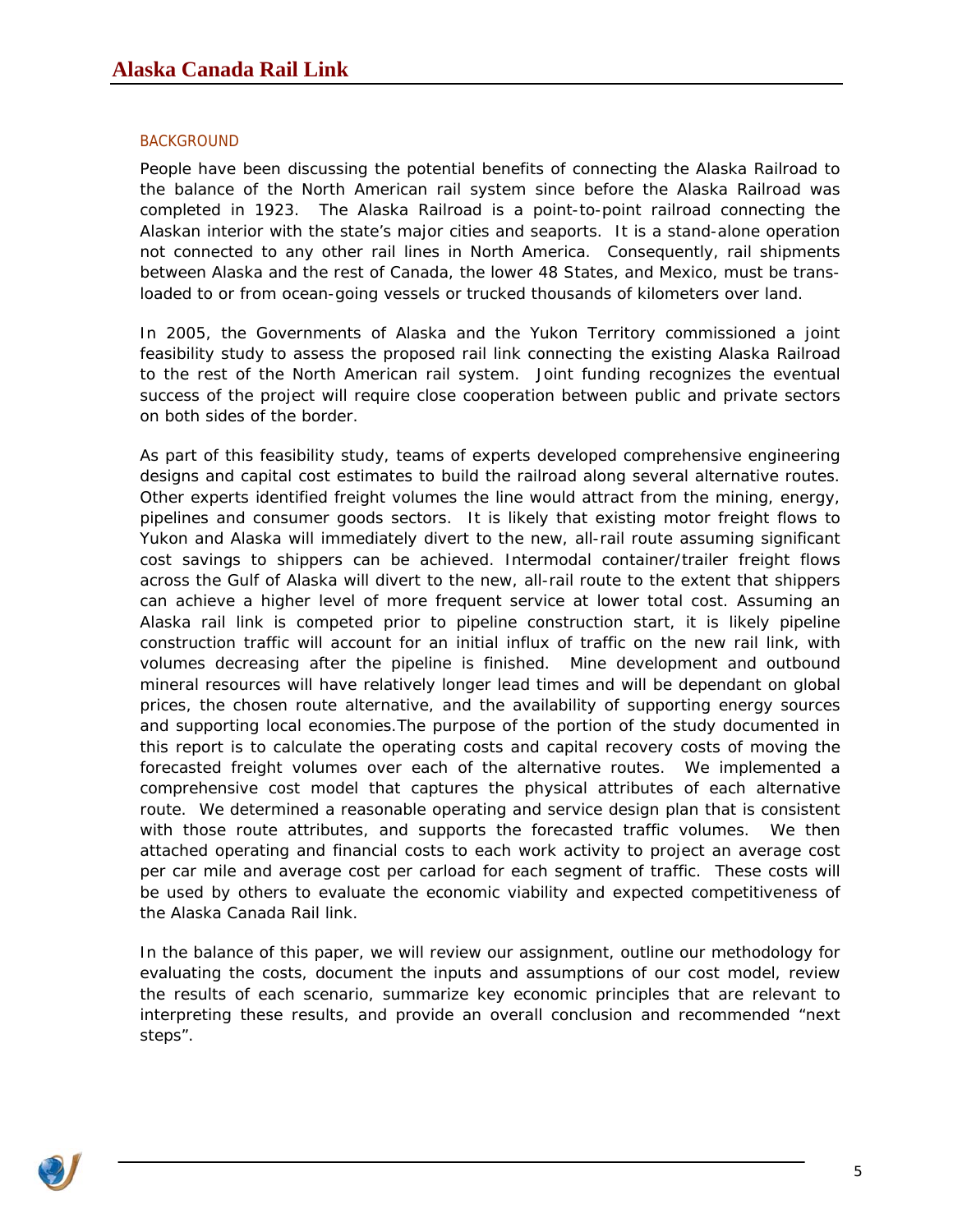#### <span id="page-5-0"></span>ASSIGNMENT

Our task was described in the original tender documents as follows:

Work Package B3(c)

Object: Transportation Operating Cost Estimation for Full Rail Route Investment

Statement of Work: Working in consultation with connecting and other rail carriers (Canadian National, Alaska Railroad, regional and short lines), develop preliminary cost estimates for above rail operations. Consider impact of track/train dynamics and line haul distance on major traffic segments for each route option. Prepare conceptual train service design and cost profiles for intermodal, carload and bulk commodity operations on technically feasible rail routes. Deliverables: Train operations cost estimates for technically feasible all-rail routes. Prerequisites: Completion of Work Packages B1(d), (e) and (f).

Work Package B3(e)

Object: Cost of Service Evaluation for Full Rail Route Investment

Statement of Work: Based on life-cycle investment and operating cost estimates developed in Work Packages B3(a) and (c), determine and compare cost of service for bulk commodities, intermodal and carload traffic on each technically feasible rail route. Rank rail routes by cost of service. Prepare a cost recovery revenue model with prototype rate tariffs for each traffic segment

Deliverables: Cost of service and prototype tariffs by traffic segment for technically feasible routes.

Prerequisites: Completion of Work Package B3(a) and (c).

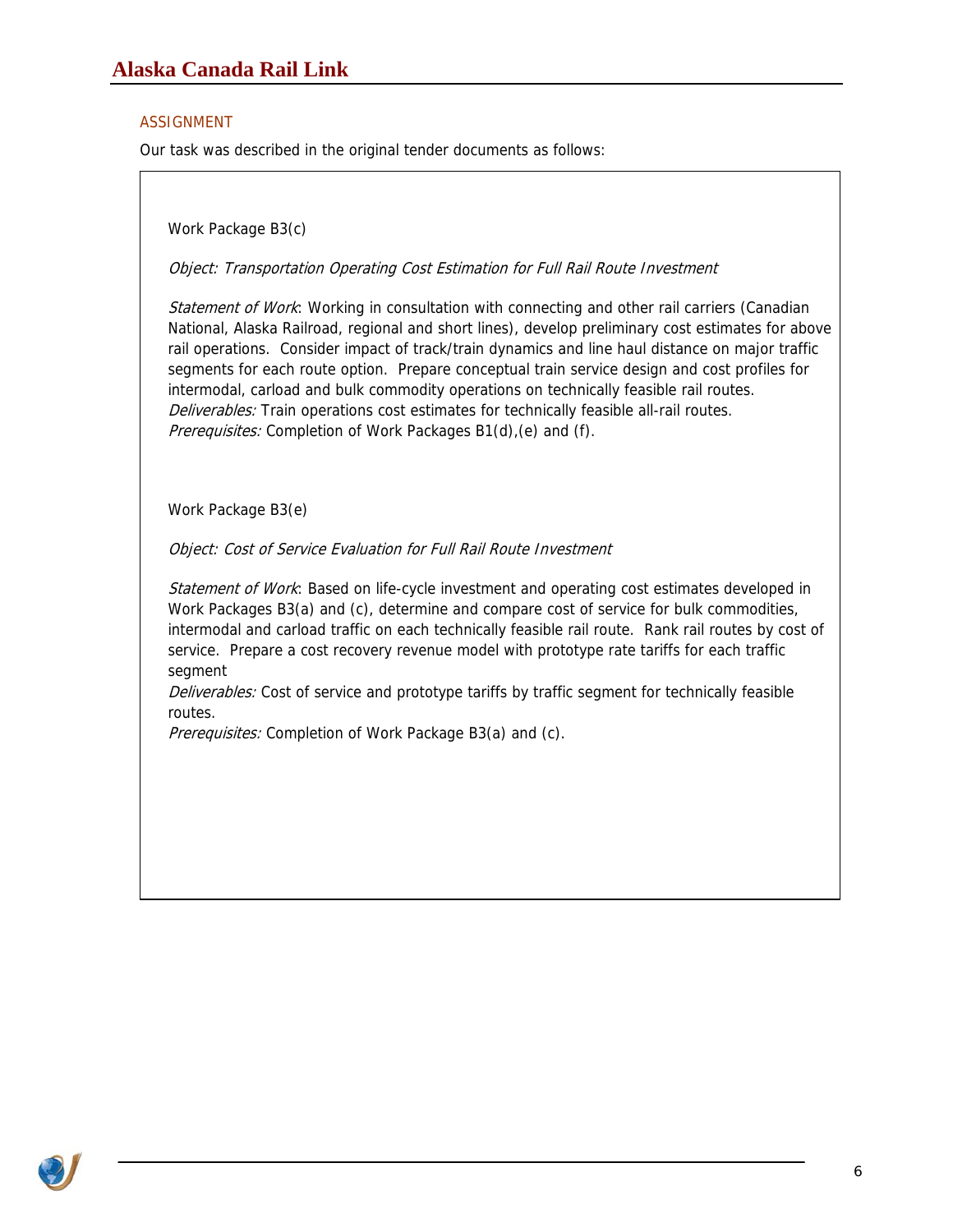#### <span id="page-6-0"></span>**METHODOLOGY**

We adapted an existing spreadsheet model that describes an entire railroad operation. Inputs include the physical infrastructure (route miles, track miles, terminals and other major facilities); the service design plan (including trains, routes, schedules, cars per train, locos per train, traffic type, etc.); and unit cost inputs (including all standard operating budget accounts of labor, equipment, fuel, maintenance, etc. and all SG&A accounts).

#### **OPERATING COSTS**

"Above the rail" operating costs are directly related to traffic volumes and include locomotives, rail cars, train crews, fuel, dispatching, and field management. "Below the Rail" operating costs include Maintenance of Way costs, which are somewhat variable with traffic depending on the individual cost item. We included costs for maintenance and inspection of track, signals, bridges, and buildings. Sales, General, and Administrative costs (SG&A) are generally not variable with traffic volumes but are included to ensure total operating costs are accounted for in the average cost per carmile projections. We include sufficient clerical forces to support the levels of traffic in the scenarios.

Internal model functions estimate the physical activities required to transport the forecasted traffic: Train starts, Cars per train, Tons per car, Velocity, Working times. Crew requirements are a function of crew districts, crew balance, crew rest, and crew mark-off (availability) rates. Users can change crew size to evaluate cost tradeoffs for train control technology. For example, under a PTC (Positive Train Control) scenario, users may want to assume one-person crews.

The model calculates the required train frequency and train routes given a portfolio of traffic. We assumed different traffic types would be dedicated to specific train types. Each scenario is accompanied by a proposed train service design for intermodal, carload and bulk commodity operations.

The model determines locomotive requirements based on the number of units per train, the number of trains, train running times, servicing and fueling time, and utilization rates (utilization rates reflect idle time for maintenance and simply waiting for the next train). For this project, we assumed rail cars are foreign-owned or private. Thus, Car Hire costs are included, but no capital costs and car repair costs are 100% re-billable to the car owners so are shown as a credit.

The spreadsheet formula calculate the physical workload of each scenario in terms of train starts, train miles, carloads, car-miles, GTM requirements, etc., and apply the appropriate cost factors. The model creates pro-forma operating budgets in standard railroad departments of Transportation; Engineering (MOW – Maintenance of Way), Mechanical (MOE – Maintenance of Equipment) and Administration (SG&A – Sales, General and Administrative). The model easily supports a range of sensitivity analyses, multiple scenario evaluations, and the ability to test a variety of cost assumptions. We use activity-based costing methodology (ABC) to attach appropriate unit costs to an array of operating parameters.

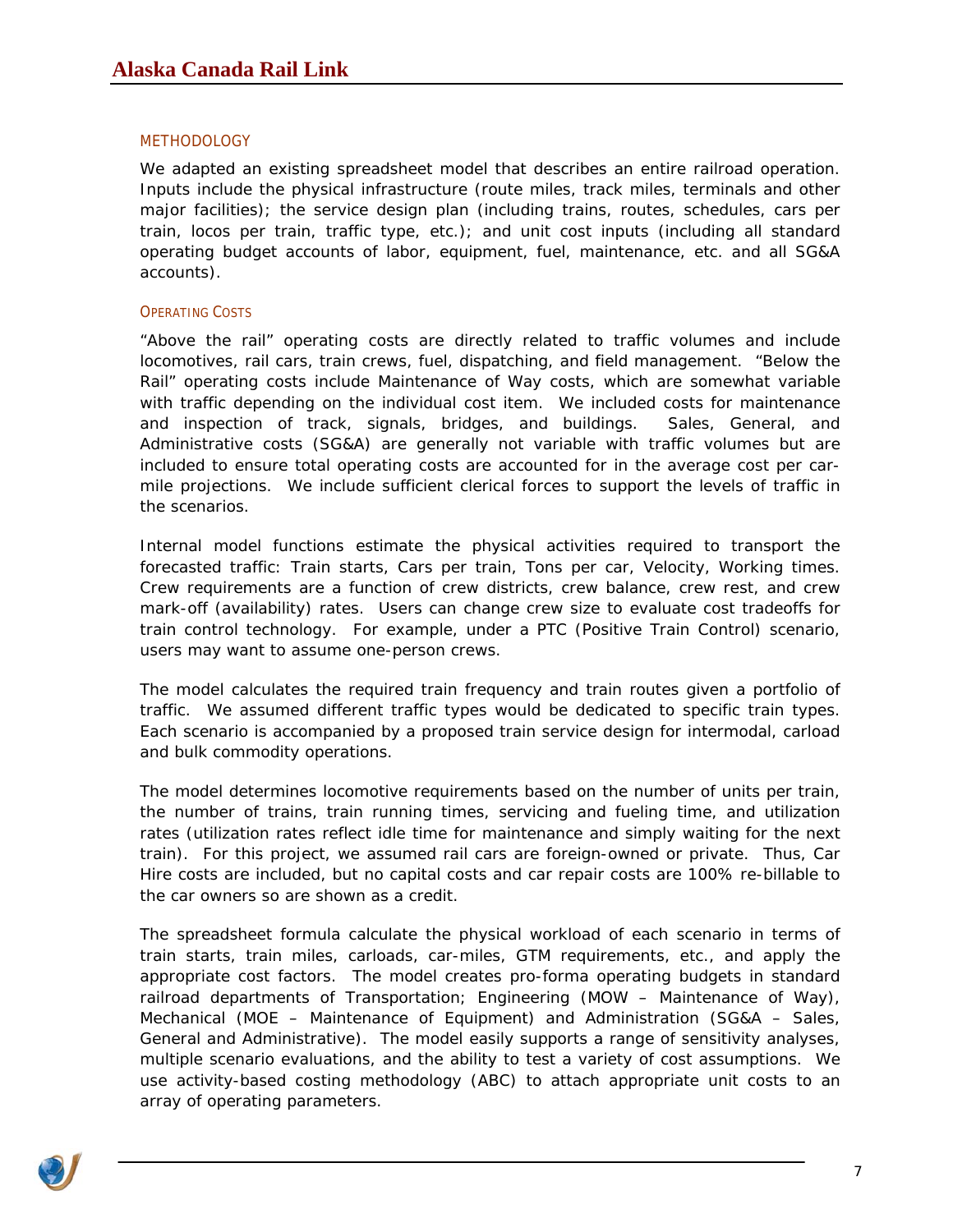

<span id="page-7-0"></span>

#### CAPITAL COSTS

Initial investment costs are treated as a capital cost spread evenly over the planning horizon. The user may specify the length of the planning horizon and the required rate of return to amortize the investment. Start-up costs include the cost to construct the physical infrastructure as provided to us by the engineering members of the team. Capital costs were provided for each segment, represented in our model as average investment \$/mile.

Our model calculates the necessary investment to purchase locomotives to support a given traffic volume. We also include start-up costs for vehicles, maintenance-of-way equipment, office equipment, and an initial stocking of stores and supplies.

Right-of-way acquisition costs are not included in the model. Per the project scope of work, we did not include financial expenses such as depreciation, interest, and taxes.

Our current model assumes capital replacement of assets occurs beyond the planning horizon. However, we note the financial team members in Phase II would like the model enhanced to show the cyclical replacement of major components of locomotives, ties, rail and ballast. We will continue to assume that replacement of bridges and buildings is beyond the planning horizon.

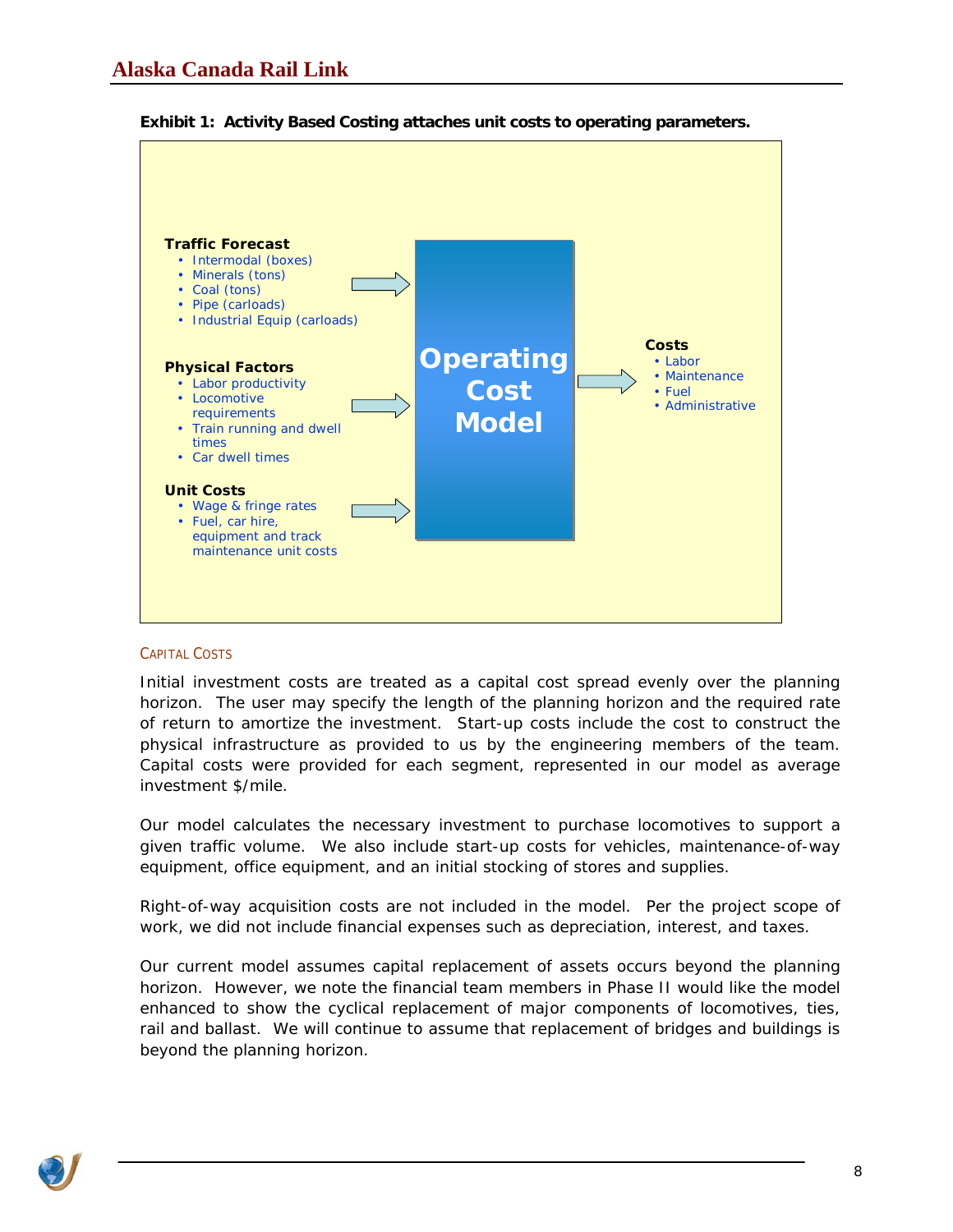#### <span id="page-8-0"></span>CALIBRATING THE MODEL

In preparing the data and structuring the cost model, we reviewed the work output from predecessor work modules and ensured we understood the analyses that were performed. We worked closely with the engineering teams and the traffic forecasting teams to properly represent their findings as inputs into our model.

For each route segment, we characterized the track geometry as "Harsh", "Moderate" or "Normal" after examining the detailed profiles generated by the engineering teams. Generally, "Harsh" territory has grades over 1.5% and/or a significant portion of the route has curves in excess of four degrees. "Moderate" territory has grades over 0.5% and/or curves over three degrees (but less than "Harsh"), while "Normal" territory is marked by low grades and curvatures.

We adjusted operating speeds, fuel consumption, and maintenance costs for harsh and medium track segments to reflect appropriate performance based on benchmark data from other railroad experiences.

We examined the operating statistics and cost data for each of the Class I railroads, the major shortline holding companies, the former BC Rail and the Alaska Railroad to develop a composite set of productivity factors and unit cost inputs. Different railroad companies adopt different management strategies. The approach management chooses to pursue often depends on the objectives the company is trying to achieve. For example, a company focused on minimizing operating costs may be more willing to embrace heavy axle loadings versus a company that is concerned about maximizing the life of its infrastructure and/or minimizing the associated capital costs associated with track replacement. Indeed, large Class I railroads may pursue different strategies for different portions of their network depending on the type of traffic, the physical profile, the competitiveness of other carriers, and/or the physical condition of the track and rolling stock.

In calculating the projected cost of the proposed Alaska Canada Rail Link, it is necessary to first describe the management strategy that underlies the production function for which we are attempting to estimate costs. Until the railroad is actually up and running and professional railroad managers have some experience running the operation, we will not truly know what the right combination of management strategies will be that provides the optimal tradeoff between service, operating costs, and capital costs.

In our cost model, we define three Management Strategies. Each strategy represents a compilation of management decisions that generally represent a commonly accepted approach to running a railroad company. We do not represent that one strategy is necessarily better or worse than another strategy. That qualitative judgment depends on the metrics one chooses to assess the projected outcome. Certainly, the cost function of each strategy is different. The service levels provided by each strategy will be different. Other considerations include: how fragile (or sustainable) is this particular management approach? Does the approach maximize labor expense or capital investment? Does the strategy enable future growth? Does the strategy complement the physical profile of the Alaska Canada Rail Link?

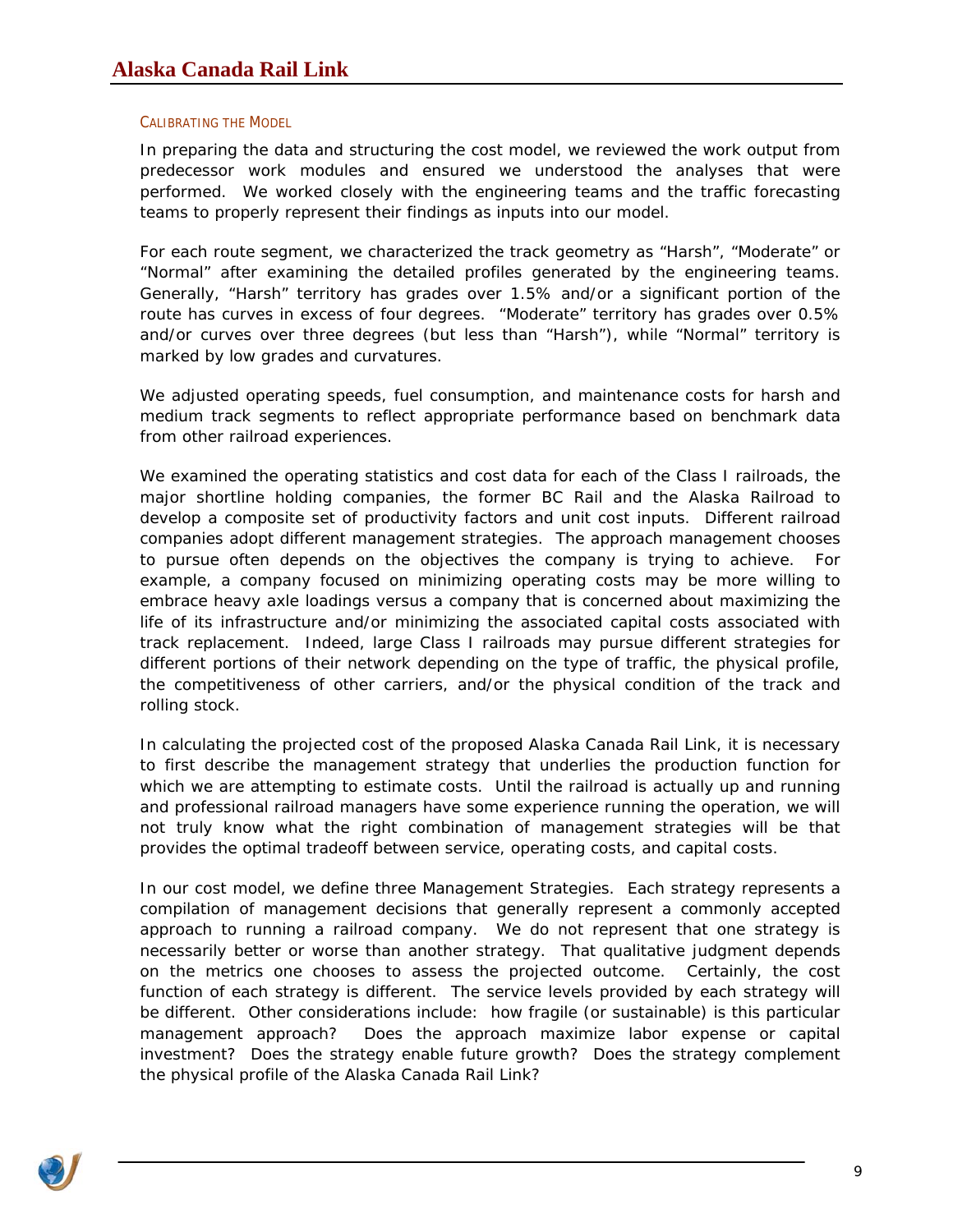## <span id="page-9-0"></span>**Alaska Canada Rail Link**

We do not pretend we can calculate the exact cost of the planned project, a particular segment of traffic, or even the cost of a particular input (such as fuel). Rather, our objective is to provide a framework that can be used to understand the relationship of management strategy and costs. Our model should be used to bound the range of costs that might be expected under a variety of operating scenarios and traffic assumptions.

### DEFINING A SCENARIO

Users define a scenario by selecting a combination of routes, a volume of traffic, and a cost regime.

- Routes
	- o Northern (Tintina Trench)
	- o Southern (Alaska Highway)
	- o Northern (Tintina Trench) Alternate 1
- Traffic
	- o Low
	- o Medium
	- o High
- Management Strategy
	- o 1 (Operations typical of a drag tonnage, low cost railroad)
	- o 2 (Operations typical of a regional railroad)
	- o 3 (Operations typical of a high cost, high service railroad)

#### **ROUTES**

Users can evaluate many alternative routes by combining the various segments.

With four alternative routes connecting Watson Lake to the CN in British Columbia and three alternative routes crossing the Yukon, there is a potential of 12 route alternatives. In addition, we evaluated upgrading the White Pass & Yukon railroad and extending this route to Braeburn for both a standard gage and a narrow gage stand-alone option (I.e. No connection to the rest of the network).

Each proposed route is the compilation of the individual segments that make up that route. The route inherits the attributes of each of its segments. The model rolls up the costs to an overall report for the network.

Costs for each route segment are modeled independently and coded in the spreadsheet to match the following map.

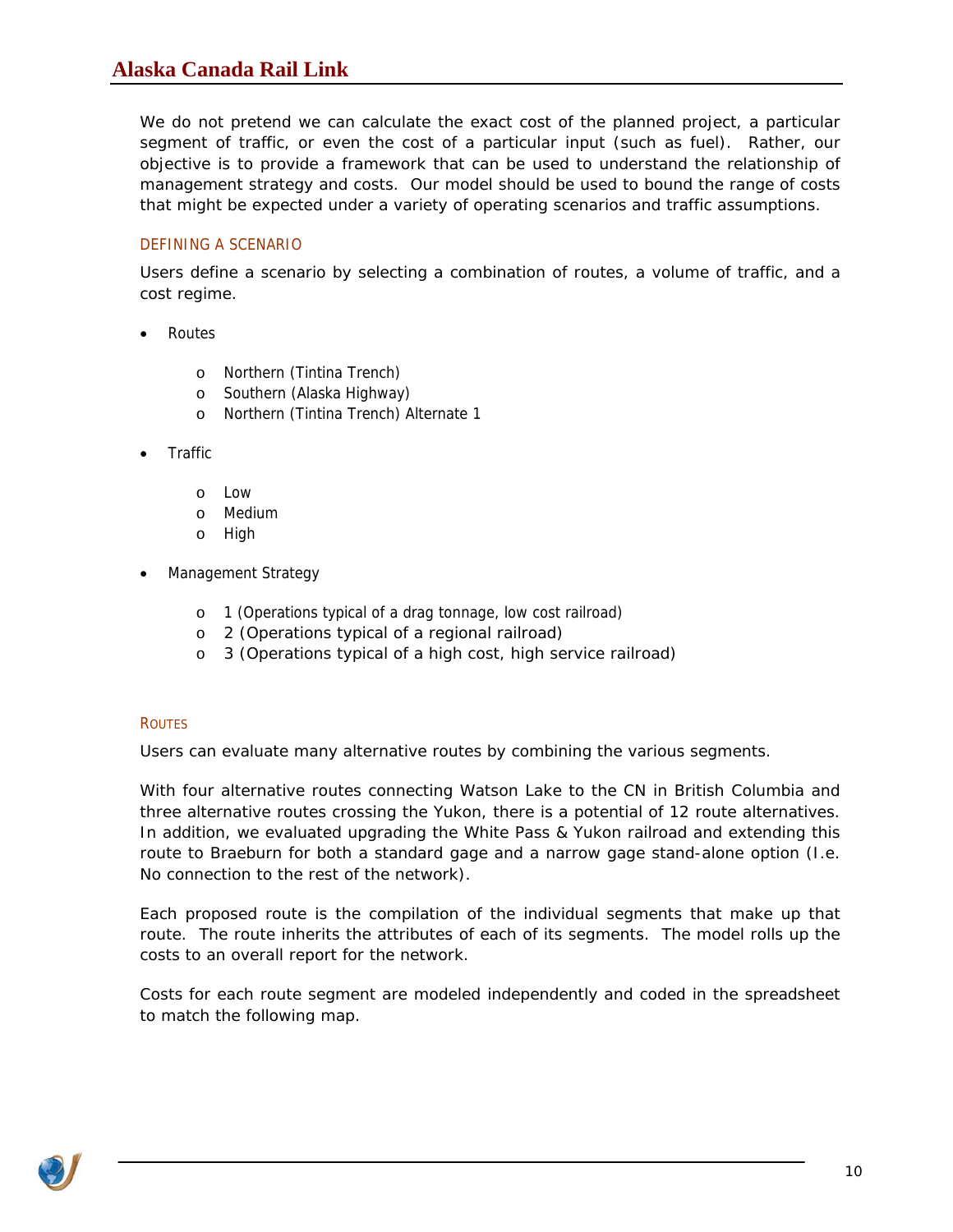

<span id="page-10-0"></span>

#### TRAFFIC

Other team members provided Low, Medium and High traffic volume forecasts by commodity. The forecasts included the on-off route junctions, allowing us to flow each piece of traffic on specific rail segments. Each piece of traffic has an associated annual growth rate, start year and duration (in years). Some traffic is exhausted after 1-3 years, e.g. Pipe, equipment and supplies needed for pipeline and mine construction.

The three levels of traffic: Low, Medium, High, do not refer to increasing volumes on a given set of O-D pairs, but rather the introduction additional O-D pairs to the traffic matrix. "Low" traffic includes those O-D Commodity combinations the forecasters are very confident will divert to the new rail link. "Medium" traffic is likely to divert, and "High" traffic should be viable with a competitive price and service package. Exhibit 3 summarizes the volume of traffic for each scenario.

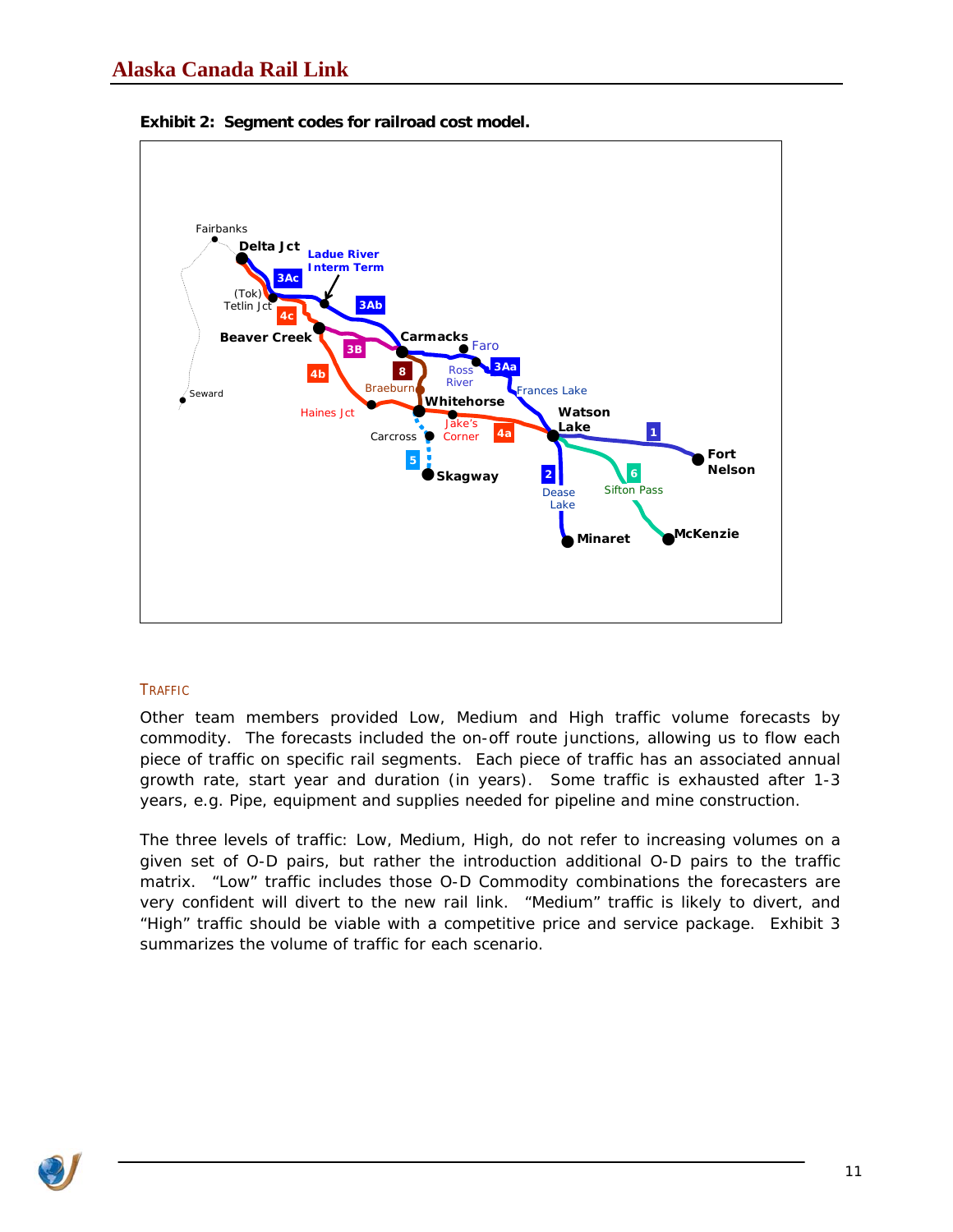| <b>Traffic</b><br><b>Type</b>            | <b>Route 1-Minaret/Tintina</b><br><b>Trench</b> |         |             | Route 2-Minaret/Alaska<br><b>Highway</b> |         |             | <b>Route 3-Tintina Trench</b><br>(Alt) |         |             |
|------------------------------------------|-------------------------------------------------|---------|-------------|------------------------------------------|---------|-------------|----------------------------------------|---------|-------------|
|                                          | Low                                             | Med     | <b>High</b> | Low                                      | Med     | <b>High</b> | Low                                    | Med     | <b>High</b> |
| <b>Intermodal</b>                        | 155,113                                         | 155,113 | 155, 113    | 155,113                                  | 155,113 | 155, 113    | 155,113                                | 155,113 | 155,113     |
| <b>Minerals</b><br>(Begins in<br>Year 3) | 1,169                                           | 9,937   | 19,975      |                                          | 4,665   | 20,424      | 1,169                                  | 9,937   | 19,975      |
| <b>Coal</b><br>(Begins in<br>Year 3)     |                                                 | 12,526  | 12,526      |                                          | 12,526  | 12,526      | $\overline{\phantom{a}}$               | 12,526  | 12,526      |
| <b>Pipe</b>                              | 14,553                                          | 14,553  | 14,553      | 19,233                                   | 19,233  | 19,233      | 14,553                                 | 14,553  | 14,553      |
| <b>Industrial</b><br><b>Products</b>     | 4,863                                           | 10,978  | 16,530      | 6,511                                    | 10,021  | 18,670      | 5,019                                  | 10,978  | 17,049      |

<span id="page-11-0"></span>

| Exhibit 3: Year 1 Carload volumes by traffic type for each Scenario |  |  |  |  |  |
|---------------------------------------------------------------------|--|--|--|--|--|
|                                                                     |  |  |  |  |  |

#### MANAGEMENT STRATEGY

In the following three sections, we review each management strategy and highlight some of the critical assumptions that differentiate them.

#### MANAGEMENT STRATEGY 1 REPRESENTS A "DRAG TONNAGE" OPERATION.

Management Strategy 1 represents a scenario wherein the railroad operates with as few trains as possible by running less frequent, very long trains. In addition, each train is powered with the minimum number of locomotives, reducing fuel costs, locomotive capital costs, and fleet maintenance costs. Lower cost per gallon for fuel represents an aggressive management of fueling strategy. Consequently, this strategy has the best fuel cost efficiency. Very low horsepower per ton standards and very long trains combine to minimize fuel consumption per ton-mile of freight.

The second important attribute of Management Strategy 1 is the management team is able to achieve very low unit costs and high productivity measures. Such performance has been observed on a Class I (Canadian National) and on many short lines that benefit from entrepreneurial attitudes and intense management focus.

However, in the case of Alaska Canada Rail Link, Management Strategy 1 does not appear to be an optimal strategy because with the long, linear corridor and relatively light traffic volumes, running fewer, slower trains results in increased crew

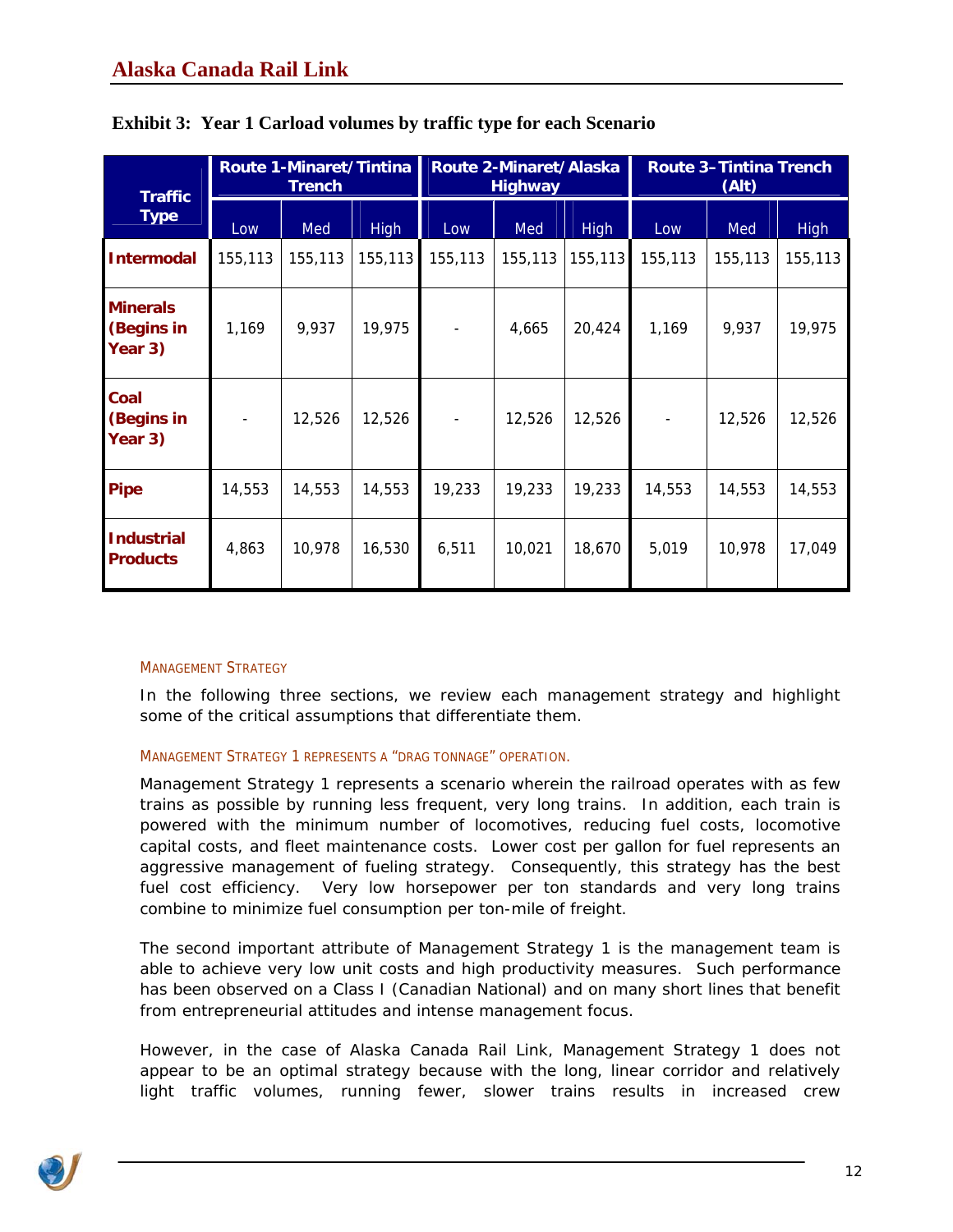<span id="page-12-0"></span>requirements. More crews are required because the trains take more time to get over the line of road. In addition, because there are fewer trains operating, crews must deadhead more often or be held away from home for extended periods, raising crew requirements and costs.

#### MANAGEMENT STRATEGY 2 REPRESENTS THE "MOST LIKELY" SCENARIO.

Management Strategy 2 is our best estimate of the long run average cost function for the Alaska Canada Rail Link. The unit costs, productivity measures, and service package are very typical of a regional railroad, adjusted for benchmarks we had from the BC Rail and the Alaska Railroad. Generally, the costs are superior to the Alaska railroad and to other U.S. Class I railroads. Many of the statistics for this strategy were derived by examining the costs and operating statistics for the mainline portions of the Class I railroads (e.g. discounting the Class I's intense yard and local operations.)

We measure the veracity of our assumptions by asking ourselves if we would be willing to take on the task of operating this railroad with the level of resources and the operating performance implied by this strategy. Indeed, while we believe Management Strategy 1 may be achievable, given the vast amount of unknowns associated with this project and the lack of experience on this particular corridor, we are far more comfortable supporting Management Strategy 2 performance as the likely operating scenario, at least until the railroad is constructed and the local management team has some empirical evidence to suggest otherwise. It is worth noting that CN did achieve more operating efficiencies and lower costs on the former BC Rail properties than what was anticipated by the most optimistic of forecasts prior to the CN takeover of those lines.

#### MANAGEMENT STRATEGY 3 REPRESENTS A TYPICAL CLASS I RAILROAD.

Management Strategy 3 represents a level of performance typical of large, bureaucratic organizations. This strategy has the highest cost per gallon for fuel, representing a "top it off" fueling strategy. This strategy has the worst fuel efficiency due to higher horsepower per ton on trains, less careful management of shut down policy, and fewer cars per train. Crews are less productive in that trains are shorter, but more productive in that there is relatively less deadheading due to the increased train frequency.

Management Strategy 3 also provides the most frequent and fastest service. The relatively higher costs for maintenance of equipment and maintenance of way ensure resources are available to maintain a "best in class" infrastructure typical of the long distance mainlines in the western parts of the U.S. and Canada.

The entire Alaska Canada Rail Link Team had an opportunity to review our model, the inputs, and the assumptions. Several people provided comments and suggestions that we used to enhance the calculations and improve the results. We were unable to have the model inputs and assumptions reviewed by the Canadian National as originally anticipated.

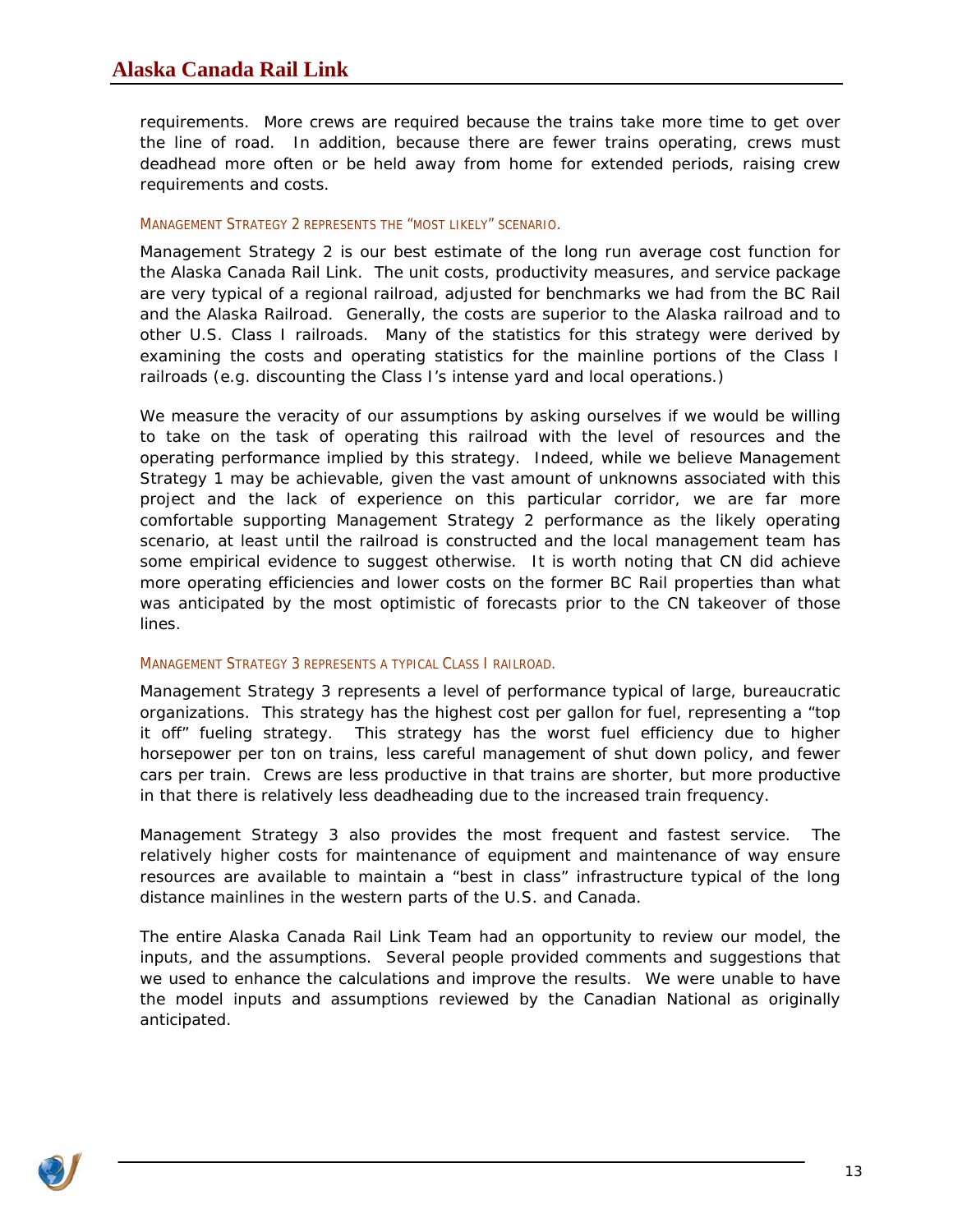## <span id="page-13-0"></span>MODEL STRUCTURE AND SUMMARY OF INPUT ASSUMPTIONS

In the following tables, we summarize the structure of the model. We review the purpose, layout, and content for each sheet in the model. We list our assumptions and describe how a user can change inputs to test the sensitivity of results.

| <b>Tab Name</b>          | <b>Description</b>                                                                                                                                                                                                                                                                                                                                                                               |
|--------------------------|--------------------------------------------------------------------------------------------------------------------------------------------------------------------------------------------------------------------------------------------------------------------------------------------------------------------------------------------------------------------------------------------------|
| I) Factors               | The various Factors tabs hold model inputs that do not vary according to cost or route<br>scenario. Users may adjust these factors if they wish to test their own assumptions<br>regarding the values.                                                                                                                                                                                           |
| <b>Factors - General</b> | This tab contains metric and U.S. measurement conversions and currency exchange<br>rates used elsewhere in the model to ensure all measurements and cost figures are in<br>U.S. terms.                                                                                                                                                                                                           |
| Factors-<br>Locomotives  | Contains Locomotive Cost Factors such as type of unit, consist make-up and Capital<br>Cost per Unit.                                                                                                                                                                                                                                                                                             |
| Factors - Labor          | Contains Labor Cost Factors, including Hourly Wage Rates, Fringe Benefit Rates and<br>the formula for calculating U.S. Payroll Taxes.                                                                                                                                                                                                                                                            |
| Factors - MOW            | Contains the factors needed to calculate MOW operating expenses as a function of the<br>terrain and of traffic density.                                                                                                                                                                                                                                                                          |
| <b>Factors – Cars</b>    | Contains factors needed in calculating Car Days and Car Costs: Train Time required to<br>Change Crews; Train Time required for Car Inspection and for Fueling and Servicing<br>Locomotives; Intermediate Work time; Customer time; and Interchange time. Also<br>contains empty car weights and lading capacity by market segment (Intermodal,<br>Minerals, Coal, Pipe and Industrial Products). |

| <b>Scenarios</b>       |                                                                                                                                                                                                                                                                                                                                                                                                                                                                                                                                                                                        |
|------------------------|----------------------------------------------------------------------------------------------------------------------------------------------------------------------------------------------------------------------------------------------------------------------------------------------------------------------------------------------------------------------------------------------------------------------------------------------------------------------------------------------------------------------------------------------------------------------------------------|
| <b>Scenarios-Costs</b> | Contains factors common to all routes but varying according to the cost scenario.<br>There are three preset scenarios: Management Strategy 1, Management Strategy 2<br>and Management Strategy 3. There is also an "Other" scenario in which the user can<br>test his/her set of cost factors. Some of the critical factors include Fuel Per Gallon,<br>Gallon Per GTM, Car Hire Per Day, Car Repair Cost Per Car-mile, Locomotives Per<br>Train, Locomotive Utilization, Servicing Cost Per Unit, Servicing Events Per Year, Cars<br>Per Train, Miles Per Crew and Crew Availability. |

| <b>Calculations</b>       |                                                                                                                                                                                                                                                                                                                                                                                                                                                                                                                                                                                                           |
|---------------------------|-----------------------------------------------------------------------------------------------------------------------------------------------------------------------------------------------------------------------------------------------------------------------------------------------------------------------------------------------------------------------------------------------------------------------------------------------------------------------------------------------------------------------------------------------------------------------------------------------------------|
| Calculations-<br>Segments | This tab contains the basic volume calculations that must be done on a segment-by-<br>segment basis because of differences in traffic, terrain, etc. Segment values are then<br>added together elsewhere in the model to provide workloads used to calculate costs<br>for each route and scenario. The user can choose various routes and scenarios<br>combinations using the dropdown boxes at the top of each tab, and observe the<br>resulting changes by segment in data such as: Loads per Year, Empties per Year,<br>Trains per Week (Loaded), Trains per Week (Empty) and Trains per Week (LD+MT). |
| Calculations-<br>Routes   | This tab combines the volume calculations from individual segments into a route<br>chosen by the user. The results are then used elsewhere to generate costs such as for<br>crews and locomotives.                                                                                                                                                                                                                                                                                                                                                                                                        |

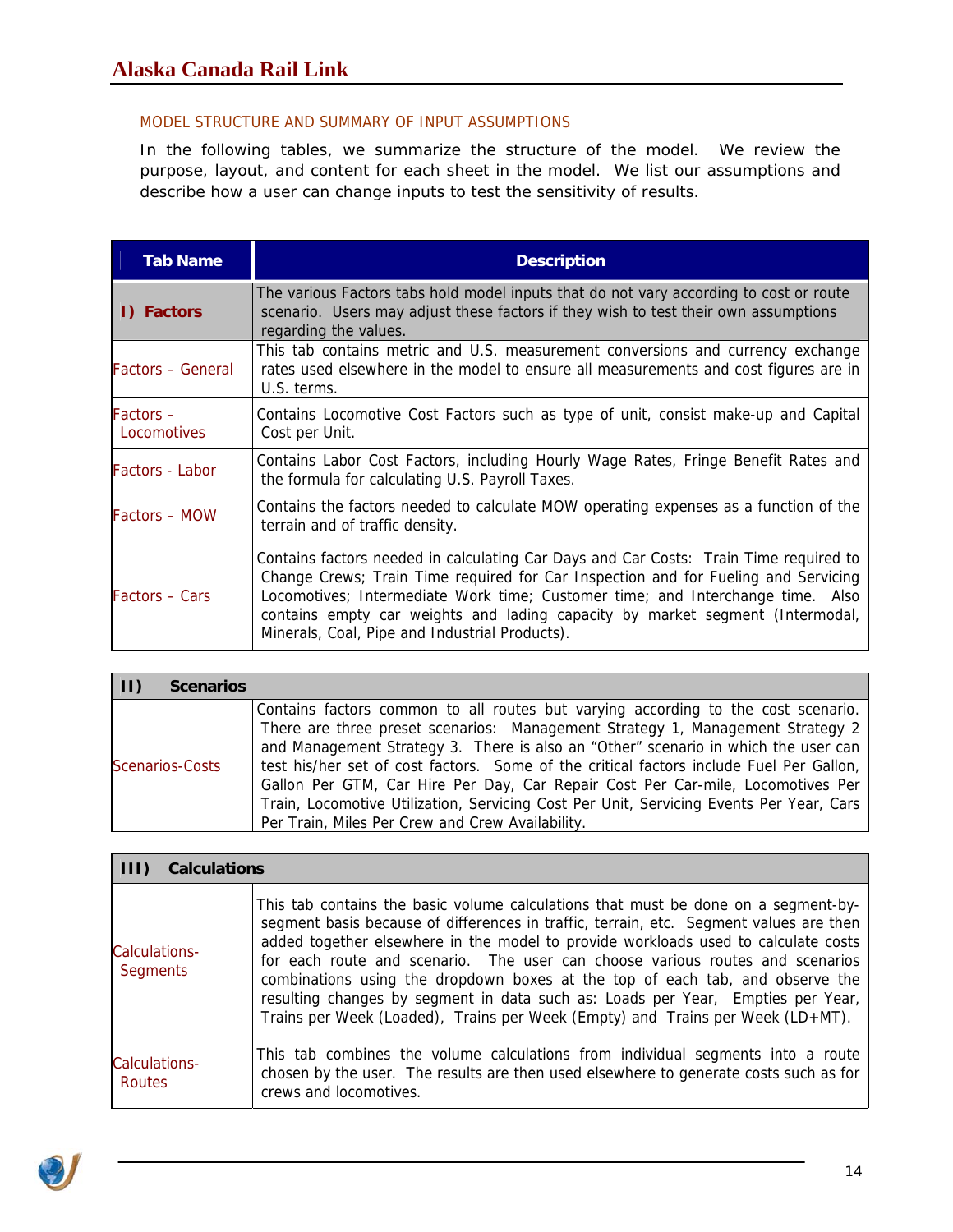| IV)<br><b>Operating Costs</b> |                                                                                                                                                                                                                                                                                                                                                                                                                                                                                                                                                                                           |
|-------------------------------|-------------------------------------------------------------------------------------------------------------------------------------------------------------------------------------------------------------------------------------------------------------------------------------------------------------------------------------------------------------------------------------------------------------------------------------------------------------------------------------------------------------------------------------------------------------------------------------------|
| Car Hire                      | For a given route, this tab shows the projection of costs and factors of Total Car Time<br>on Trains (Hours), Detention Time /Car (Hours), Total Car Time (Hours), Total Car<br>Days, Total Car Days, \$/Car Day and Car Hire.                                                                                                                                                                                                                                                                                                                                                            |
| Fuel                          | For a given route and selected cost and traffic type, this tab calculates the Total<br>KGTMs, Total Gallons and Total Fuel Cost.                                                                                                                                                                                                                                                                                                                                                                                                                                                          |
| Crews                         | This tab calculates the total T&E Employees needed based on route, traffic level and<br>cost scenario. Note that using the "Management Strategy 1" scenario may increase<br>crew requirements because the less powerful locomotives in this scenario result in<br>slower trains.                                                                                                                                                                                                                                                                                                          |
| Car Repair                    | This tab calculates car repair costs and the manpower needed to support car repair<br>operations. In the final summary tab, the costs are offset by AAR car repair billing<br>credits, as we assume the Alaska Canada Rail Link will not buy any freight cars and<br>thus will be able to re-bill car owners for any repairs.                                                                                                                                                                                                                                                             |
| Locomotives                   | This tab calculates the locomotives required to haul the given level of traffic on the<br>given route. The number is also influenced by the type (and thus power) of<br>locomotive and fleet availability (how much time is required to service and maintain<br>locomotives, as well as idle time between trains).                                                                                                                                                                                                                                                                        |
| Maintenance of<br>Way         | This tab estimates the cost to maintain track as a function of traffic density and terrain.<br>Segments with harsh (hilly, curvy) terrain require more resources than segments with<br>straight, level track. For this analysis, only operating expenses were included. These<br>encompass routine maintenance such as rail grinding. The capital costs of replacing<br>rail, ties, etc were not included as this version contemplated only a 10-year planning<br>horizon, and there should be very little need for track component replacement within<br>10 years of building new track. |
| <b>Manpower</b>               | This tab calculates manpower requirements for the entire rail system. Some of the<br>numbers, such as for T&E and MOW personnel, depend on other calculations in the<br>model (e.g. the Crews and MOW tabs). Other manpower requirements are input<br>directly using averages for railroads of similar size. The total manpower counts are<br>then translated into payroll costs using the wage, fringe and tax rates from the<br>"Factors" and "Scenarios" tabs.                                                                                                                         |

<u> 1989 - Johann Barbara, martxa alemaniar a</u>

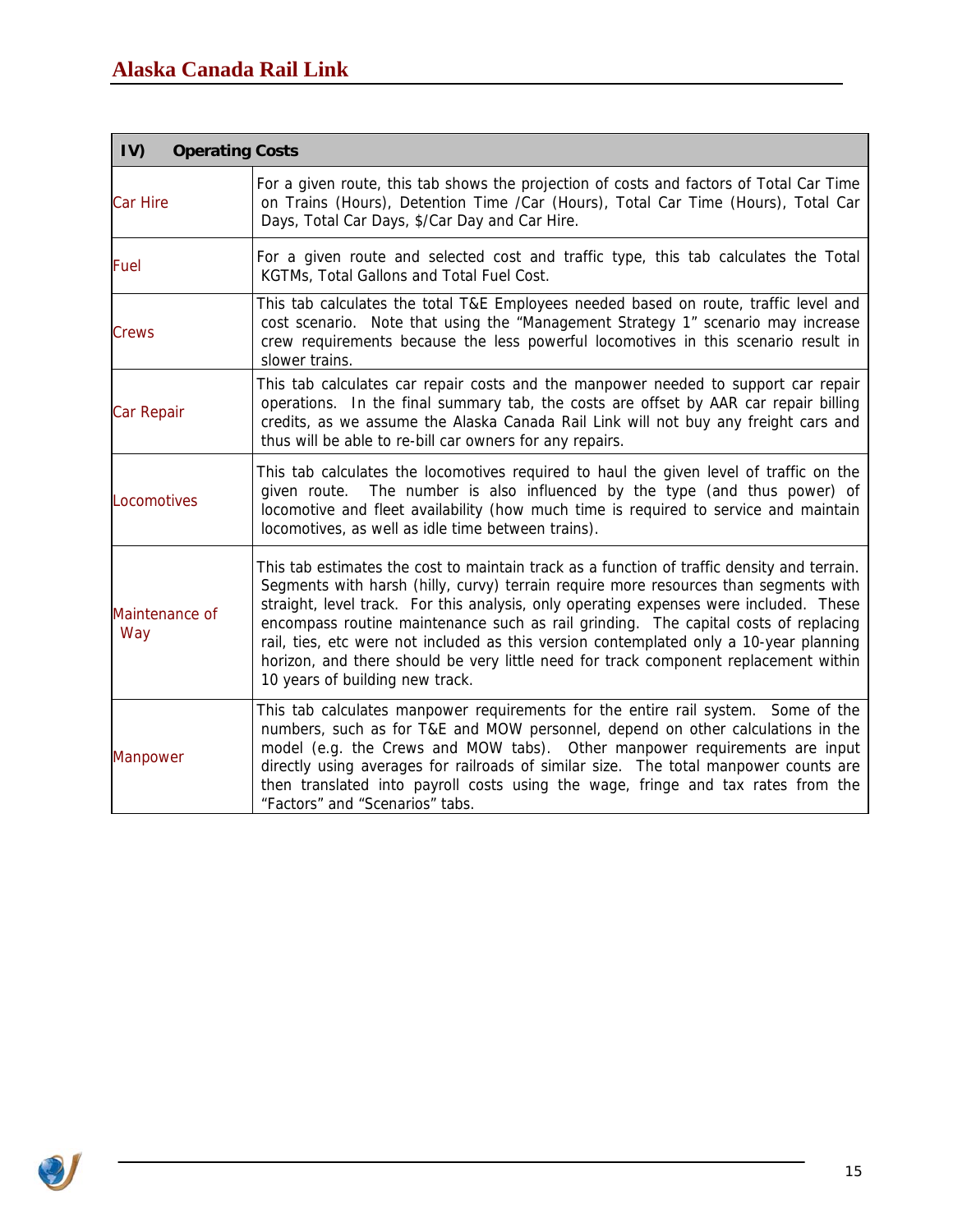| <b>Start Up</b><br><b>Expenses</b> | This tab includes the one-time purchase of motor vehicles and other equipment for<br>Maintenance of Way, Maintenance of Equipment, Transportation and General &<br>Administrative departments. In addition, the Locomotive Purchases and Track construction<br>costs (Infrastructure Capital Investment) are included for later use in the summary tab. |
|------------------------------------|---------------------------------------------------------------------------------------------------------------------------------------------------------------------------------------------------------------------------------------------------------------------------------------------------------------------------------------------------------|

<u> 1980 - Johann Barn, mars eta bainar eta idazlea (</u>

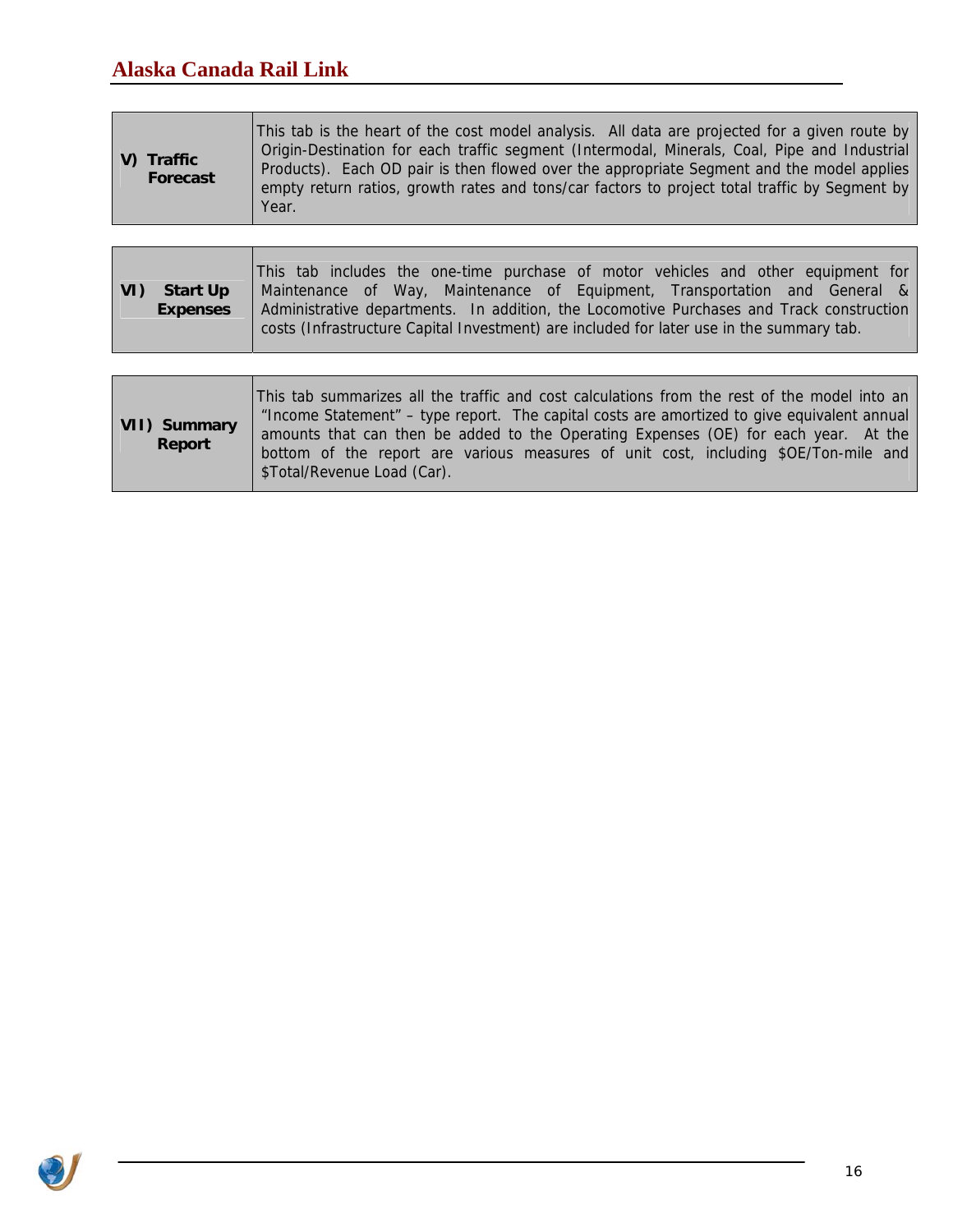#### <span id="page-16-0"></span>SCENARIO EVALUATION

We generated a series of results using the model. We define a scenario as the combination of a route, one of the projected levels of traffic (High, Medium, and Low), and one of the pre-defined Management Strategies (1, 2, and 3). We had traffic forecasts for three of the route alternatives enabling us to evaluate the costs for the Alaska Canada Rail Link under 27 different possible scenarios. The results of each scenario can be found in the Appendix.

#### RELEVANT ECONOMIC PRINCIPLES

It is important for anyone examining these results to be mindful that network economics often skew results such that "average" costs or "incremental" costs are difficult to isolate and quantify. Clearly, building just a portion of the Alaska Canada rail link will not achieve the network benefit of linking the Alaska Railroad to the rest of North America. But there is an additional network effect as well. Because of the proliferation of mineral deposits and natural resources throughout Alaska and the Yukon, each incremental route mile that is constructed exponentially expands the potential origin-destination matrix the new railroad will serve. Any transportation network is comprised of a series of links and nodes. The more nodes on the network, the more potential points of origin and termination for freight and/or passengers.

The "last mile" problem refers to a network phenomenon whereby a common trunk line carries a very large volume of commodity (or electrons in the case of telecommunications or energy grids) to a large number of physically separated endpoints. The trunk line can efficiently move freight as compared to the lighter density feeder lines. Similarly, no single shipper can "afford" to build the entire Alaska Canada rail link, but taken as a group, the composite of all shippers may be able to justify such an investment. In general, economies of scale make a network less expensive per unit of output as the capacity is increased. Furthermore, once the proposed railroad has reached a viable level of freight volumes, incremental traffic need only generate sufficient revenues to offset its own incremental operating costs as the core, or base, traffic is already paying for the capital recovery. The difficulty is determining which set of traffic need only cover its operating costs and which set must help pay for the capital recovery costs. Consequently, the best practice is to price all traffic at the highest level the market will bear, so long as that price is higher than the incremental operating cost for that traffic. This difference is commonly referred to as the "contribution" of that traffic segment. If the total contribution of all traffic is greater than the capital recovery cost for the entire network, then the project is viable.

Railroads are not only complex entities to cost because of the network effects, but also because of the array of different services and products they typically ship. The Alaska Canada Rail Link network is simpler than most railroads because there is no significant yard and local activity. However, the railroad is expected to carry five major commodities of coal, minerals, pipe, intermodal, and industrial products. Each of these traffic groups shares some of the same resources such as crews, track, locomotives and management. At the same time, the railroad must operate each traffic segment at different speeds and with different frequencies to meet shippers' requirements regarding service and price. The challenge is to determine how to allocate the cost of the various

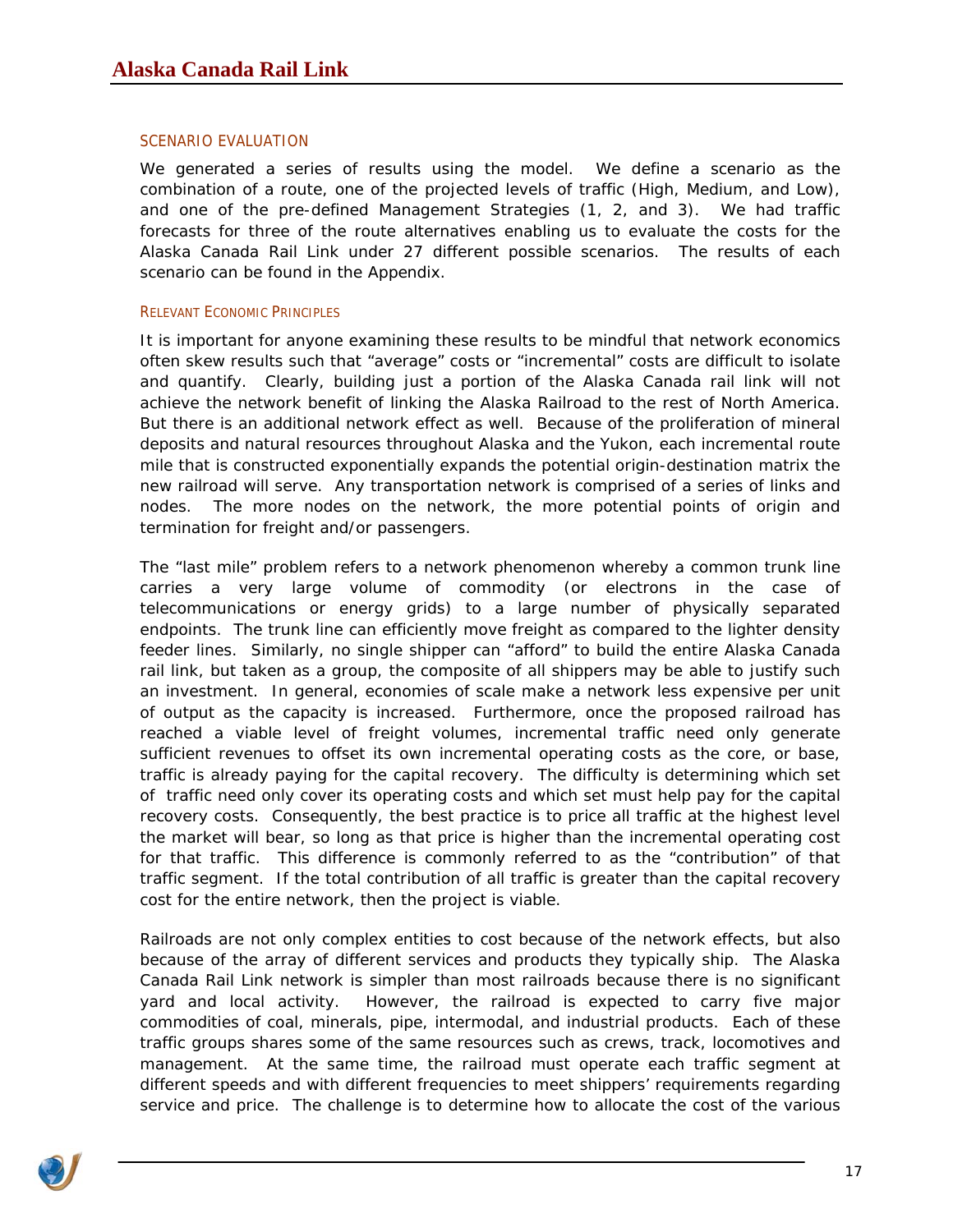inputs in a way that properly represents the degree to which each service is consuming that shared resource. For example, does a shorter, faster train require relatively more or less management than a longer, slower train? One is a more fragile operation, but the train is on the line for less total hours. The body of work that deals with this problem is called "Multi-product Firm Theory". A railroad is like a sheep farm in that we can confidently evaluate and understand the cost of each input (grass, water and shepherd in the case of a sheep farm – crews, track and equipment in the case of a railroad) but it is impossible to say exactly how much each product costs (cheese, wool and meat in the case of a sheep farm – ton-miles, speed and frequency in the case of a railroad.)



**Exhibit 4: A railroad is like a sheep farm.**

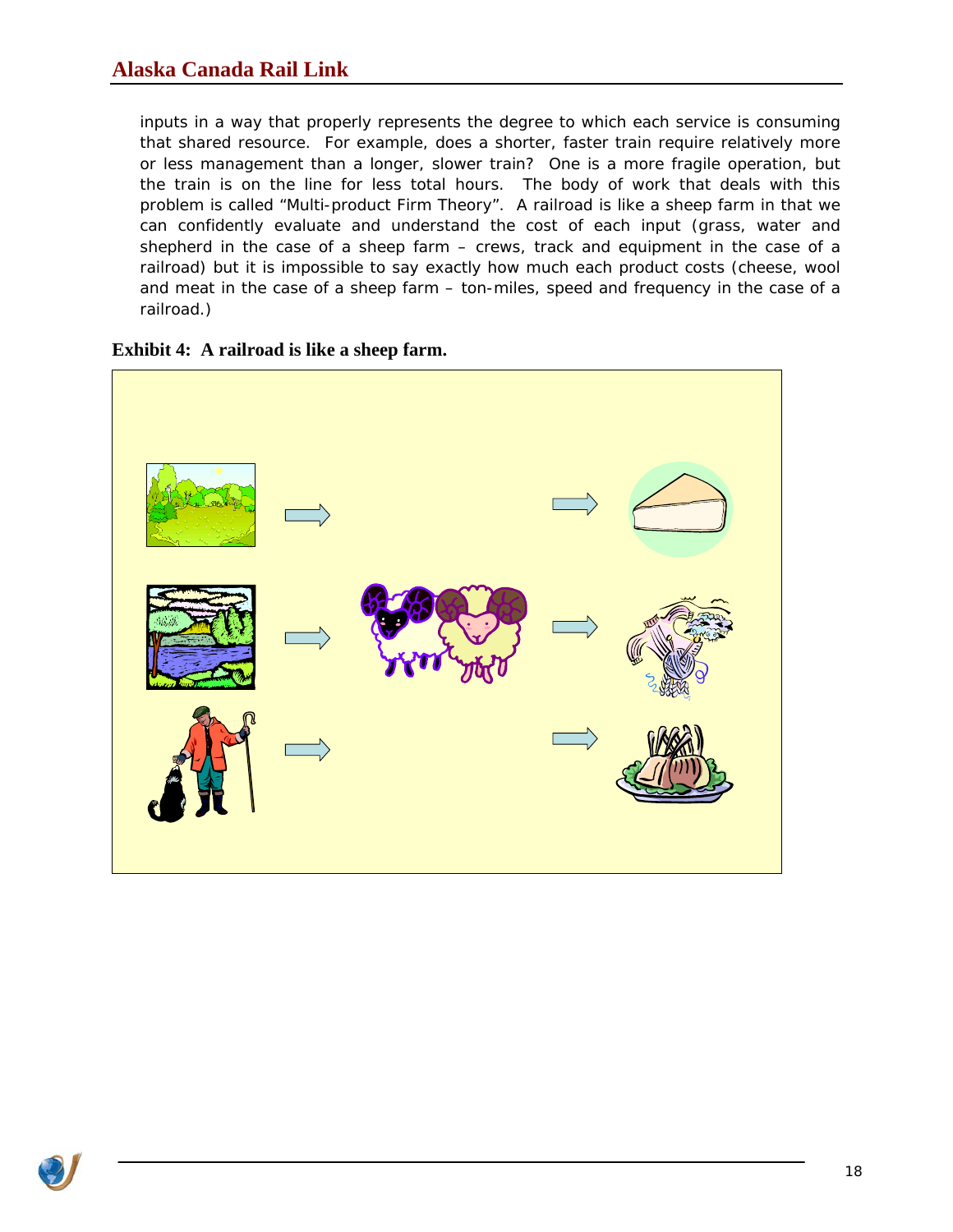### <span id="page-18-0"></span>NARROW GAGE ONLY SCENARIO FROM SKAGWAY TO BRAEBURN

We performed an analysis for a stand-alone sub-route from Skagway to Braeburn, the potential site for a future coal mine. The purpose of this analysis was to evaluate the economics of using the existing White Pass and Yukon narrow gage railway with an extension to the mine versus rebuilding the entire route to modern, heavy-haul standard gage specifications. In this analysis, there is no rail connection to any other portion of the Alaska Canada Rail Link.

[Exhibit 5](#page-19-0) summarizes the cost of running the "Narrow Gage Option" for the Alaska Canada Rail Link Railroad Cost Model under 3 different Management Strategies. We chose to show Year 3 costs as they reflect the long-term situation of only Division Mountain coal traffic. There is some initial pipe traffic forecast, but that disappears after 2 years once the pipeline for which it is intended has been built. There is no traffic volume growth forecasted for the coal traffic. Complete 10-year Summary Reports for each scenario appear in the Appendix. The principle differences between the Management Strategies are the type of locomotive, the number of persons per crew, and the unit costs of inputs, with Management Strategy 1 representing an aggressive, very efficient operation and Management Strategy 3 representing the level of performance typical of large, bureaucratic organizations. Management Strategy 2 represents the most probable, sustainable level of performance over the long run.

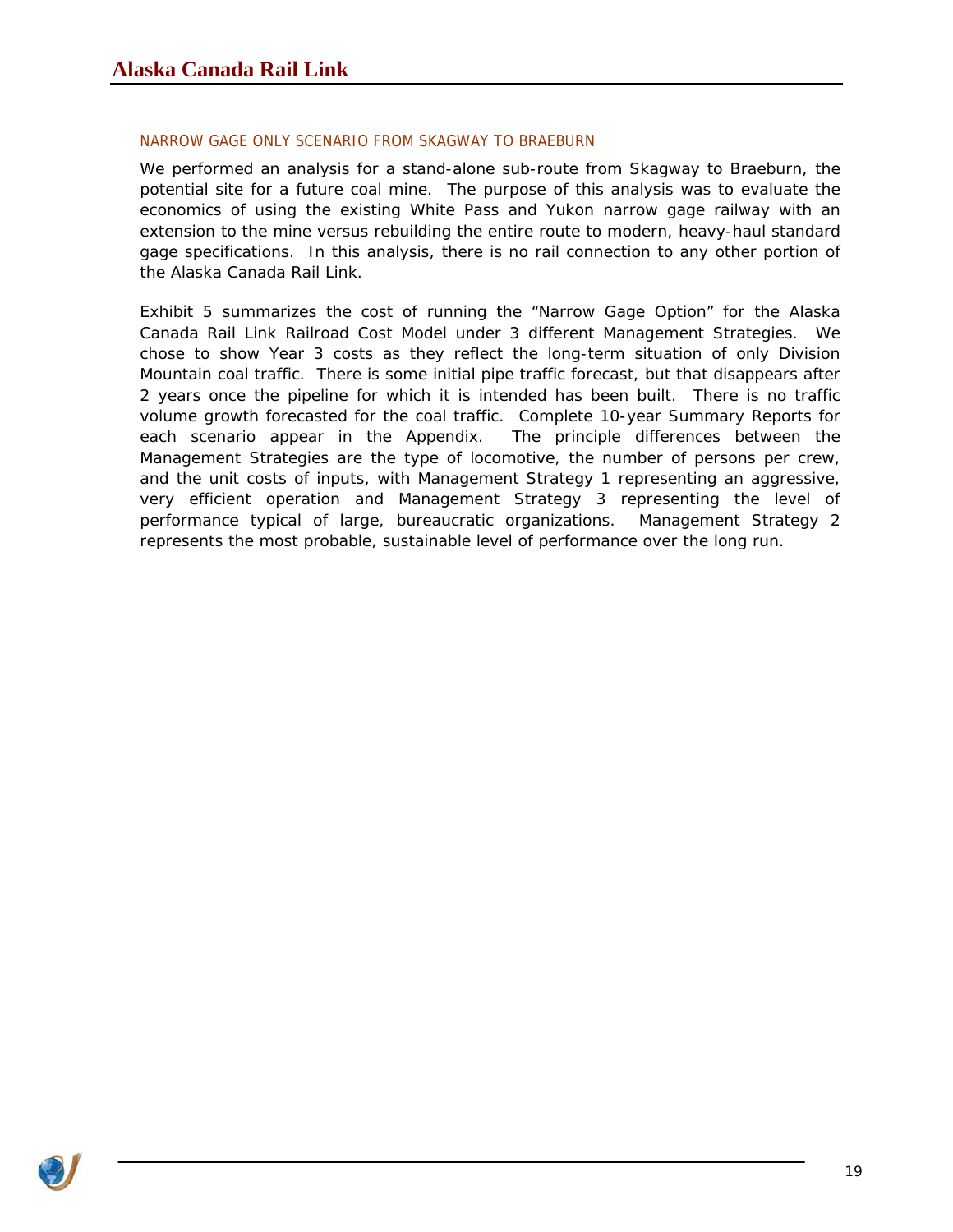|                                 | <b>Management</b><br><b>Strategy 1</b> | <b>Management</b><br><b>Strategy 2</b> | <b>Management</b><br><b>Strategy 3</b> |
|---------------------------------|----------------------------------------|----------------------------------------|----------------------------------------|
| <b>Assumptions</b>              |                                        |                                        |                                        |
| Locomotive Type                 | <b>GE Narrow</b><br>Gage               | Average<br>Narrow Gage                 | <b>EMD Narrow</b><br>Gage              |
| Locomotive Price                | \$1.8m                                 | \$2.6m                                 | \$3.3m                                 |
| Crew Size                       | 1                                      | $\mathcal{P}$                          | 2                                      |
| Fuel Efficiency (KGTM / gallon) | 1.25                                   | 1.5                                    | 1.75                                   |
| Fuel Price per gallon           | \$1.70                                 | \$1.80                                 | \$1.90                                 |
| Tons                            | 1,377,889                              | 1,377,889                              | 1,377,889                              |
| Revenue Carloads                | 19,684                                 | 19,684                                 | 19,684                                 |
| <b>Costs</b>                    |                                        |                                        |                                        |
| Operating Cost (\$m)            | \$9.236                                | \$11.084                               | \$11.954                               |
| Capital Amortization 30 yrs     | \$28.842                               | \$49.969                               | \$74.381                               |
| Total Cost (\$m)                | \$38.078                               | \$61.053                               | \$86.335                               |
|                                 |                                        |                                        |                                        |
| OE / Revenue Load               | \$469                                  | \$563                                  | \$607                                  |
| OE / Revenue Car-Mile           | \$2.73                                 | \$3.27                                 | \$3.53                                 |
| OE / Revenue Ton-mile           | \$0.04                                 | \$0.05                                 | \$0.05                                 |
| OE / Revenue Ton                | \$6.70                                 | \$8.04                                 | \$8.68                                 |
|                                 |                                        |                                        |                                        |
| Total Cost / Revenue Load       | \$1,937                                | \$3,102                                | \$4,386                                |
| Total Cost / Revenue Car-Mile   | \$11.25                                | \$18.03                                | \$25.50                                |
| Total Cost / Revenue Ton-mile   | \$0.16                                 | \$0.26                                 | \$0.36                                 |
| Total Cost / Revenue Ton        | \$27.64                                | \$44.31                                | \$62.66                                |

### <span id="page-19-0"></span>**Exhibit 5: Narrow Gage Costs for Year 3 under Various Management Strategies**

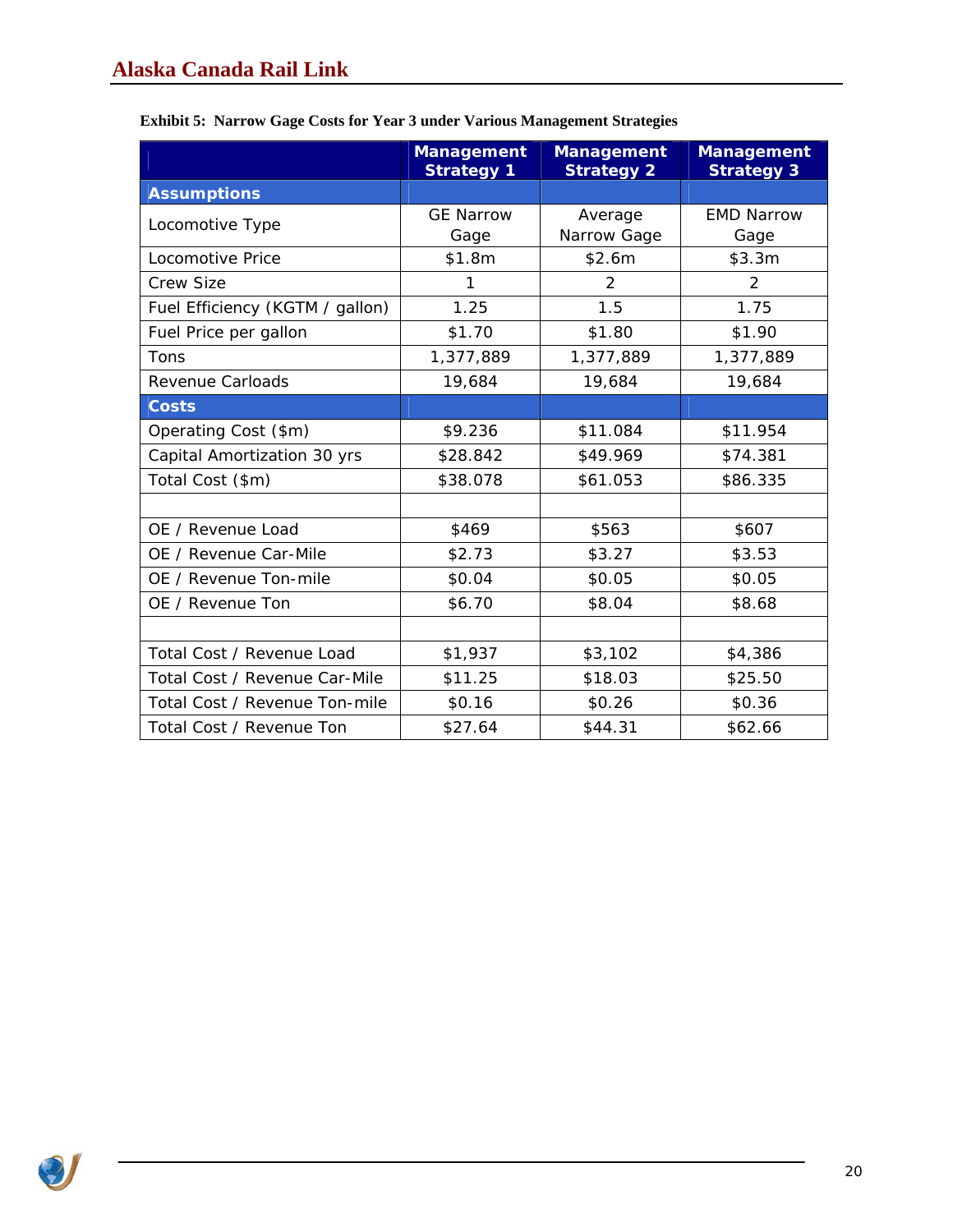#### <span id="page-20-0"></span>NARROW GAGE VERSUS STANDARD GAGE ON SKAGWAY-BRAEBURN

We compared the cost of the Narrow Gage option to the cost of running the same segment as a Standard Gage operation. Standard Gage enables more powerful and readily available locomotives but requires higher capital costs for converting the section between Skagway and Carcross to standard gage (\$86.75m vs. \$43.0m). The cost to build the remainder of the line (Carcross-Braeburn) as standard gage is the same or slightly less than narrow gage. Narrow Gage materials are lighter and less expensive, but require more expensive, specialized equipment to install. In all cases, the operating costs for a standard gage operation are less than for a narrow gage operation because of the larger capacity of standard gage cars and locomotives. Fewer pieces of equipment and fewer train crew personnel are required to move an equivalent amount of coal. When capital costs are included, the narrow gage option has slightly lower total costs than the standard gage option for Management Strategy 1. For Management Strategies 2 and 3, the total costs of a standard gage operation are slightly lower than the total costs of a narrow gage operation.

The total life-cycle cost of using the existing White Pass and Yukon narrow gage railway with a narrow gage extension to the mine was found to be similar to the cost of rebuilding the entire route to modern, heavy-haul standard gage specifications. While narrow gage is a much less efficient operation than standard gage, the capital cost of upgrading the route to heavy haul standards offset most of the operating efficiencies gained through the use of standard gage technology. The analysis did not consider the lack of network synergies between a narrow gage branch and the balance of the Alaska Canada Rail Link.

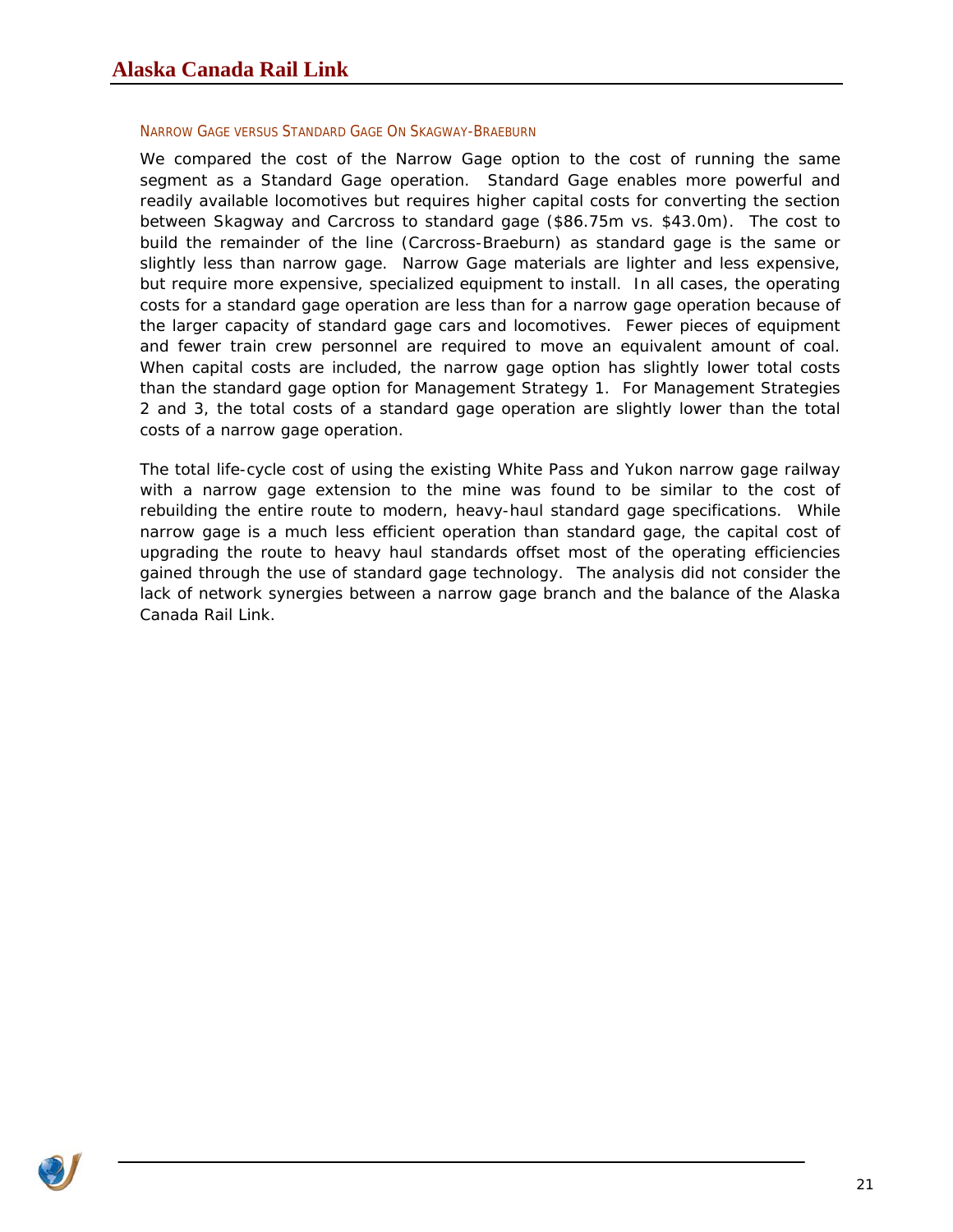|                         | <b>Mgt Strategy 1</b> |                 |                       | <b>Mgt Strategy 2</b> |                       | <b>Mgt Strategy 3</b> |
|-------------------------|-----------------------|-----------------|-----------------------|-----------------------|-----------------------|-----------------------|
|                         | <b>Narrow</b><br>Gage | <b>Std Gage</b> | <b>Narrow</b><br>Gage | <b>Std Gage</b>       | <b>Narrow</b><br>Gage | <b>Std Gage</b>       |
| <b>Assumptions</b>      |                       |                 |                       |                       |                       |                       |
| Tons/Car                | 70                    | 110             | 70                    | 110                   | 70                    | 110                   |
| Cars/Train              | 48                    | 60              | 48                    | 60                    | 48                    | 75                    |
| Locomotives/Train       | 6                     | 6               | 6                     | 6                     | 6                     | 5                     |
| <b>Coal Tons</b>        | 1,377,889             | 1,377,889       | 1,377,889             | 1,377,889             | 1,377,889             | 1,377,889             |
| <b>Revenue Carloads</b> | 19,684                | 12,526          | 19,684                | 12,526                | 19,684                | 12,526                |
| <b>Trains</b>           | 820                   | 418             | 820                   | 418                   | 820                   | 334                   |
|                         |                       |                 |                       |                       |                       |                       |
| <b>Annual Costs</b>     |                       |                 |                       |                       |                       |                       |
| Operating Exp (\$m)     | \$9.236               | \$8.392         | \$11.084              | \$9.602               | \$11.954              | \$9.361               |
| Capital Amort.          | \$28.842              | \$30.218        | \$49.969              | \$51.286              | \$74.381              | \$74.852              |
| (\$m)                   |                       |                 |                       |                       |                       |                       |
| Total Cost (\$m)        | \$38.078              | \$38.610        | \$61.053              | \$60.888              | \$86.335              | \$84.213              |
|                         |                       |                 |                       |                       |                       |                       |
| <b>COST/TON</b>         |                       |                 |                       |                       |                       |                       |
| OE/Ton                  | \$6.70                | \$6.09          | \$8.04                | \$6.97                | \$8.68                | \$6.79                |
| <b>Total Cost/Ton</b>   | \$27.64               | \$28.02         | \$44.31               | \$44.19               | \$62.66               | \$61.12               |

**Exhibit 6: Narrow Gage versus Standard Gage Operations in Year 3**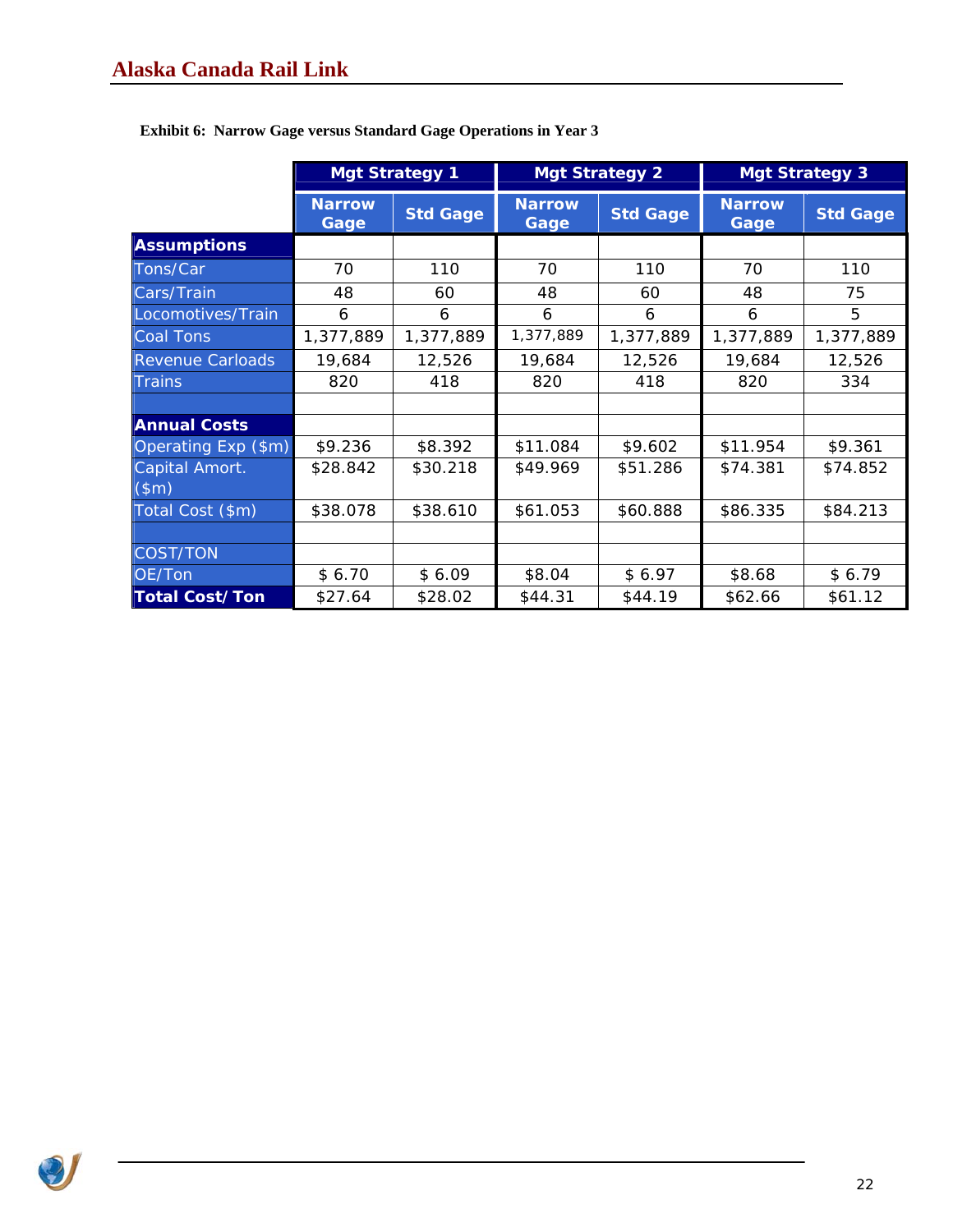#### <span id="page-22-0"></span>LOW-COST, HIGH FUEL-EFFICIENCY SCENARIOS

We also compared the costs of Narrow Gage and Standard Gage operations assuming high fuel efficiency (1.25 Gals/KGTM), low fuel prices (\$1.70/gal) and one-person crews for all Management Strategies. These assumptions do not change the relative efficiency of standard gage operations. The only difference in outcome is that under Management Strategy 2, the total cost of a narrow gage operation is *slightly* less than that of a standard gage operation.

|                         |                       | <b>Mgt Strategy 1</b> |           | <b>Mgt Strategy 2</b>                    |           | <b>Mgt Strategy 3</b> |
|-------------------------|-----------------------|-----------------------|-----------|------------------------------------------|-----------|-----------------------|
|                         | <b>Narrow</b><br>Gage | <b>Std Gage</b>       |           | <b>Narrow</b><br><b>Std Gage</b><br>Gage |           | <b>Std Gage</b>       |
| <b>Assumptions</b>      |                       |                       |           |                                          |           |                       |
| Tons/Car                | 70                    | 110                   | 70        | 110                                      | 70        | 110                   |
| Cars/Train              | 48                    | 60                    | 48        | 60                                       | 48        | 75                    |
| Locomotives / Train     | 6                     | 6                     | 6         | 6                                        | 6         | 5                     |
| Coal Tons               | 1,377,889             | 1,377,889             | 1,377,889 | 1,377,889                                | 1,377,889 | 1,377,889             |
| <b>Revenue Carloads</b> | 19,684                | 12,526                | 19,684    | 12,526                                   | 19,684    | 12,526                |
| Trains                  | 820                   | 418                   | 820       | 418                                      | 820       | 334                   |
|                         |                       |                       |           |                                          |           |                       |
| <b>Annual Costs</b>     |                       |                       |           |                                          |           |                       |
| Operating Exp (\$m)     | \$9.236               | \$8.392               | \$9.807   | \$8.559                                  | \$10.275  | \$8.368               |
| Capital Amort. (\$m)    | \$28.842              | \$30.218              | \$49.969  | \$51.286                                 | \$74.381  | \$74.852              |
| Total Cost (\$m)        | \$38.078              | \$38.610              | \$59.776  | \$59.845                                 | \$84.656  | \$83.220              |
|                         |                       |                       |           |                                          |           |                       |
| COST/TON                |                       |                       |           |                                          |           |                       |
| OE/Ton                  | \$6.70                | \$6.09                | \$7.12    | \$6.21                                   | \$7.46    | \$6.07                |
| <b>Total Cost/Ton</b>   | \$27.64               | \$28.02               | \$43.38   | \$43.43                                  | \$61.44   | \$60.40               |

**Exhibit 7: Narrow Gage versus Standard Gage Operations in Year 3 Assuming High Fuel Efficiency, Low Fuel Price and One-Person Crews in ALL Management Strategies.** 

SKAGWAY-BRAEBURN OPERATION ASSUMPTIONS

- The focus of this analysis is limited to the segment of the Alaska Canada Rail Link from Skagway to Braeburn
- The only long-term traffic is Division Mountain coal to export at Skagway
- Capital cost for port improvements NOT included
- Construction costs are \$410.1m for a Narrow Gage operation and \$453.9m for a Standard Gage operation, as detailed in Exhibit 7. Standard Gage requires a major rebuild of Skagway-Carcross, while a Narrow Gage operation would require only relatively modest upgrades of the existing line.

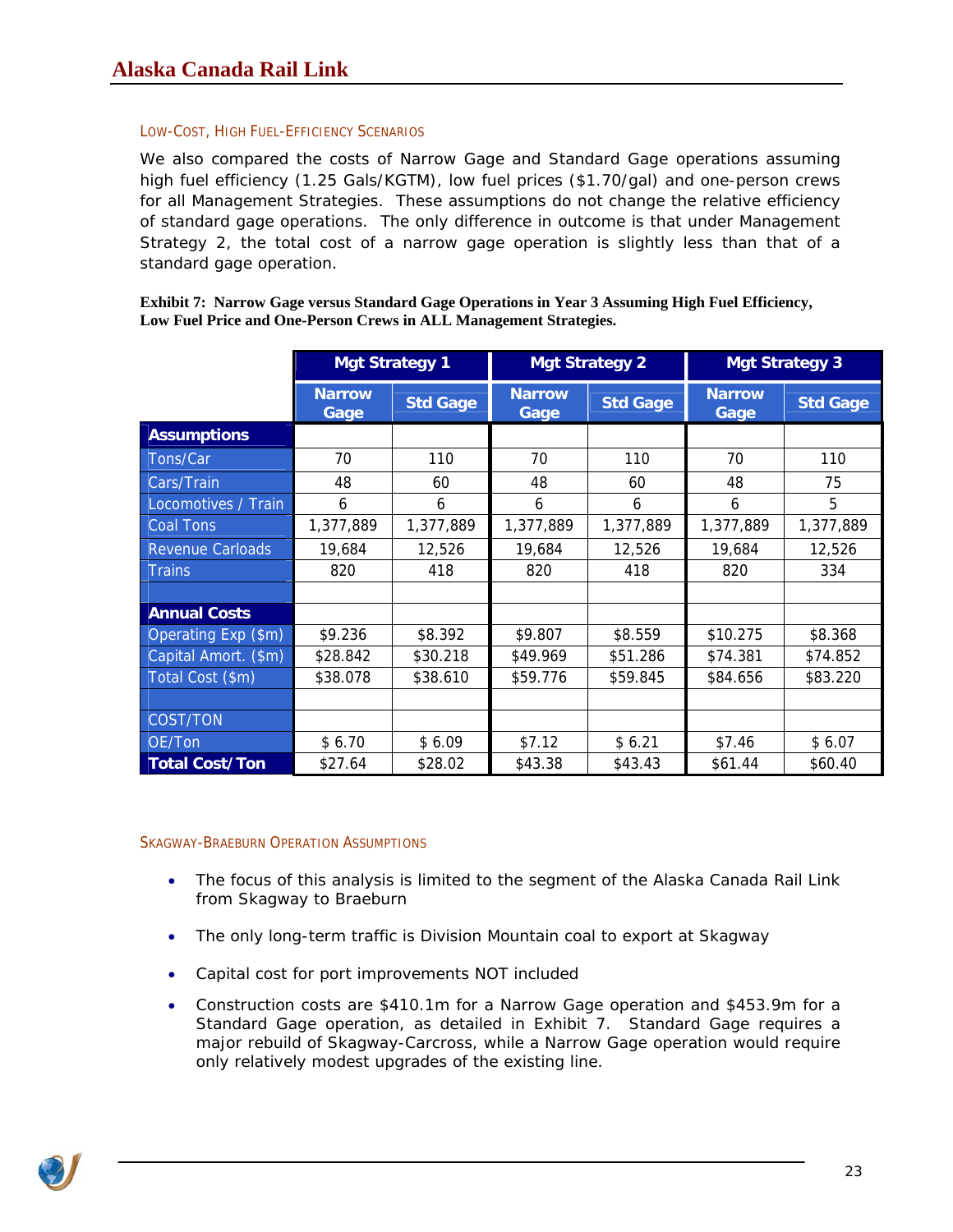|               | <b>To Station</b>                      | <b>To</b> | <b>Miles</b> |                             | <b>Build/Rebuild Cost</b>                 |
|---------------|----------------------------------------|-----------|--------------|-----------------------------|-------------------------------------------|
| <b>From</b>   |                                        | <b>MP</b> |              | <b>Narrow Gage</b>          | <b>Std Gage</b>                           |
| Skagway       | Carcross                               | 67.5      | 67.5         | \$43m                       | \$86.75m                                  |
| Carcross      | South end<br>Utah Yard<br>(Whitehorse) | 106.0     | 38.5         | \$40m                       | \$40m                                     |
| Utah Yard (S) | North end<br>Utah Yard<br>(Whitehorse) | 108.0     | 2.0          |                             |                                           |
| Utah Yard (N) | Whitehorse                             | 110.4     | 2.4          | \$5m/mile<br>$=$<br>\$12m   | \$5m/mile<br>\$12m                        |
| Whitehorse    | <b>Braeburn</b>                        | 172.0     | 61.6         | \$5.31m/mile<br>$= $327.1m$ | \$5.31m/mile<br>$=$ \$327.1m <sup>1</sup> |
| Skagway       | <b>Braeburn</b>                        |           | 172.0        | \$410.1m                    | \$453.85                                  |

|  |  |  |  |  | <b>Exhibit 8: Construction Costs for Narrow Gage and Standard Gage Operations</b> |
|--|--|--|--|--|-----------------------------------------------------------------------------------|
|--|--|--|--|--|-----------------------------------------------------------------------------------|

• Train composition and speed reflect both the local terrain and the general characteristics of narrow gage and standard gage bulk train operations, as detailed in Exhibit 8.

- Bypassing Whitehorse (by skirting Riverdale) will require heavy grading,
- The second crossing of the Yukon River near Mile 15 (Takhini) will require construction of a high bridge,
- The climb out of the Takhini valley will require heavy grading to Fox Lake,
- Construction along the west side of Fox Lake will require very heavy grading.

In contrast, the line of railroad from Braeburn to Carmacks will be of average construction with no major river crossings.



 $\overline{a}$ 

<span id="page-23-0"></span><sup>&</sup>lt;sup>1</sup> Per Paul Taylor, the Utah Yard to Braeburn construction is more expensive per track mile than Braeburn to Carmacks due to the following conditions:

<sup>•</sup> The first crossing of the Yukon River will require a major bridge located upstream from the Yukon River dam at Whitehorse,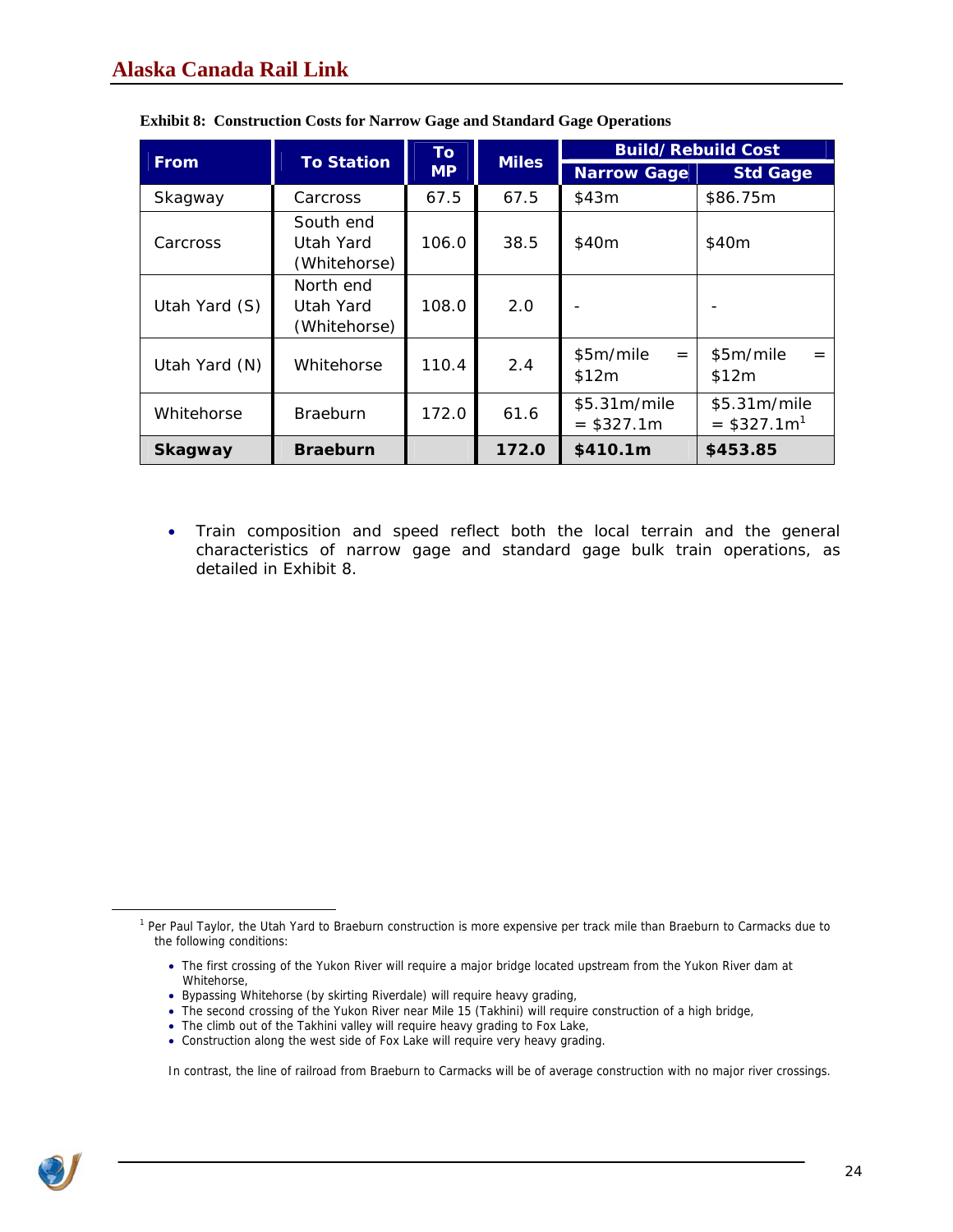|                                                      | <b>Narrow Gage</b>                                                                                                                                                                | <b>Std Gage</b>                                                                                                                                                |
|------------------------------------------------------|-----------------------------------------------------------------------------------------------------------------------------------------------------------------------------------|----------------------------------------------------------------------------------------------------------------------------------------------------------------|
| <b>Trains</b>                                        | Max speed 20 mph<br>2 crew districts<br>6 locomotives and 48 cars<br>Fach train= $2 \text{ locos } + 16 \text{ cars } + 1$<br>$locos + 16 cars + 1 locos + 16 cars$<br>$+2$ locos | Max speed 20 mph<br>2 crew districts<br>5-6 locomotives and 60-75 cars<br>Fach train= $2 \text{ locos } + 30 \text{ cars } + 2$<br>$locos + 30 cars + 2 locos$ |
| <b>Train</b><br><b>Equipment</b><br><b>Purchased</b> | 2 Train sets $*$ 6 locomotives = 12<br>units x Approx 55% availability = $16 -$<br>17 units                                                                                       | 1 Train sets $*$ 6 locomotives = 6<br>units x Approx 55% availability = $6-9$<br>units                                                                         |
| Coal car <sup>2</sup>                                | 70 tons lading<br>18 tons empty                                                                                                                                                   | 110 tons lading<br>23 tons empty                                                                                                                               |
| Locomotive <sup>3</sup>                              | Narrow Gage<br>3000 HP<br>50,000 lb continuous tractive effort<br>\$1.8m (GE) to \$3.3m (EMD)                                                                                     | SD70M<br>4400 HP<br>110,000 lb continuous tractive effort<br>\$1.8m (SD70M) to \$2.0m (CW44-AC)                                                                |

|  |  | <b>Exhibit 9: Operating Assumptions for Narrow Gage and Standard Gage Operations</b> |
|--|--|--------------------------------------------------------------------------------------|
|  |  |                                                                                      |

The Appendix contains detailed printouts of the model runs for the Narrow Gage and Standard Gage operation from Skagway-Braeburn.

<sup>3</sup> Innovative Scheduling interviewed individuals from General Electric and Electro-Motive Diesel to determine specifications for narrow gage locomotives that are now being, or have recently been, manufactured.



<span id="page-24-1"></span><span id="page-24-0"></span>ers on the Scheduling interviewed individuals from Freight Car America to determine specifications for narrow gage rail cars that  $^2$  Innovative Scheduling interviewed individuals from Freight Car America to determine spe are now being, or have recently been, manufactured.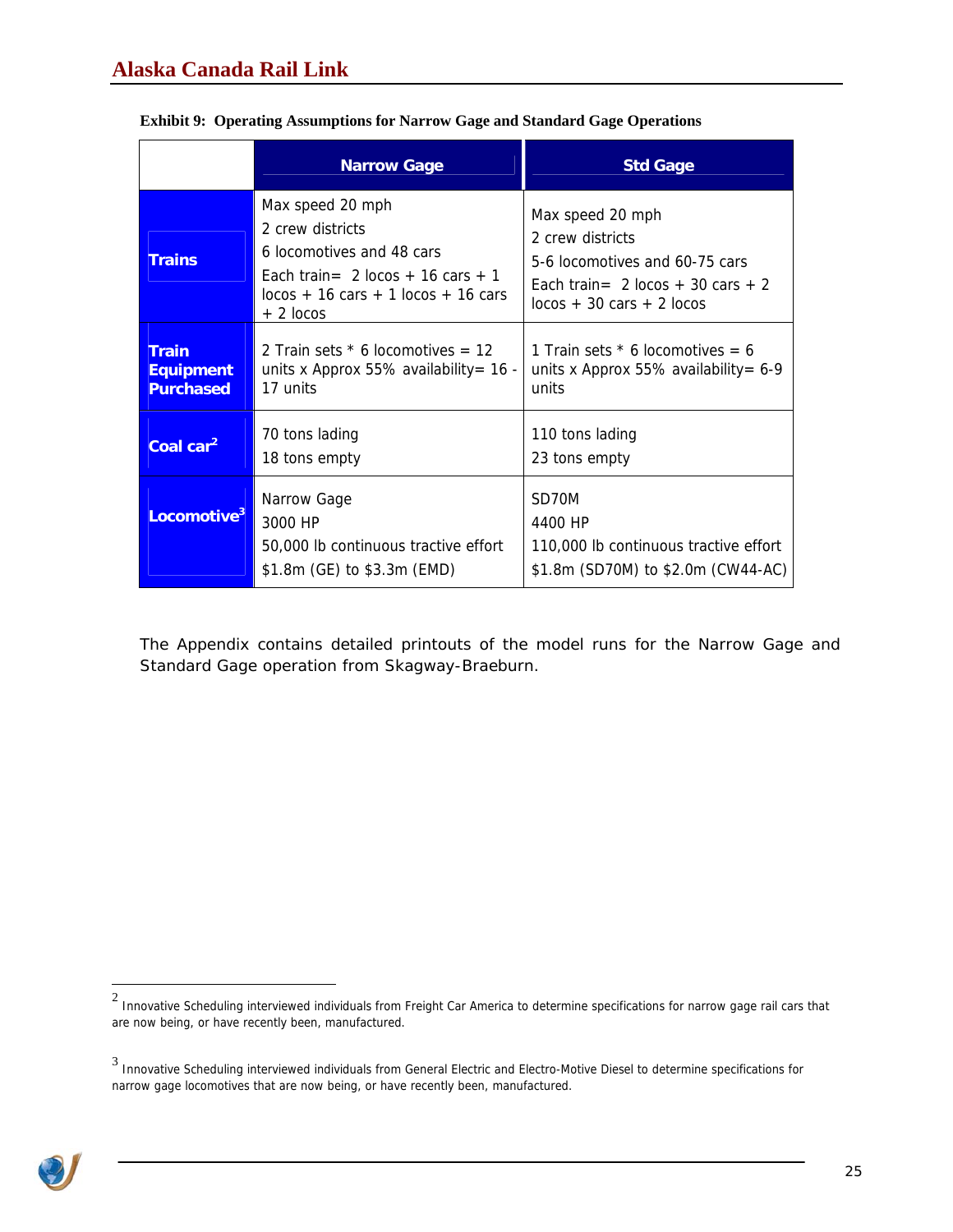#### <span id="page-25-0"></span>CONCLUSIONS AND NEXT STEPS

The primary purpose of this Phase I of the project was to examine route alternatives and evaluate the pros and cons of each route from an engineering, marketing, and cost perspective. This cost analysis highlighted that the route selection should be based much more on the marketing and policy aspects rather than operating or cost considerations. The range of cost differences between the various routes was relatively small.

From a competitiveness perspective, the operating costs per ton of freight are quite reasonable. However, the critical finding of this study is that the enormous capital cost of this project overshadows any shades of differences that may result from the different Management Strategies. The capital recovery costs as a percentage of total costs range from 90% to 95% of total costs. Consequently, it is of critical importance this project be financed in a way that enables investors to recover their costs with as low of a risk premium as possible over as long a time horizon as possible to ensure the freight service can be offered at rates that will attract shippers away from competing modes of barge and truck.

While this version of the model was sufficient for analyzing each route alternative under a number of operating strategies, there are several simplifying assumptions we have been asked to address as part of Phase II of the Feasibility Study. To better support the detailed financial analysis and the due- diligence exercises in Phase II, we will be making the following modifications to the model:

- 1) We will limit each run of the model analysis to a single route option
- 2) We will improve the timing of capital expenses so we not only capture "start up" costs in year one, but we also capture incremental capital, such as locomotive purchases, required in future years as new traffic is projected to come onto the railroad.
- 3) We will enable users to specify how many years each segment takes to construct; traffic will flow over each segment in the year following completion of construction.
- 4) We will add "maintenance and replacement" capital
- 5) We will extend the planning horizon to 50 years and detail our traffic, revenue, and cost assumptions for each year.
- 6) We will re-engineer the traffic tables to better enable user "what if" analyses
- 7) We will include revenue, operating income, and total profits in the model
- 8) We will enable users to phase route construction over the planning horizon such that different segments may be built in different years

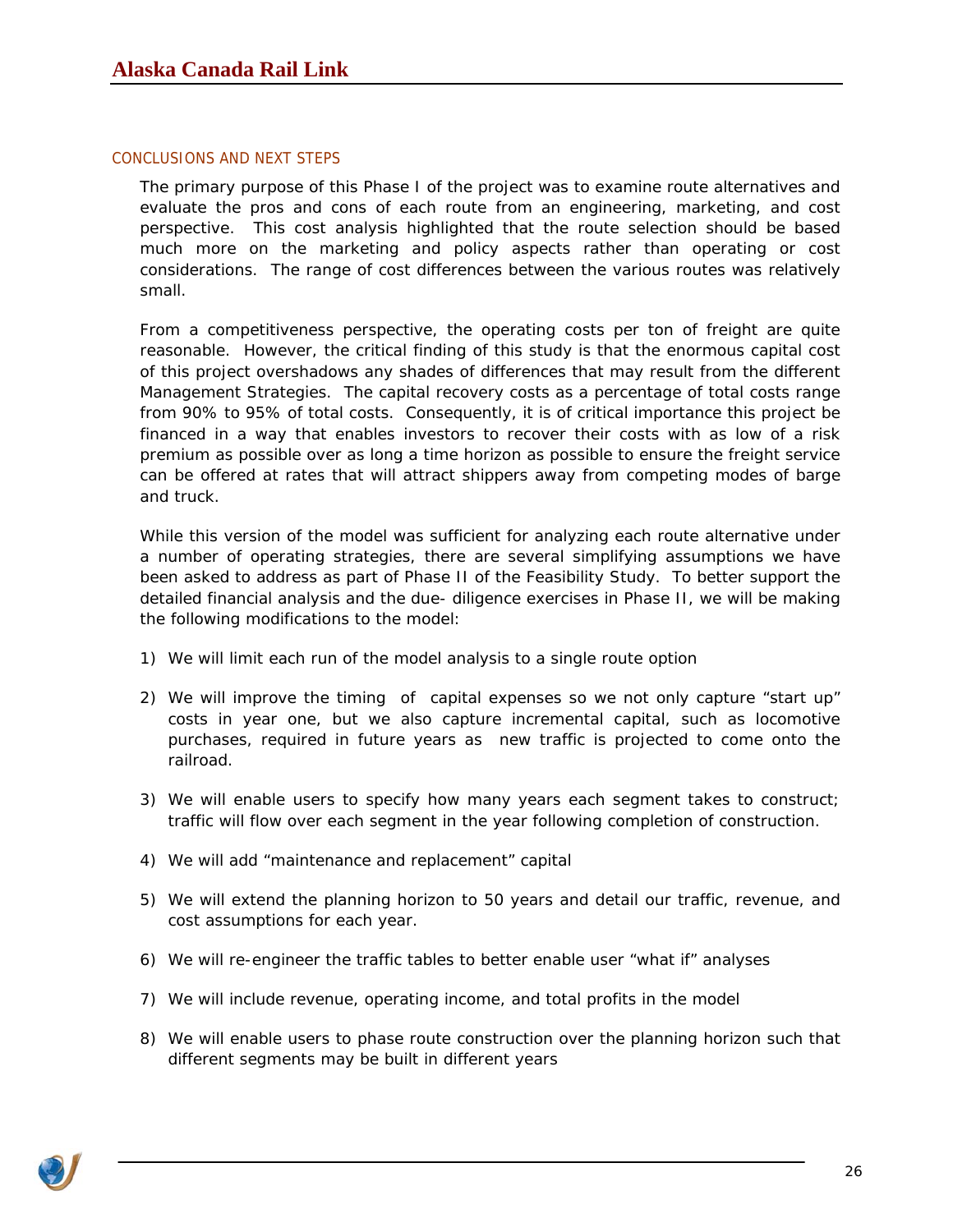- 9) We will enable users to input a factor that indicates the volume of traffic likely to divert if only a portion of the rail route is constructed
- 10)We will enhance our summary report to display a wider variety of operating and cost statistics
- 11) We will add summary reports that show the revenue, costs, and profits allocated to each geographic segment and to each type of traffic

Both the Phase I version of the model and the Phase II version of the model will be posted on the project web site. Please feel free to email Larry Shughart at [Larry@InnovativeScheduling.com](mailto:Larry@InnovativeScheduling.com) with any questions you may have regarding this work.

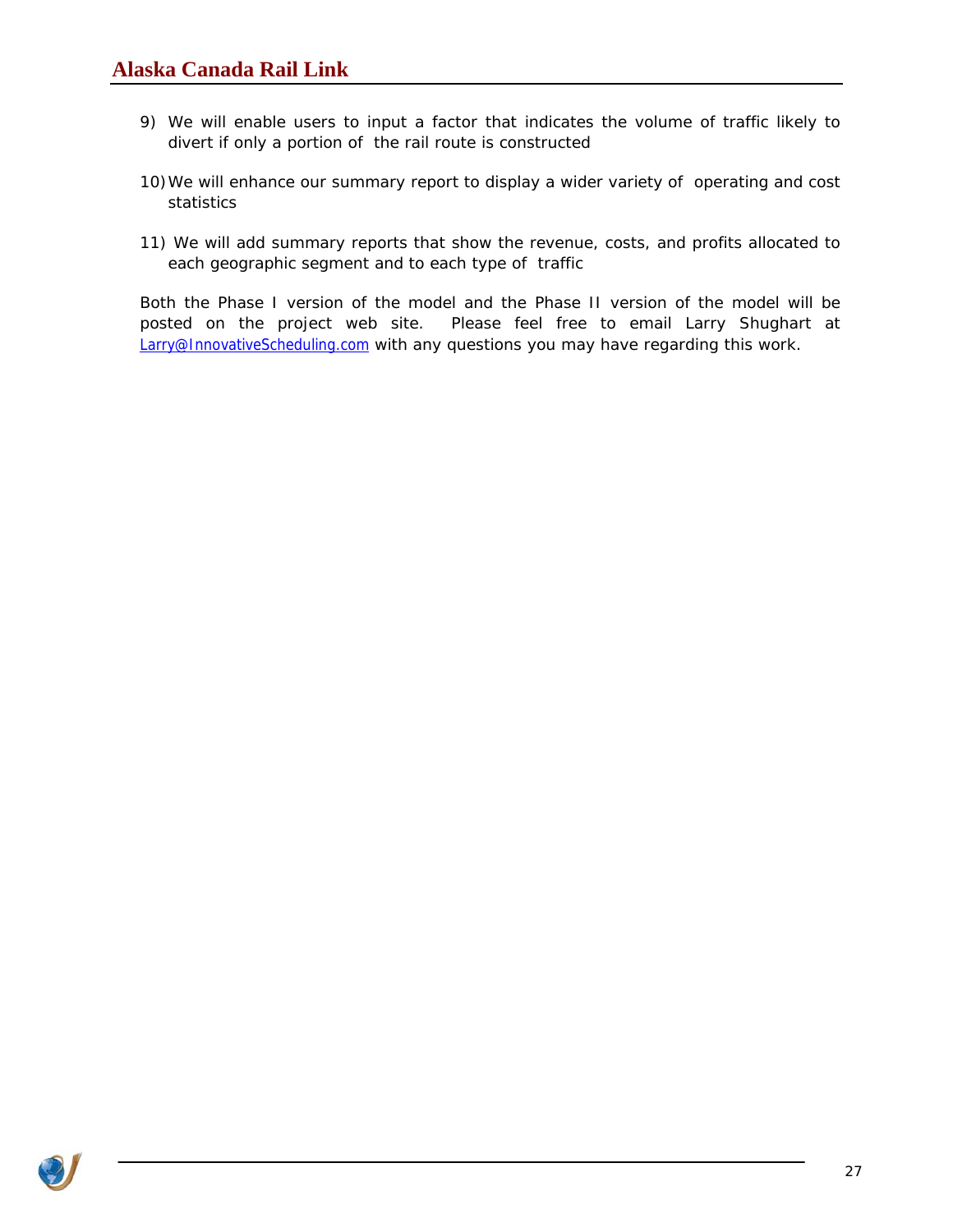### <span id="page-27-0"></span>ABOUT THE AUTHORS

#### LARRY SHUGHART

Larry Shughart specializes in performance management, economic analysis, and network operations engineering. Mr. Shughart has over 20 years of experience in government, industry, consulting, and academia. As a Principal at [Charles River Associates,](http://www.crai.com/) a leading international economics consulting company, he co-authored expert testimony for a national railroad labor arbitration, managed a litigation project between a railcar manufacturer and a Class I railroad, and served as the lead advisor to the Province of British Columbia on matters relating to the restructuring and privatization of BC Rail. For the trucking industry, Mr. Shughart helped expedite the implementation of a new technology safety device. The U.S. DOT Office of Inspector General relied on Mr. Shughart's operations knowledge and service design experience in analysis of Amtrak. Mr. Shughart's primary engagement at CRA was Strategic Advisor to the Union Pacific Railroad.

Prior to joining CRA, Mr. Shughart utilized his expertise for 14 years at [CSX](http://www.csx.com/), where he worked in a variety of areas, including intermodal, performance improvement, locomotive operations, strategic planning, service design, finance, operations research, and engineering. Throughout his career at CSX, he championed the application of operations research methods. Prior to CSX, Mr. Shughart worked in the short-line industry. His academic experience includes the [Industrial & Systems Engineering](http://www.ise.ufl.edu/)  [Department](http://www.ise.ufl.edu/) Advisory Board at the University of Florida and research support for the [MIT](http://web.mit.edu/ctl/www/)  [Center for Transportation Studies.](http://web.mit.edu/ctl/www/) Mr. Shughart also served as a Professor of Economics at the [University of North Florida.](http://www.unf.edu/)

#### ANITA GARD

Anita M. Gard specializes in data analysis, model development and implementation, and presentation preparation. Ms. Gard has over 25 years of experience in government and private industry. As an independent consultant, she has developed analytical and tactical tools for Perdue Farms, Inc., CSX, and other companies. She has also donated her database and organizational skills to support a volunteer group that promotes world peace through the hosting of international government, business, and professional leaders.

Prior to her independent consulting career, Ms. Gard utilized her economics and business expertise for 20 years in the railroad industry, at the United States Railway Association, Amtrak, and CSX, where she worked in a variety of areas, including budgeting, accounting, economic analysis, payroll, and locomotive fleet planning. Throughout her career at CSX, she stressed the need to present not data, but information and advice, and to present them in an easy to follow, structured format. Ms. Gard has experience in both formulating business questions and in developing the tools to answer them.

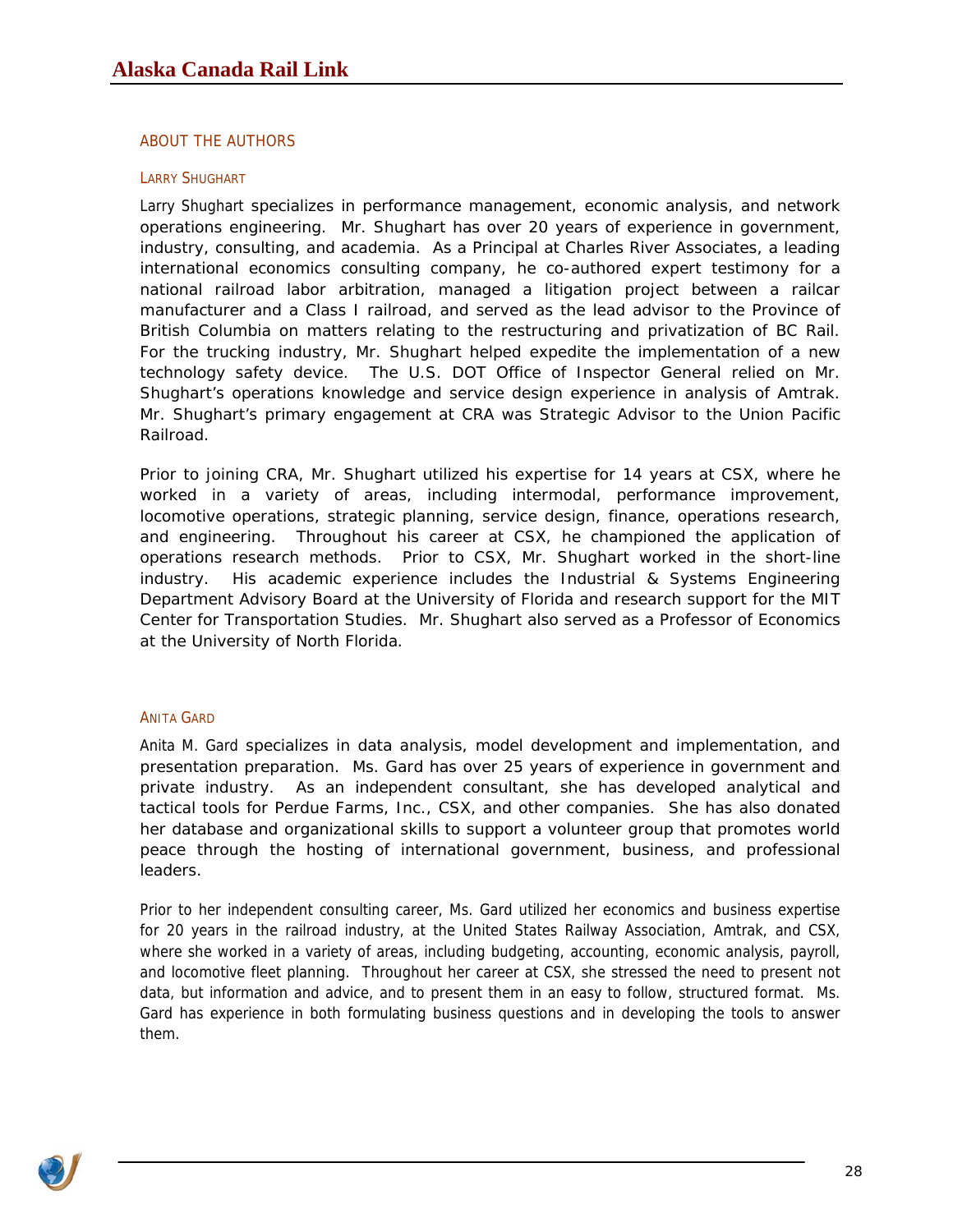### <span id="page-28-0"></span>ABOUT INNOVATIVE SCHEDULING

Dr. Ravindra K. Ahuja, a world-renowned researcher and academician, and a Professor of Industrial & System Engineering at the University of Florida, Gainesvill[e, founded](http://www.ise.ufl.edu/ahuja) Innovative Scheduling, Inc. in 2000 with the desire to solve complex and large-scale transportation scheduling problems using innovative and state-of-the-art operations research techniques. He believes that universities provide a fertile ground to germinate ideas, while commercial companies are required to package and deliver those ideas to the market place. Innovative Scheduling is delivering cutting-edge academic research to the transportation industry.

We are a highly qualified team of professionals with strong operations research, computer science, and information systems development skills. We also have significant industry and consulting experience. We intend to develop software solutions that can be used for planning as well as real-time scheduling of critical transportation resources. The current focus of the company is in the railroad industry with plans to diversify into other transportation sectors. The company aspires to be among the world's best transportation software development and consulting company. Our motto, *"Transforming* the World of Transportation", represents our aim to create tremendous value for our customers, a profitable and stable enterprise for our employees, and a success story for the discipline of operations research.

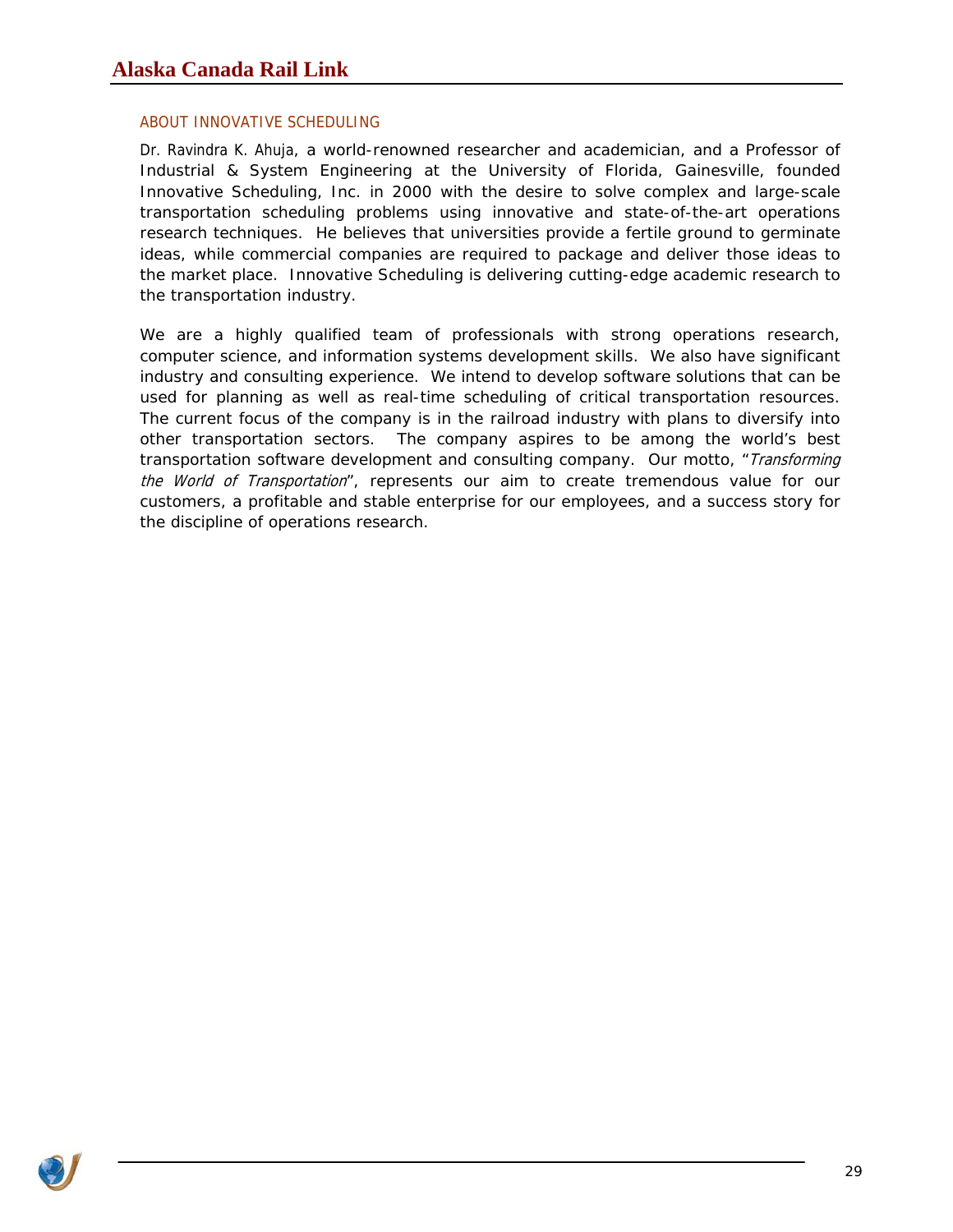#### APPENDIX

#### MODEL RESULTS

In the following exhibits, we list the model results for each route, for each cost and traffic scenario. Each table represents a different cost statistic. The shaded column represents our estimation of the most likely cost result. On each table, the highest cost appears in red font while the lowest cost appears in blue font representing the high and low boundaries of the expected range of costs that we forecast for the Alaska Canada Rail Link.

#### **Exhibit 10: Operating Expenses Forecasted by Strategies in Each Route with Max/Min Highlights per Car Load**

|                                                                                      | Year 5 OE \$/Revenue Load                   |                                                |                                              |                                                             |                                                                |                                                   |                                            |                                                     |                                                                   |  |  |
|--------------------------------------------------------------------------------------|---------------------------------------------|------------------------------------------------|----------------------------------------------|-------------------------------------------------------------|----------------------------------------------------------------|---------------------------------------------------|--------------------------------------------|-----------------------------------------------------|-------------------------------------------------------------------|--|--|
|                                                                                      | <b>Mgt</b><br><b>Strategy</b><br><b>Low</b> | <b>Mgt</b><br><b>Strategy</b><br><b>Medium</b> | <b>Mgt</b><br><b>Strategy</b><br><b>High</b> | <b>Mgt</b><br><b>Strategy</b><br>$\mathbf{2}$<br><b>Low</b> | <b>Mgt</b><br><b>Strategy</b><br>$\mathbf{2}$<br><b>Medium</b> | <b>Mgt</b><br><b>Strategy</b><br>2<br><b>High</b> | <b>Mgt</b><br><b>Strategy</b><br>3.<br>Low | <b>Mgt</b><br><b>Strategy</b><br>3<br><b>Medium</b> | <b>Mgt</b><br><b>Strategy</b><br>$\lceil 3 \rceil$<br><b>High</b> |  |  |
| Route<br>1 Minaret / Tintina Trench:<br>Minaret-Watson Lake-<br>Carmacks-Ladue River | <b>Traffic</b><br>\$<br>513                 | <b>Traffic</b><br>\$<br>565                    | <b>Traffic</b><br>\$<br>603                  | <b>Traffic</b><br>\$<br>575                                 | <b>Traffic</b><br>\$<br>625                                    | <b>Traffic</b><br>\$<br>668                       | <b>Traffic</b><br>609                      | <b>Traffic</b><br>\$<br>654                         | <b>Traffic</b><br>\$<br>686                                       |  |  |
| 2 Minaret / Alaska Hwy:<br>Minaret-Watson Lake-<br>Whitehorse-Beaver Creek           | \$<br>534                                   | \$<br>609                                      | \$<br>647                                    | \$<br>592                                                   | \$<br>667                                                      | $\boldsymbol{\mathsf{s}}$<br>705                  | 630                                        | \$<br>671                                           | \$<br>695                                                         |  |  |
| 3 Tintina Trench (Northern):<br>Fort Nelson-Watson Lake-<br>Carmacks-Ladue River     | $\boldsymbol{\hat{s}}$<br>491               | \$<br>543                                      | $\mathfrak{L}$<br>581                        | \$<br>550                                                   | \$<br>599                                                      | \$<br>645                                         | 603                                        | \$<br>633                                           | \$<br>675                                                         |  |  |

<span id="page-29-0"></span>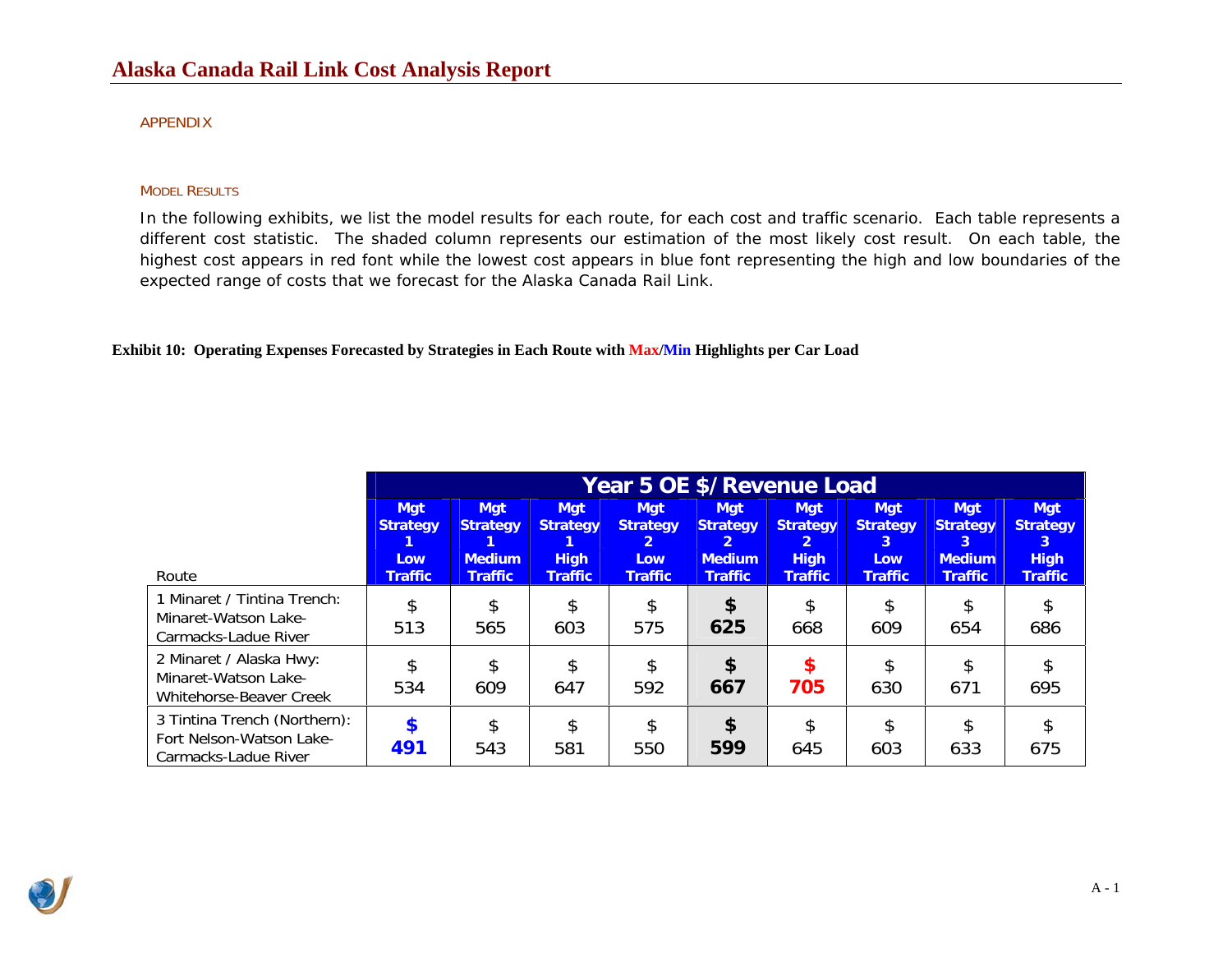**Exhibit 11: Total Expenses Forecasted by Strategies in Each Route with Max/Min Highlights per Car Load** 

|                                                                                   | Year 5 Total \$/Revenue Load                           |                                                                  |                                                                |                                                                                 |                                                                           |                                                                                  |                                                                        |                                                                       |                                                                     |  |
|-----------------------------------------------------------------------------------|--------------------------------------------------------|------------------------------------------------------------------|----------------------------------------------------------------|---------------------------------------------------------------------------------|---------------------------------------------------------------------------|----------------------------------------------------------------------------------|------------------------------------------------------------------------|-----------------------------------------------------------------------|---------------------------------------------------------------------|--|
| Route                                                                             | <b>Mgt</b><br><b>Strategy</b><br>Low<br><b>Traffic</b> | <b>Mgt</b><br><b>Strategy</b><br><b>Medium</b><br><b>Traffic</b> | <b>Mgt</b><br><b>Strategy</b><br><b>High</b><br><b>Traffic</b> | <b>Mgt</b><br><b>Strategy</b><br>$\mathbf{2}^{\prime}$<br>Low<br><b>Traffic</b> | Mgt<br><b>Strategy</b><br>$\mathbf{2}$<br><b>Medium</b><br><b>Traffic</b> | <b>Mgt</b><br><b>Strategy</b><br>$\overline{2}$<br><b>High</b><br><b>Traffic</b> | <b>Mgt</b><br><b>Strategy</b><br>$\mathbf{3}$<br>Low<br><b>Traffic</b> | <b>Mat</b><br><b>Strategy</b><br>3<br><b>Medium</b><br><b>Traffic</b> | <b>Mgt</b><br><b>Strategy</b><br>3<br><b>High</b><br><b>Traffic</b> |  |
| 1 Minaret / Tintina Trench:<br>Minaret-Watson Lake-<br>Carmacks-Ladue River       | \$<br>5,736                                            | 5,088                                                            | 4,804                                                          | \$<br>9,400                                                                     | \$<br>8,265                                                               | 7,764                                                                            | 13,408                                                                 | 11,735                                                                | 10,976                                                              |  |
| 2 Minaret / Alaska Hwy:<br>Minaret-Watson Lake-<br><b>Whitehorse-Beaver Creek</b> | \$<br>6,080                                            | 5,572                                                            | 5,065                                                          | \$<br>9,965                                                                     | \$<br>9,053                                                               | 8,167                                                                            | \$<br>14,222                                                           | 12,832                                                                | 11,520                                                              |  |
| 3 Tintina Trench (Northern):<br>Fort Nelson-Watson Lake-<br>Carmacks-Ladue River  | \$<br>4,350                                            | 3,890                                                            | 3,686                                                          | \$<br>7,068                                                                     | \$<br>6,250                                                               | 5,886                                                                            | \$<br>10,055                                                           | 8,829                                                                 | 8,281                                                               |  |

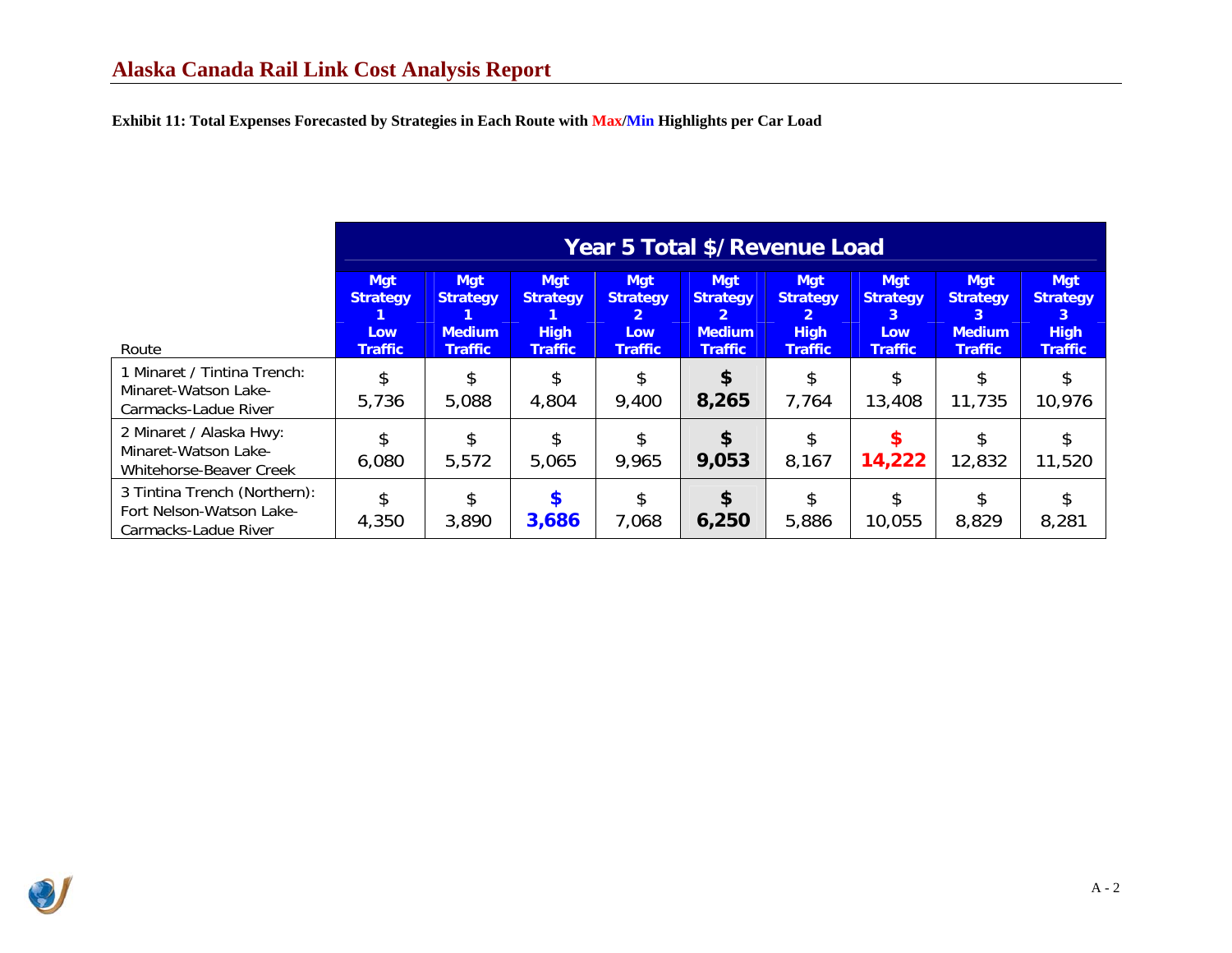**Exhibit 12: Operating Expenses Forecasted by Strategies in Each Route with Max/Min Highlights per Revenue Ton-Mile** 

|                                                                                  | Year 5 OE \$/Revenue Ton-Mile                          |                                                                  |                                                                |                                                               |                                                                                    |                                                                                  |                                                             |                                                                       |                                                                     |  |
|----------------------------------------------------------------------------------|--------------------------------------------------------|------------------------------------------------------------------|----------------------------------------------------------------|---------------------------------------------------------------|------------------------------------------------------------------------------------|----------------------------------------------------------------------------------|-------------------------------------------------------------|-----------------------------------------------------------------------|---------------------------------------------------------------------|--|
| Route                                                                            | <b>Mgt</b><br><b>Strategy</b><br>Low<br><b>Traffic</b> | <b>Mgt</b><br><b>Strategy</b><br><b>Medium</b><br><b>Traffic</b> | <b>Mgt</b><br><b>Strategy</b><br><b>High</b><br><b>Traffic</b> | <b>Mgt</b><br><b>Strategy</b><br><b>Low</b><br><b>Traffic</b> | <b>Mgt</b><br><b>Strategy</b><br>$\overline{2}$<br><b>Medium</b><br><b>Traffic</b> | <b>Mgt</b><br><b>Strategy</b><br>$\overline{2}$<br><b>High</b><br><b>Traffic</b> | <b>Mgt</b><br><b>Strategy</b><br>3<br>Low<br><b>Traffic</b> | <b>Mgt</b><br><b>Strategy</b><br>3<br><b>Medium</b><br><b>Traffic</b> | <b>Mgt</b><br><b>Strategy</b><br>3<br><b>High</b><br><b>Traffic</b> |  |
| 1 Minaret / Tintina Trench:<br>Minaret-Watson Lake-<br>Carmacks-Ladue River      | \$<br>0.021                                            | \$.<br>0.021                                                     | 0.020                                                          | 0.023                                                         | \$<br>0.023                                                                        | 0.022                                                                            | 0.025                                                       | 0.024                                                                 | \$<br>0.022                                                         |  |
| 2 Minaret / Alaska Hwy:<br>Minaret-Watson Lake-<br>Whitehorse-Beaver Creek       | \$<br>0.021                                            | \$<br>0.022                                                      | 0.021                                                          | 0.023                                                         | \$<br>0.024                                                                        | 0.023                                                                            | 0.025                                                       | 0.024                                                                 | \$<br>0.023                                                         |  |
| 3 Tintina Trench (Northern):<br>Fort Nelson-Watson Lake-<br>Carmacks-Ladue River | \$<br>0.021                                            | \$<br>0.021                                                      | 0.020                                                          | 0.023                                                         | \$<br>0.023                                                                        | 0.022                                                                            | \$.<br>0.026                                                | 0.024                                                                 | \$<br>0.023                                                         |  |

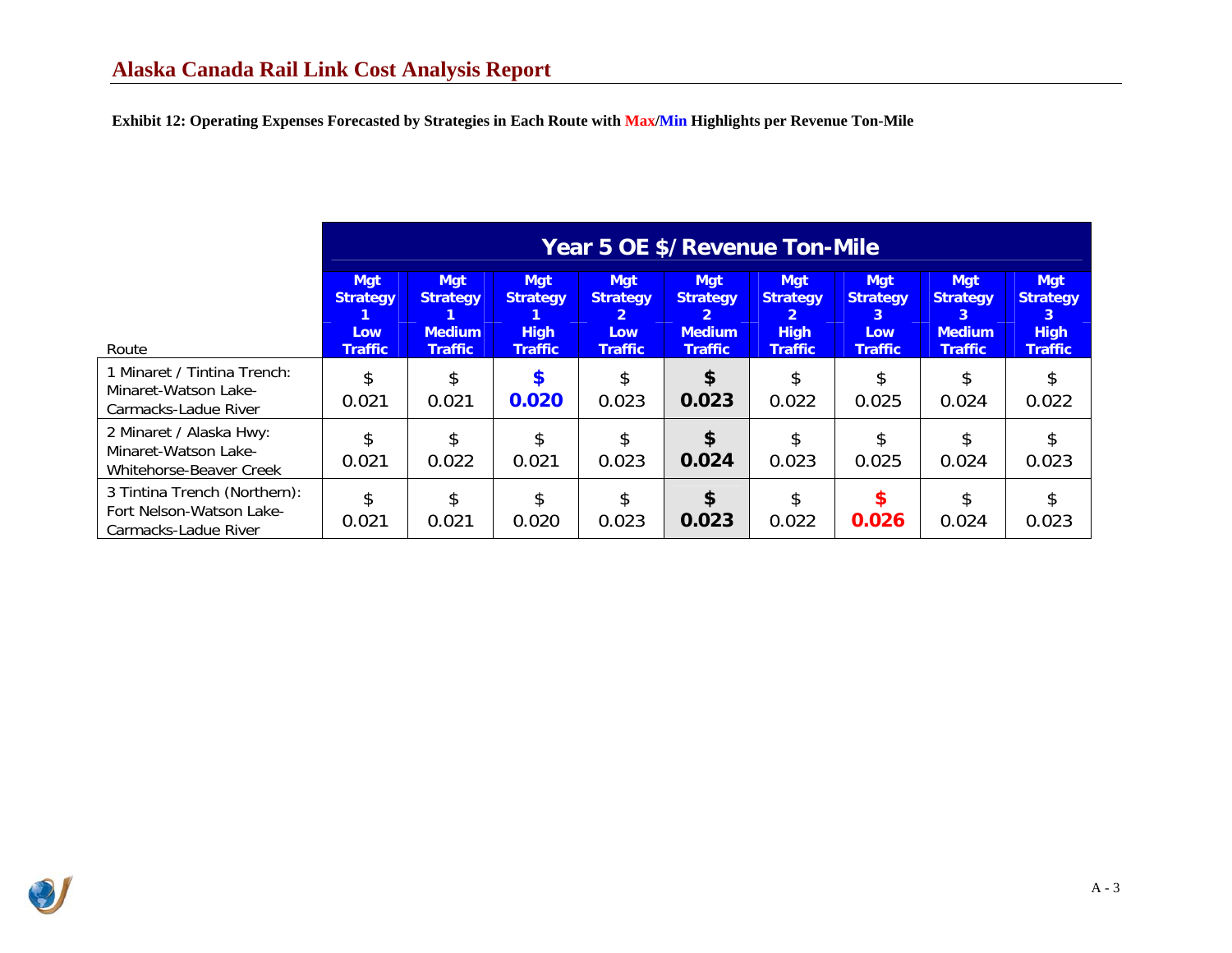**Exhibit 13: Total Expenses Forecasted by Strategies in Each Route with Max/Min Highlights per Revenue Ton-Mile** 

|                                                                                  | Year 5 Total Cost \$/Revenue Ton-Mile                  |                                                                  |                                                                |                                                                                 |                                                                                    |                                                                                  |                                                             |                                                                       |                                                                     |  |  |
|----------------------------------------------------------------------------------|--------------------------------------------------------|------------------------------------------------------------------|----------------------------------------------------------------|---------------------------------------------------------------------------------|------------------------------------------------------------------------------------|----------------------------------------------------------------------------------|-------------------------------------------------------------|-----------------------------------------------------------------------|---------------------------------------------------------------------|--|--|
| Route                                                                            | <b>Mgt</b><br><b>Strategy</b><br>Low<br><b>Traffic</b> | <b>Mgt</b><br><b>Strategy</b><br><b>Medium</b><br><b>Traffic</b> | <b>Mgt</b><br><b>Strategy</b><br><b>High</b><br><b>Traffic</b> | <b>Mgt</b><br><b>Strategy</b><br>$\overline{2}$<br><b>Low</b><br><b>Traffic</b> | <b>Mgt</b><br><b>Strategy</b><br>$\overline{2}$<br><b>Medium</b><br><b>Traffic</b> | <b>Mgt</b><br><b>Strategy</b><br>$\overline{2}$<br><b>High</b><br><b>Traffic</b> | <b>Mgt</b><br><b>Strategy</b><br>3<br>Low<br><b>Traffic</b> | <b>Mgt</b><br><b>Strategy</b><br>3<br><b>Medium</b><br><b>Traffic</b> | <b>Mgt</b><br><b>Strategy</b><br>3<br><b>High</b><br><b>Traffic</b> |  |  |
| 1 Minaret / Tintina Trench:<br>Minaret-Watson Lake-<br>Carmacks-Ladue River      | \$<br>0.234                                            | \$<br>0.186                                                      | 0.158                                                          | 0.383                                                                           | \$.<br>0.301                                                                       | 0.255                                                                            | 0.546                                                       | 0.428                                                                 | 0.360                                                               |  |  |
| 2 Minaret / Alaska Hwy:<br>Minaret-Watson Lake-<br>Whitehorse-Beaver Creek       | \$<br>0.239                                            | \$<br>0.198                                                      | 0.165                                                          | 0.392                                                                           | \$<br>0.322                                                                        | 0.267                                                                            | 0.560                                                       | 0.457                                                                 | 0.376                                                               |  |  |
| 3 Tintina Trench (Northern):<br>Fort Nelson-Watson Lake-<br>Carmacks-Ladue River | \$<br>0.185                                            | \$<br>0.148                                                      | 0.126                                                          | \$<br>0.300                                                                     | \$<br>0.238                                                                        | 0.201                                                                            | 0.427                                                       | 0.336                                                                 | 0.282                                                               |  |  |

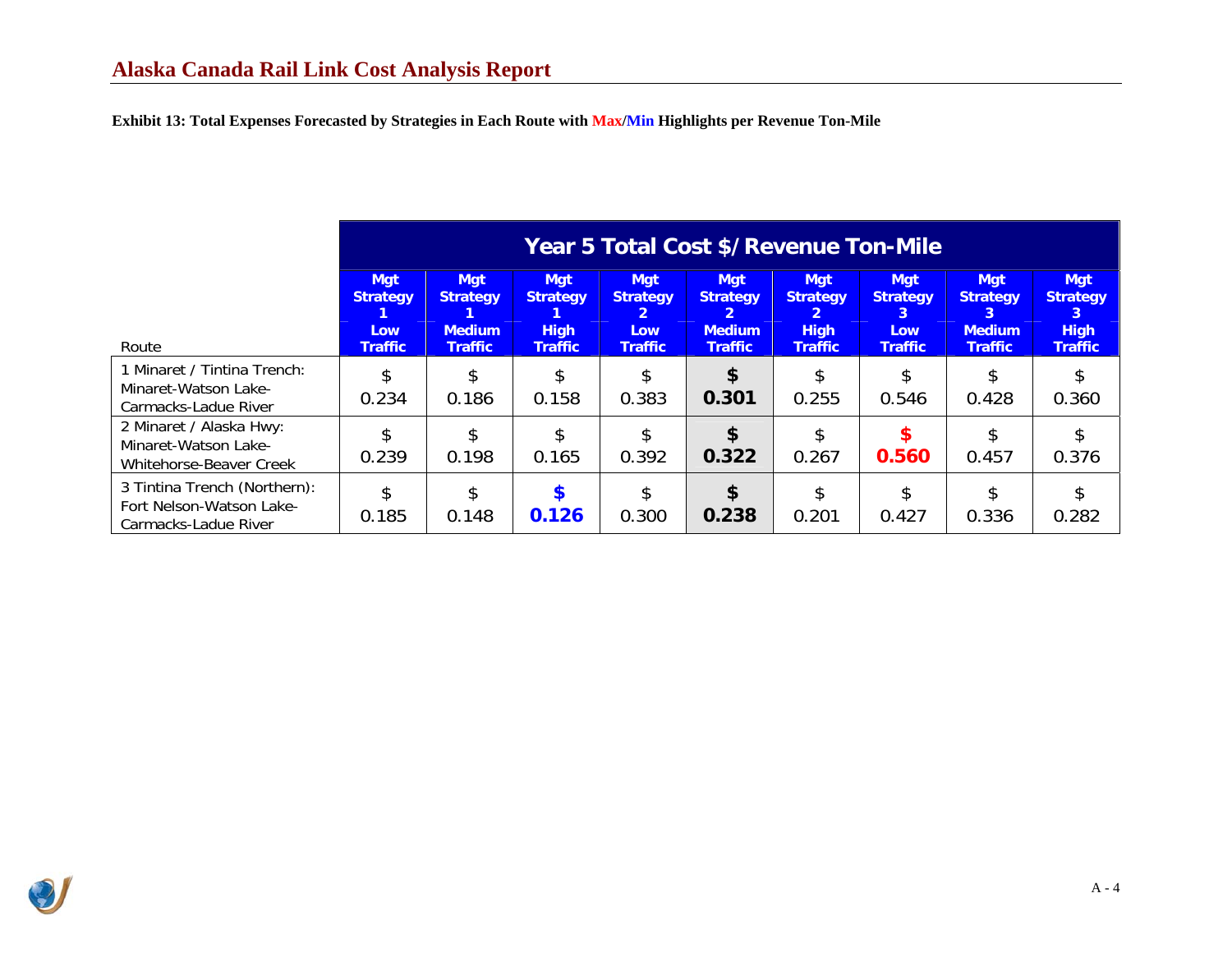**Exhibit 14: Operating Expenses Forecasted by Strategies in Each Route with Max/Min Highlights per Loaded Car-Mile** 

|                                                                                  | Year 5 OE \$/Loaded Car-Mile                           |                                                                  |                                                                |                                                             |                                                                                  |                                                                     |                                                                    |                                                                       |                                                                     |  |  |
|----------------------------------------------------------------------------------|--------------------------------------------------------|------------------------------------------------------------------|----------------------------------------------------------------|-------------------------------------------------------------|----------------------------------------------------------------------------------|---------------------------------------------------------------------|--------------------------------------------------------------------|-----------------------------------------------------------------------|---------------------------------------------------------------------|--|--|
| Route                                                                            | <b>Mgt</b><br><b>Strategy</b><br>Low<br><b>Traffic</b> | <b>Mgt</b><br><b>Strategy</b><br><b>Medium</b><br><b>Traffic</b> | <b>Mgt</b><br><b>Strategy</b><br><b>High</b><br><b>Traffic</b> | <b>Mgt</b><br><b>Strategy</b><br>2<br>Low<br><b>Traffic</b> | <b>Mgt</b><br><b>Strategy</b><br>$\mathbf{2}$<br><b>Medium</b><br><b>Traffic</b> | <b>Mgt</b><br><b>Strategy</b><br>2<br><b>High</b><br><b>Traffic</b> | <b>Mgt</b><br><b>Strategy</b><br>3<br><b>Low</b><br><b>Traffic</b> | <b>Mgt</b><br><b>Strategy</b><br>3<br><b>Medium</b><br><b>Traffic</b> | <b>Mgt</b><br><b>Strategy</b><br>3<br><b>High</b><br><b>Traffic</b> |  |  |
| 1 Minaret / Tintina Trench:<br>Minaret-Watson Lake-<br>Carmacks-Ladue River      | \$<br>0.433                                            | 0.520                                                            | 0.568                                                          | 0.486                                                       | 0.575                                                                            | 0.629                                                               | 0.515                                                              | 0.601                                                                 | 0.646                                                               |  |  |
| 2 Minaret / Alaska Hwy:<br>Minaret-Watson Lake-<br>Whitehorse-Beaver Creek       | \$<br>0.429                                            | 0.522                                                            | 0.590                                                          | 0.475                                                       | 0.573                                                                            | 0.643                                                               | 0.506                                                              | 0.575                                                                 | 0.634                                                               |  |  |
| 3 Tintina Trench (Northern):<br>Fort Nelson-Watson Lake-<br>Carmacks-Ladue River | \$<br>0.436                                            | 0.525                                                            | 0.575                                                          | 0.489                                                       | 0.580                                                                            | 0.639                                                               | 0.536                                                              | 0.613                                                                 | 0.668                                                               |  |  |

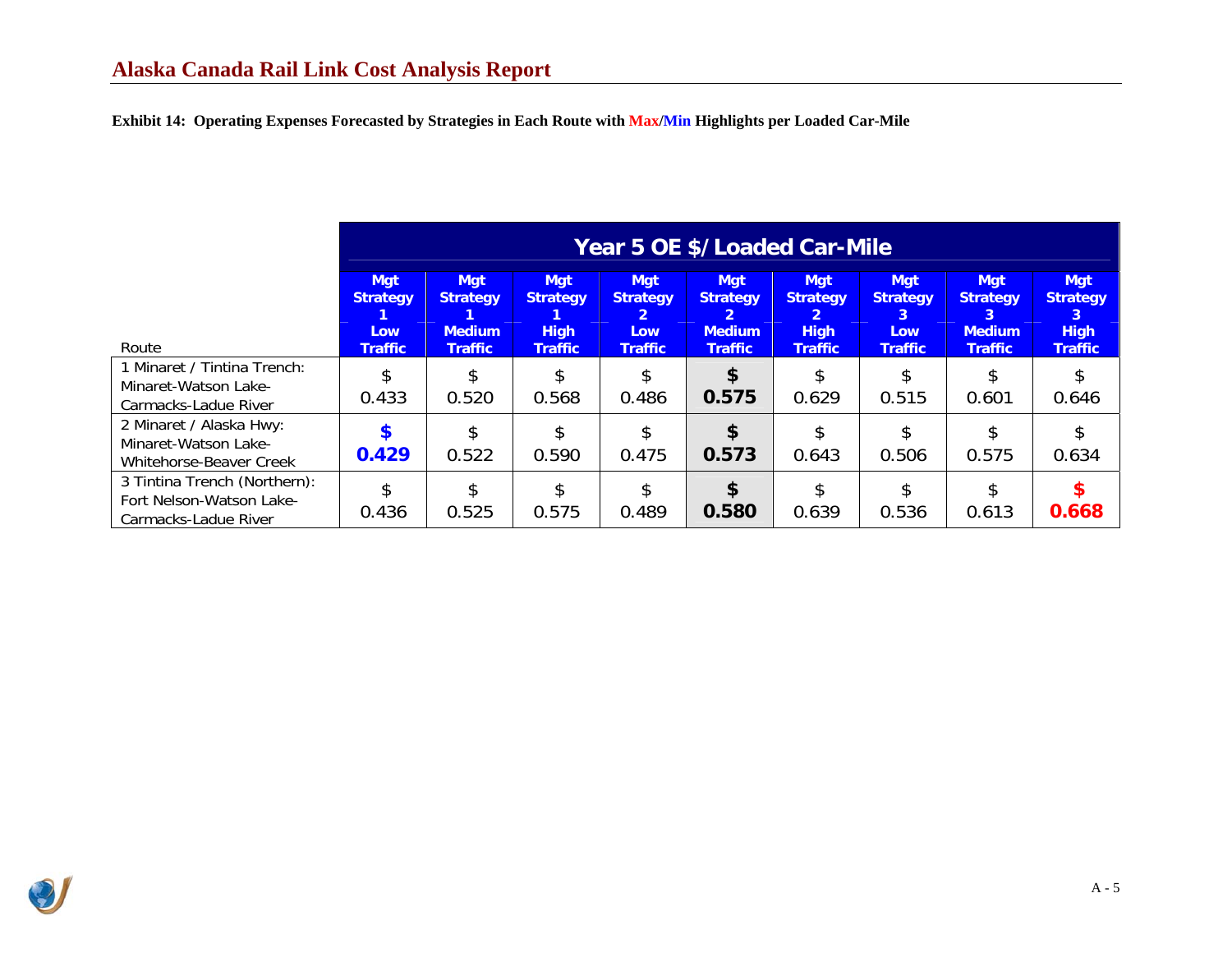**Exhibit 15: Total Expenses Forecasted by Strategies in Each Route with Max/Min Highlights per Loaded Car-Mile** 

|                                                                                  | Year 5 Total \$/Loaded Car-Mile                        |                                                                  |                                                                |                                                                    |                                                                       |                                                                                  |                                                             |                                                                  |                                                                     |  |  |
|----------------------------------------------------------------------------------|--------------------------------------------------------|------------------------------------------------------------------|----------------------------------------------------------------|--------------------------------------------------------------------|-----------------------------------------------------------------------|----------------------------------------------------------------------------------|-------------------------------------------------------------|------------------------------------------------------------------|---------------------------------------------------------------------|--|--|
| Route                                                                            | <b>Mgt</b><br><b>Strategy</b><br>Low<br><b>Traffic</b> | <b>Mgt</b><br><b>Strategy</b><br><b>Medium</b><br><b>Traffic</b> | <b>Mgt</b><br><b>Strategy</b><br><b>High</b><br><b>Traffic</b> | <b>Mgt</b><br><b>Strategy</b><br>2<br><b>Low</b><br><b>Traffic</b> | <b>Mgt</b><br><b>Strategy</b><br>2<br><b>Medium</b><br><b>Traffic</b> | <b>Mgt</b><br><b>Strategy</b><br>$\overline{2}$<br><b>High</b><br><b>Traffic</b> | <b>Mgt</b><br><b>Strategy</b><br>3<br>Low<br><b>Traffic</b> | <b>Mgt</b><br><b>Strategy</b><br><b>Medium</b><br><b>Traffic</b> | <b>Mgt</b><br><b>Strategy</b><br>3<br><b>High</b><br><b>Traffic</b> |  |  |
| 1 Minaret / Tintina Trench:<br>Minaret-Watson Lake-<br>Carmacks-Ladue River      | \$<br>4.847                                            | 4.679                                                            | 4.527                                                          | 7.944                                                              | \$<br>7.602                                                           | 7.316                                                                            | 11.331                                                      | 10.793                                                           | \$<br>10.343                                                        |  |  |
| 2 Minaret / Alaska Hwy:<br>Minaret-Watson Lake-<br>Whitehorse-Beaver Creek       | \$<br>4.884                                            | \$.<br>4.779                                                     | 4.621                                                          | \$<br>8.004                                                        | \$<br>7.766                                                           | \$<br>7.450                                                                      | \$<br>11.424                                                | 11.007                                                           | \$<br>10.509                                                        |  |  |
| 3 Tintina Trench (Northern):<br>Fort Nelson-Watson Lake-<br>Carmacks-Ladue River | \$<br>3.868                                            | \$.<br>3.764                                                     | 3.651                                                          | \$<br>6.285                                                        | \$<br>6.048                                                           | 5.831                                                                            | 8.942                                                       | 8.543                                                            | \$<br>8.203                                                         |  |  |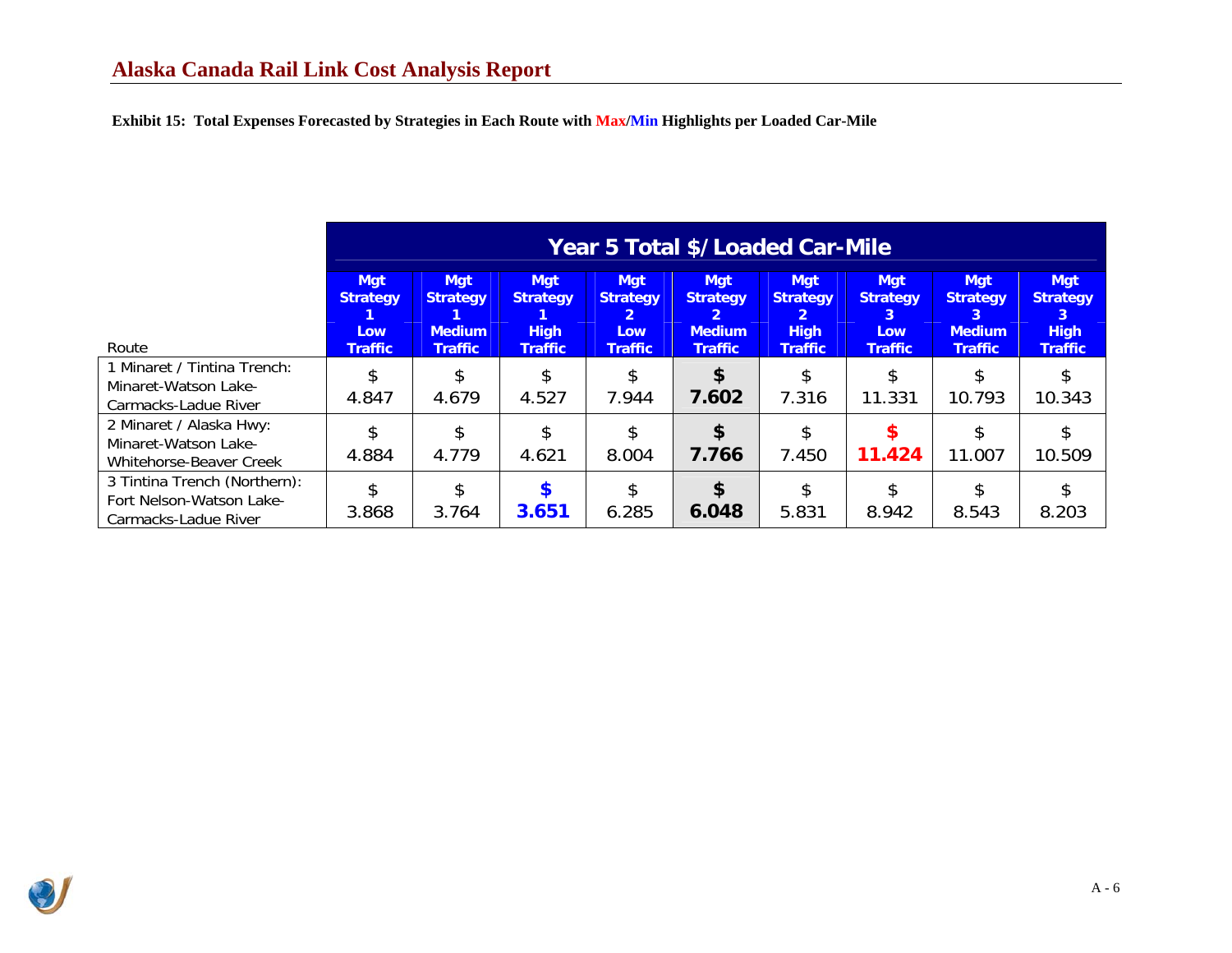#### EXAMPLE MODEL SUMMARY REPORT TAB

## Alaska Canada Rail Link

| <b>Summary Report</b>                                                                                                       |                   |   |               |   |                   |   |             |   |               |
|-----------------------------------------------------------------------------------------------------------------------------|-------------------|---|---------------|---|-------------------|---|-------------|---|---------------|
| Route: 3 Tintina Trench (Northern): Fort Nelson-Watson Lake-Carmacks-Ladue River<br>Management Strategy 2<br>Cost Scenario: |                   |   |               |   |                   |   |             |   |               |
| Medium Traffic<br>Traffic Scenario:                                                                                         | Year <sub>1</sub> |   | Year 2        |   | Year <sub>3</sub> |   | Year 4      |   | Year 5        |
| <b>Traffic (Revenue Loads)</b>                                                                                              |                   |   |               |   |                   |   |             |   |               |
| Intermodal (Boxes)                                                                                                          | 155,113           |   | 157.440       |   | 159,801           |   | 162,198     |   | 164,631       |
| Minerals (C/L)                                                                                                              |                   |   |               |   | 9,937             |   | 9.937       |   | 9.937         |
| Coal (C/L)                                                                                                                  |                   |   |               |   | 12,526            |   | 12.526      |   | 12.526        |
| Pipe (C/L)                                                                                                                  | 14,553            |   | 9,205         |   | ۰                 |   | ۰           |   |               |
| Industrial Products (C/L)                                                                                                   | 10,978            |   | 9,876         |   | 8,570             |   | 7,040       |   | 7,076         |
| <b>Total Revenue Loads</b>                                                                                                  | 180,644           |   | 176,521       |   | 190,835           |   | 191,701     |   | 194,170       |
|                                                                                                                             |                   |   |               |   |                   |   |             |   |               |
| <b>Transportation Operating Expenses</b>                                                                                    |                   |   |               |   |                   |   |             |   |               |
| Maintenance of Way                                                                                                          |                   |   |               |   |                   |   |             |   |               |
| Labor                                                                                                                       | 6,933,195         |   | 7,071,859     |   | 7,213,296         |   | 7,357,562   |   | 7,504,713     |
| Material                                                                                                                    | 6,933,195         |   | 7,071,859     |   | 7,213,296         |   | 7,357,562   |   | 7,504,713     |
| Purchased Services                                                                                                          | 693,320           |   | 707.186       |   | 721,330           |   | 735.756     |   | 750.471       |
| Total MoW \$                                                                                                                | 14,559,710 \$     |   | 14,850,904 \$ |   | 15,147,922 \$     |   | 15,450,880  | s | 15,759,898    |
| Maintenance of Equipment                                                                                                    |                   |   |               |   |                   |   |             |   |               |
| Labor - Exec & Admin                                                                                                        | 502.605           |   | 512,657       |   | 522,910           |   | 533,368     |   | 544,036       |
| Loco Mtce & Svc - Labor                                                                                                     | 1,737,400         |   | 1,772,148     |   | 3,202,018         |   | 3,160,702   |   | 3,223,916     |
| Loco Mtce & Svc - Mtrl & Purch Svcs                                                                                         | 1,400,000         |   | 1,400,000     |   | 2,480,000         |   | 2,400,000   |   | 2,400,000     |
| Car Repair - Labor                                                                                                          | 3,033,316         |   | 2,885,853     |   | 3,058,625         |   | 3,041,661   |   | 3,142,621     |
| Car Repair - Mtrl & Purch Services                                                                                          | 3,505,113         |   | 3,269,328     |   | 3,397,115         |   | 3,312,033   |   | 3,354,870     |
| Car Repair - AAR Billing                                                                                                    | (6,538,429)       |   | (6, 155, 181) |   | (6, 455, 740)     |   | (6,353,694) |   | (6, 497, 490) |
| Other                                                                                                                       | 156,870           |   | 158,607       |   | 284,101           |   | 278,035     |   | 281,196       |
| Total MoE \$                                                                                                                | 3,796,875 \$      |   | 3,843,413     | s | 6,489,029         | s | 6,372,105   | s | 6,449,148     |
| Transportation                                                                                                              |                   |   |               |   |                   |   |             |   |               |
| Labor                                                                                                                       | 21.676.995        |   | 22.110.535    |   | 26.854.685        |   | 25,397,243  |   | 25,905,188    |
| Locomotive fuel                                                                                                             | 40,716,917        |   | 38,984,442    |   | 41,328,024        |   | 41,083,872  |   | 42,424,376    |
| Carhire                                                                                                                     | 13,128,761        |   | 12,027,596    |   | 15,319,911        |   | 15,049,667  |   | 15, 194, 947  |
| Supplies                                                                                                                    | 1,083,850         |   | 1,105,527     |   | 1.342.734         |   | 1,269,862   |   | 1,295,259     |
| Other                                                                                                                       | 3,830,326         |   | 3,711,405     |   | 4,242,268         |   | 4,140,032   |   | 4,240,989     |
| <b>Total Transporation \$</b>                                                                                               | 80.436.848        | s | 77.939.505    | s | 89.087.622        | s | 86,940,676  | s | 89.060.759    |

<span id="page-35-0"></span>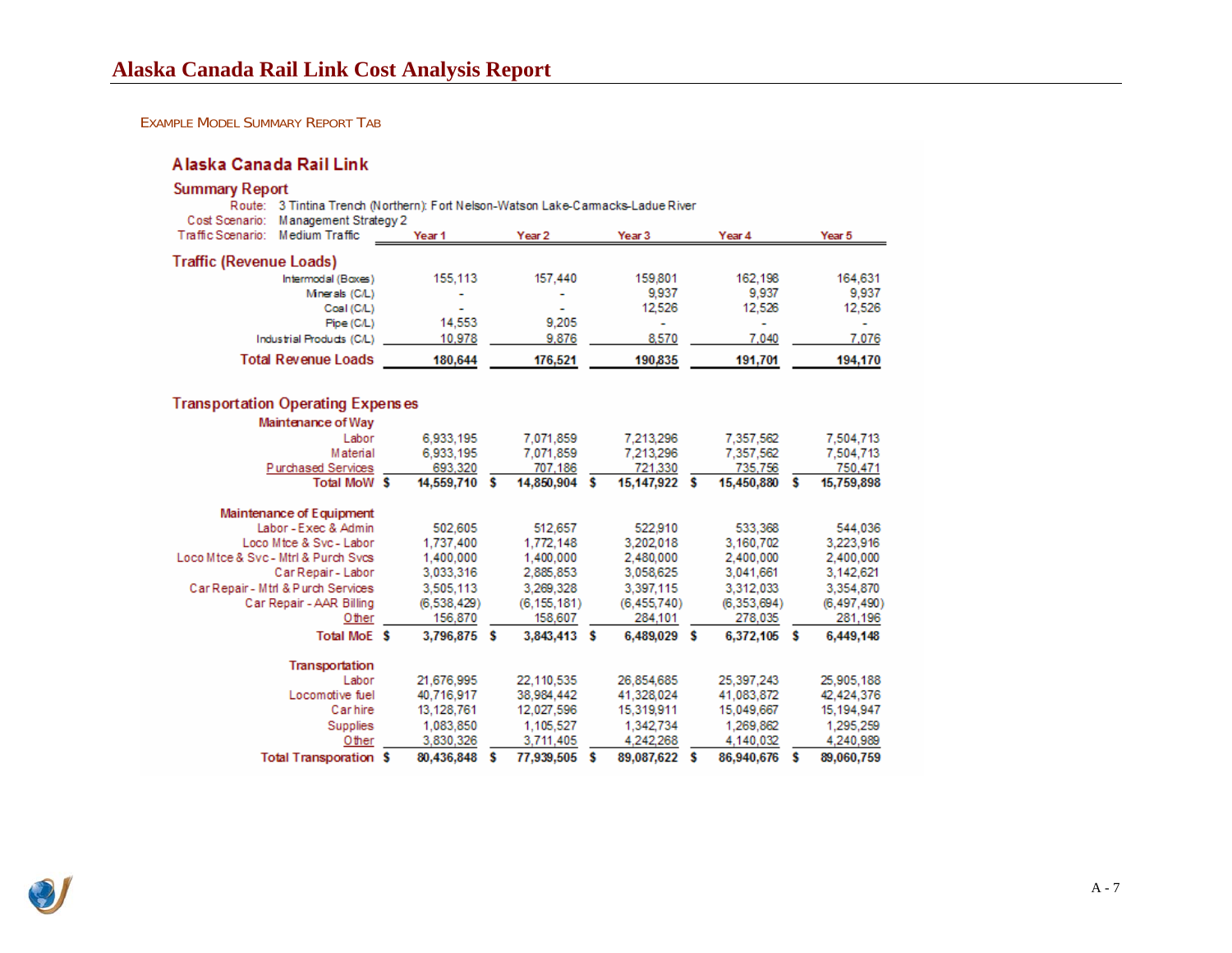## Alaska Canada Rail Link

## **Summary Report**

| 3 Tintina Trench (Northern): Fort Nelson-Watson Lake-Carmacks-Ladue River<br>Route: |   |                                                                                |     |                      |                      |     |                      |    |                      |
|-------------------------------------------------------------------------------------|---|--------------------------------------------------------------------------------|-----|----------------------|----------------------|-----|----------------------|----|----------------------|
| Cost Scenario: Management Strategy 2<br>Traffic Scenario: Medium Traffic            |   | Year <sub>1</sub>                                                              |     | Year 2               | Year 3               |     | Year 4               |    | Year 5               |
| <b>General &amp; Administrative</b>                                                 |   |                                                                                |     |                      |                      |     |                      |    |                      |
| Labor                                                                               |   |                                                                                |     |                      |                      |     |                      |    |                      |
| Insurance                                                                           |   | 1,776,330<br>750,000                                                           |     | 1,811,857<br>750,000 | 1,848,094<br>750,000 |     | 1,885,056<br>750,000 |    | 1,922,757<br>750,000 |
|                                                                                     |   | 150,000                                                                        |     | 150,000              | 150,000              |     | 150,000              |    |                      |
| Legal & accounting<br>Office supplies                                               |   | 177,633                                                                        |     | 177,633              | 177,633              |     | 177,633              |    | 150,000<br>177,633   |
| Property lease                                                                      |   |                                                                                |     | ÷                    | ٠                    |     |                      |    | ÷                    |
| Telephone, radio                                                                    |   | 1.782.992                                                                      |     | 1.782.992            | 1.782,992            |     | 1.782.992            |    | 1.782.992            |
| Other                                                                               |   | 231,848                                                                        |     | 233,624              | 235,436              |     | 237,284              |    | 239,169              |
| Propertytax                                                                         |   | 100,000                                                                        |     | 100,000              | 100,000              |     | 100,000              |    | 100,001              |
| Total G & A \$                                                                      |   | 4,968,803 \$                                                                   |     | 5,006,106 \$         | 5,044,155 \$         |     | 5,082,965 \$         |    | 5,122,552            |
|                                                                                     |   |                                                                                |     |                      |                      |     |                      |    |                      |
| Operating Expenses (OE) \$ 103,762,235 \$ 101,639,926 \$ 115,768,728                |   |                                                                                |     |                      |                      |     | \$113,846,627        | s  | 116,392,356          |
| Total Capital Amortization \$ 1,097,240,136 \$ 1,097,240,136 \$ 1,097,240,136       |   |                                                                                |     |                      |                      |     | \$1,097,240,136      |    | \$1,097,240,136      |
|                                                                                     |   | Total Cost \$ 1,201,002,372 \$ 1,198,880,063 \$ 1,213,008,864 \$ 1,211,086,763 |     |                      |                      |     |                      |    | \$1,213,632,493      |
| <b>Costs Per Unit</b>                                                               |   |                                                                                |     |                      |                      |     |                      |    |                      |
| OE \$/Revenue Load                                                                  | s | 574                                                                            | - S | 576 S                | 607 S                |     | 594                  | s  | 599                  |
| Total \$/Revenue Load \$                                                            |   | 6,648 \$                                                                       |     | 6,792 S              | 6,356 \$             |     | 6,318                | -S | 6,250                |
| OE S/Revenue Ton-Mile S                                                             |   | 0.0193                                                                         | s   | 0.0208 S             | 0.0222               | - S | 0.0226               | s  | 0.0228               |
| Total Cost S/Revenue Ton-Mile S                                                     |   | 0.2231                                                                         | s   | 0.2457 S             | 0.2329               | -S  | 0.2402               | -S | 0.2381               |
| OE \$/Loaded Car-Mile \$                                                            |   | 0.519S                                                                         |     | 0.520 S              | 0.573                | s   | 0.575                | s  | 0.580                |
| <b>Total \$/Loaded Car-Mile S</b>                                                   |   | 6.001 S                                                                        |     | 6.135 S              | 6,006 S              |     | 6.119 S              |    | 6.048                |
|                                                                                     |   |                                                                                |     |                      |                      |     |                      |    |                      |
| <b>Employee Count by Department</b>                                                 |   |                                                                                |     |                      |                      |     |                      |    |                      |
| MoW                                                                                 |   | 112                                                                            |     | 112                  | 112                  |     | 112                  |    | 112                  |
| MoE                                                                                 |   | 73                                                                             |     | 70                   | 91                   |     | 88                   |    | 88                   |
| Trans                                                                               |   | 242                                                                            |     | 242                  | 286                  |     | 266                  |    | 266                  |
| G&A                                                                                 |   | $\overline{24}$                                                                |     | 24                   | 24                   |     | 24                   |    | $\frac{24}{490}$     |
| Total                                                                               |   | 451                                                                            |     | 448                  | $5\overline{13}$     |     | 490                  |    |                      |

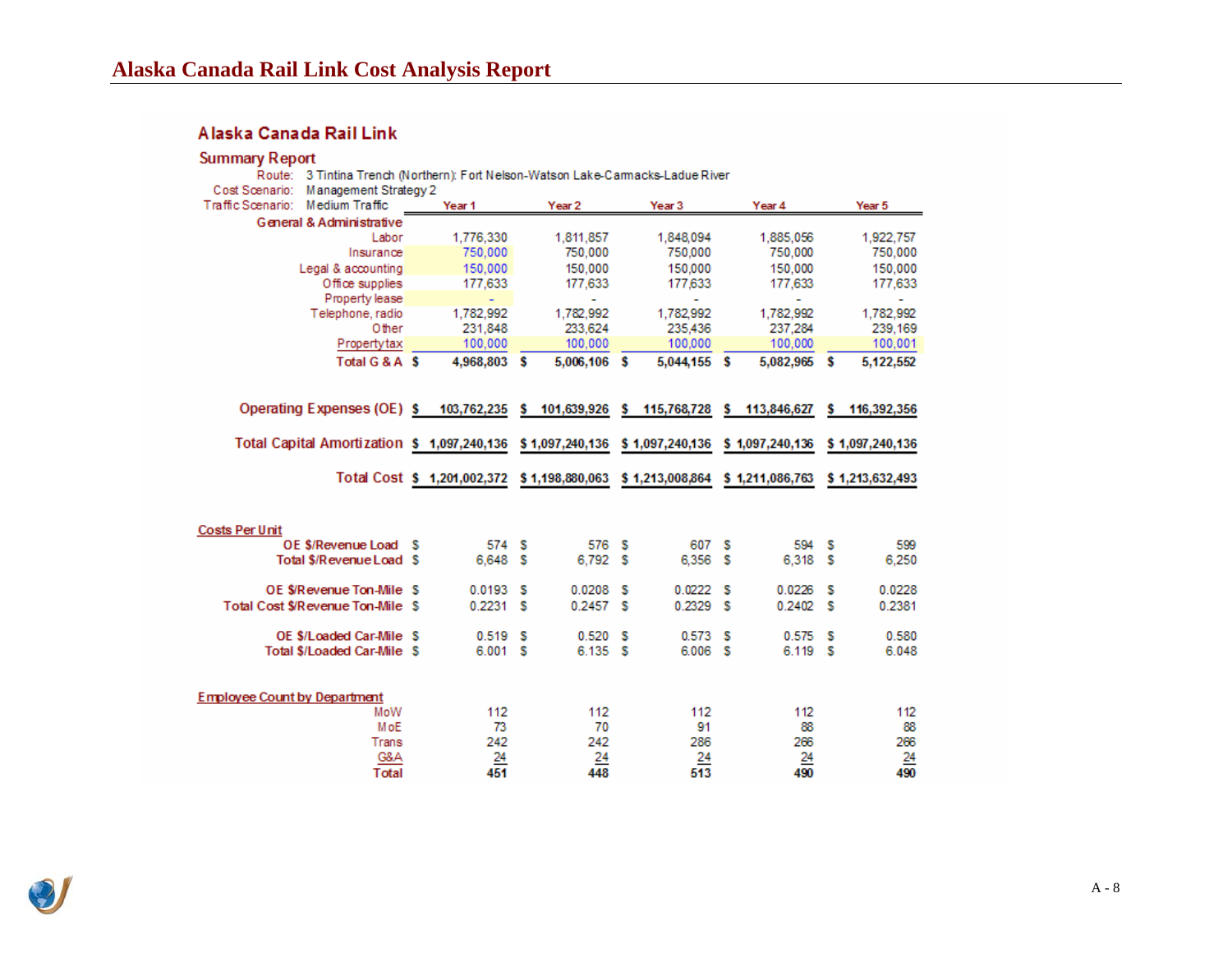## Alaska Canada Rail Link

| <b>Summary Report</b>            |                                                                                  |                                      |            |                   |            |            |  |  |  |  |  |  |
|----------------------------------|----------------------------------------------------------------------------------|--------------------------------------|------------|-------------------|------------|------------|--|--|--|--|--|--|
|                                  | Route: 3 Tintina Trench (Northern): Fort Nelson-Watson Lake-Carmacks-Ladue River |                                      |            |                   |            |            |  |  |  |  |  |  |
|                                  |                                                                                  | Cost Scenario: Management Strategy 2 |            |                   |            |            |  |  |  |  |  |  |
| Traffic Scenario: Medium Traffic |                                                                                  | Year <sub>1</sub>                    | Year 2     | Year <sub>3</sub> | Year 4     | Year 5     |  |  |  |  |  |  |
|                                  |                                                                                  |                                      |            |                   |            |            |  |  |  |  |  |  |
| Payroll & Fringes by Department  |                                                                                  |                                      |            |                   |            |            |  |  |  |  |  |  |
|                                  | MoW                                                                              | 6.933.195                            | 7.071.859  | 7.213.296         | 7.357.562  | 7.504.713  |  |  |  |  |  |  |
|                                  | MoE                                                                              | 5.273.321                            | 5.170.658  | 6.783,553         | 6.735.731  | 6.910.572  |  |  |  |  |  |  |
|                                  | Trans                                                                            | 21.676.995                           | 22.110.535 | 26.854.685        | 25.397.243 | 25,905,188 |  |  |  |  |  |  |
|                                  | <u>G&amp;A</u>                                                                   | 1.776.330                            | 1,811,857  | 1.848.094         | 1,885,056  | 1,922,757  |  |  |  |  |  |  |
|                                  | Total                                                                            | 35,659,840                           | 36,164,908 | 42,699,628        | 41,375,592 | 42,243,230 |  |  |  |  |  |  |
|                                  |                                                                                  |                                      |            |                   |            |            |  |  |  |  |  |  |

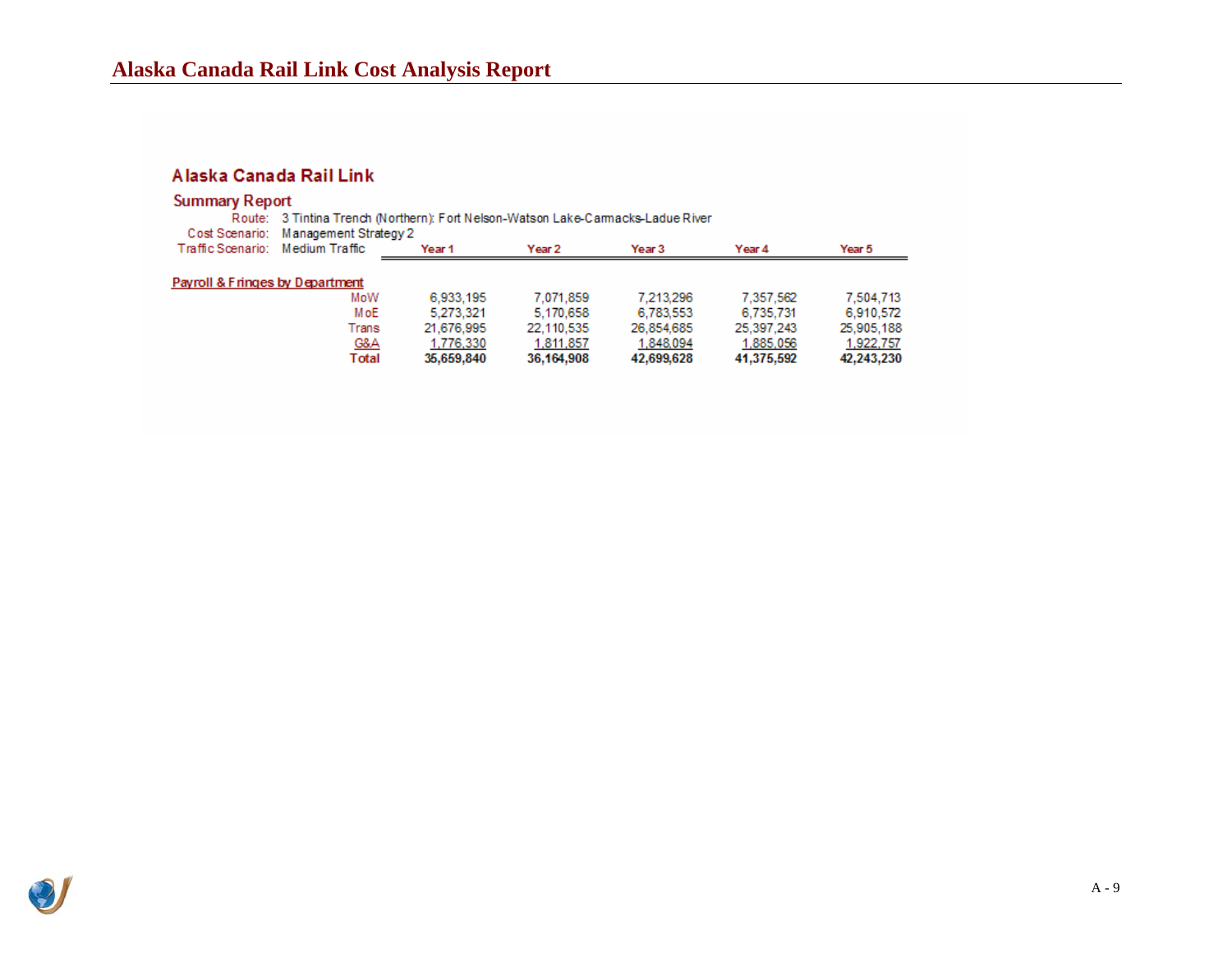#### NARROW GAGE VERSUS STANDARD GAGE ANALYSIS DETAILS

# **Exhibit 16a: Cost Comparison between Standard and Narrow Gage Operations – Management Strategy 1<br>Management Strategy 1**

|                                            | Narrow Gage        |          |                          |    | $(Ngatw =$<br>Standard Gage Marrow Gage ≺ Std<br>Galoen) | Comments                                                                                              |
|--------------------------------------------|--------------------|----------|--------------------------|----|----------------------------------------------------------|-------------------------------------------------------------------------------------------------------|
| Basic Operating Assumptions                |                    |          |                          |    |                                                          |                                                                                                       |
| <b>To natCan</b>                           | 70                 |          | 110                      |    | (40)                                                     |                                                                                                       |
| Cari/Train                                 | 48                 |          | 60                       |    | (12)                                                     |                                                                                                       |
| Locom off will Train                       | G                  |          | G                        |    | 0                                                        |                                                                                                       |
| Annual Traffic Volumes                     |                    |          |                          |    |                                                          |                                                                                                       |
| Coal Toms                                  | 1,377,889          |          | 1,377,889                |    | 0                                                        |                                                                                                       |
| Carloads                                   | 19,634             |          | 12,526                   |    | 7,158                                                    |                                                                                                       |
| Trains                                     | 820                |          | 418                      |    | 403                                                      |                                                                                                       |
| <b>Transportation Costs</b>                |                    |          |                          |    |                                                          |                                                                                                       |
| Labor \$                                   | 2,166,750          | \$       | 2,166,750 \$             |    |                                                          |                                                                                                       |
| Marte rital \$                             | 2,166,750          | \$       | 2,166,750 \$             |    |                                                          |                                                                                                       |
| Purchased Seruloes \$                      | 216,675            | \$       | 216 ஏ5 \$                |    |                                                          |                                                                                                       |
| Main fenance of Vidy (MOVA) \$             | 4,550, 175         | \$       | 4,550,175 \$             |    | -                                                        | NG requires specialized equipmentibut lighter axie loads; assume a was h                              |
| Labor - Exec & Admin \$                    | 249,750            | \$       | 249,750 \$               |    |                                                          |                                                                                                       |
| Loco Mibe & Suc - Labor                    | 664,800            | \$       | 295,467 \$               |    | 369,333                                                  | Narrow gage beomotives mitch less powerful than std gage, so more locomotives needed                  |
| Lodo Mite & Suc - Mitl& Purch Succ. \$     | 540,000            | \$       | 240,000 \$               |    | 300.QCD                                                  | Narrow gage boom othes mitch less powerful than std gage, so more locomothes needed                   |
| Car Repair - Labor \$                      | 98,488             | \$       | 62 ஏ ( \$                |    |                                                          | 35,814 Narrow gage cars liaue less capacity tial is to gage , so more cars leeded                     |
| Clar Repair - Mtri & Purch Serulces \$     | 116,033            | \$       | 73,871 \$                |    |                                                          | 42,212 Narrow gage cars have less capacity than std gage , so more cars needed                        |
| Car Repair - AAR Billing \$                | (214,57D)          | \$       | (136,545) \$             |    |                                                          | (18,025) Narrow gage cars have less capacity than std gage , so more cars reeded                      |
| Other \$                                   | 60,240             | \$       | 26,773                   | Ŧ  | 33,467                                                   |                                                                                                       |
| Maintenance of Equipment (MOE) \$          | 1,514,790          | \$       | $311,990$ \$             |    | 702,800                                                  |                                                                                                       |
| Labor \$                                   | 1,677,514          | Ŧ        | 1,487,811 \$             |    | 189,703                                                  |                                                                                                       |
| Locomothie fiel \$                         | 1,812,416          | \$       | 1,597,391 \$             |    |                                                          | 115,025 Felconstruption is function of KG TMs, which differs between std & narrow gage only by to tal |
| Carlille \$                                | $\blacksquare$     | \$       |                          | \$ | $\overline{\phantom{a}}$                                 | weight of cars                                                                                        |
| Supplies \$                                | 83,876             | \$       | 74,391                   | \$ | 9,485                                                    |                                                                                                       |
| Offer $$$                                  | 178,690            | \$       | 162,980 \$               |    | 15,711                                                   |                                                                                                       |
| Transporation \$                           | 3,752,496          | \$       | $3,422,573$ \$           |    | 329,923                                                  |                                                                                                       |
|                                            |                    |          |                          |    |                                                          |                                                                                                       |
| Labor \$F                                  | 850,500            | \$       | 850,500 \$               |    |                                                          |                                                                                                       |
| listrates \$<br>Legal & accounting \$      | 750.CDD<br>150,000 | \$<br>\$ | 750,000 \$<br>150,000 \$ |    |                                                          |                                                                                                       |
| Office supplies \$                         | 86,060             | \$       | 85.DSD \$                |    | $\overline{\phantom{0}}$                                 |                                                                                                       |
| Property lease \$                          | $\blacksquare$     | \$       | $\overline{\phantom{a}}$ | \$ | $\overline{\phantom{0}}$                                 |                                                                                                       |
| Telephone, adio \$                         | 285,390            | \$       | 255,648                  | F  | 29,742                                                   |                                                                                                       |
| Other \$                                   | 106,047            | \$       | 104,560 \$               |    | 1,437                                                    |                                                                                                       |
| Property tax \$                            | 100,000            | ₤        | 100,000                  | 埀  | $\overline{\phantom{a}}$                                 |                                                                                                       |
| General, Sales & Administration (G S&A) \$ | 2,326,987          | \$.      | 2,295,757                |    | 31,230                                                   |                                                                                                       |
|                                            |                    |          |                          |    |                                                          |                                                                                                       |
| Total Operating Expenses (OE) 5            | 12, 144, 448       |          | 11,030,495               |    | 1,063,953                                                |                                                                                                       |
| Total Capital Amortization \$              | 28,497,407         |          | 29,756,153               |    |                                                          | (1,258,745 ) Narrow gage: less track construction, but more locomotive purchases.                     |
| Total Cost 3                               | 40,641,856         |          | 40,836,648               | 3  | (194, 792)                                               |                                                                                                       |

<span id="page-38-0"></span>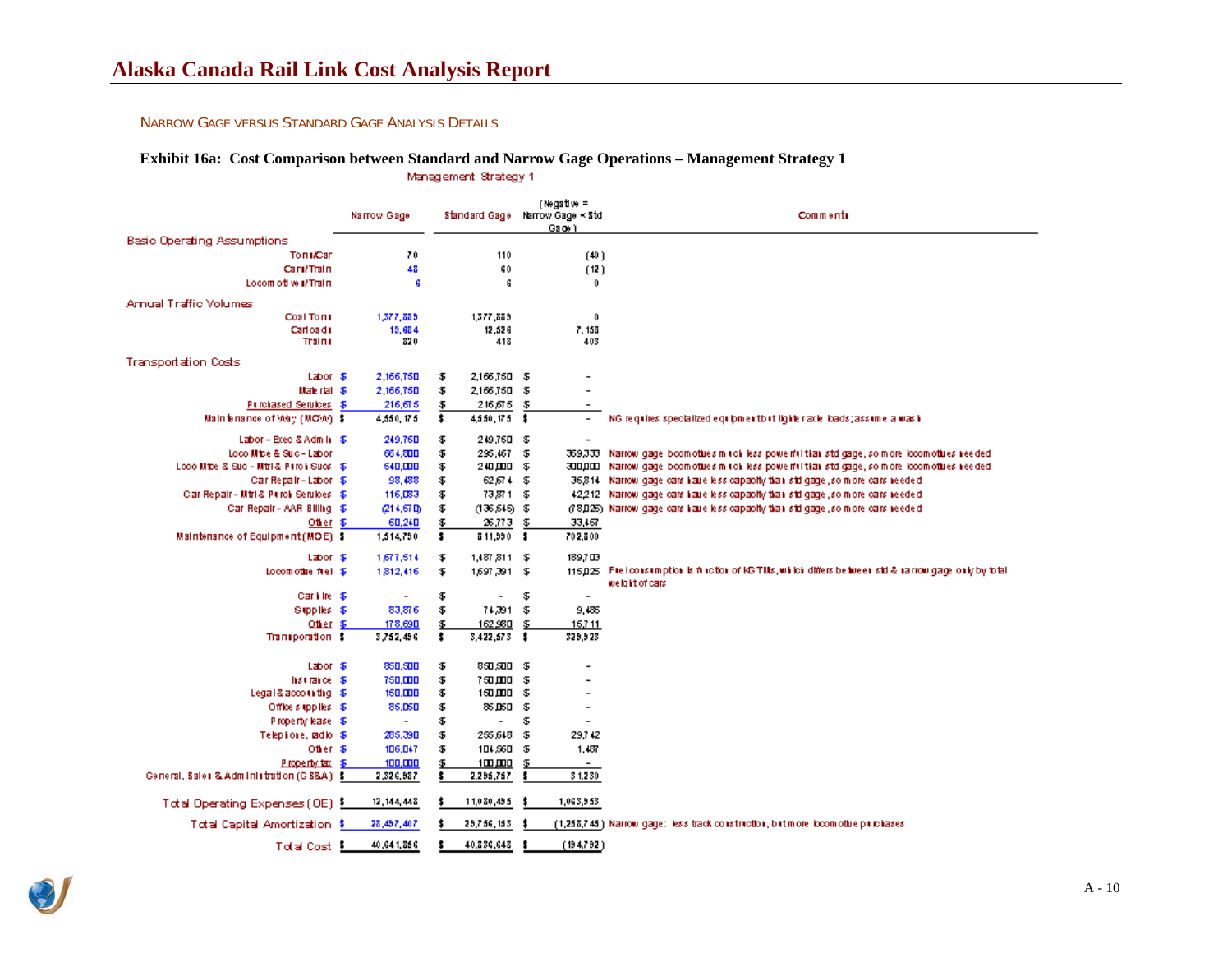## **Alaska Canada Rail Link Cost Analysis Report**

# **Exhibit 17b: Cost Comparison Between Standard and Narrow Gage Operations – Management Strategy 1 (cont)**

|                                      | Narrow Gage |                 |    | Standard Gage   |    | (Negative =<br>Narrow Gage < Std<br>Gade) | Comments                                                                                              |
|--------------------------------------|-------------|-----------------|----|-----------------|----|-------------------------------------------|-------------------------------------------------------------------------------------------------------|
| Track Construction \$                |             | 403,000,000     | Ŧ. | 446,750,000 \$  |    |                                           | (43,750,000) Sk agway-Caroross, reliablication gage cleaper than rebuild to std gage                  |
| Locom other Purchases S.             |             | 32,400,000      | \$ | 8,000,000 \$    |    |                                           | 24,400,000 Special purpose narrow gage locomotives less powerful than siti gage, so need more of them |
|                                      |             |                 |    |                 |    |                                           |                                                                                                       |
| Costs Per Unit                       |             |                 |    |                 |    |                                           |                                                                                                       |
| OE \$7Revenue Load                   |             | 617             | \$ | 885 \$          |    | (268)                                     |                                                                                                       |
| Total \$/Revenue Load                |             | 2,065           | \$ | 3,260 \$        |    | (1,195)                                   |                                                                                                       |
|                                      |             |                 |    |                 |    |                                           |                                                                                                       |
| OE\$7Re venue Car-Mile \$            |             | 3.59            | \$ | 5.14            |    | (\$1.56)                                  |                                                                                                       |
| Total \$7Re venue Car-Mile \$        |             | 1200            | \$ | 18.95           |    | (\$695)                                   |                                                                                                       |
| OE \$/Revenue To n-Mile \$           |             | 0.05            | \$ | 0 D5            |    | 3000                                      |                                                                                                       |
| Total Cost \$/Revenue Ton-Mile \$    |             | D.17            | \$ | 0.17            |    | முமற                                      |                                                                                                       |
| OE\$/Ton \$                          |             | 8.81            | \$ | 8 ⊔≮            |    | \$0.77                                    |                                                                                                       |
| Total Cost \$7Ton \$                 |             | 29.50           | \$ | 29.54           |    | (\$1.1.6)                                 |                                                                                                       |
|                                      |             |                 |    |                 |    |                                           |                                                                                                       |
| Employee Countby Department          |             |                 |    |                 |    |                                           |                                                                                                       |
| <b>MOW</b>                           |             | 35              |    | 35              |    | о                                         |                                                                                                       |
| MOE                                  |             | 14              |    | 8               |    | б                                         |                                                                                                       |
| <b>Tiansportation</b>                |             | 21              |    | 19              |    | 2                                         |                                                                                                       |
| <b>SG&amp;A</b>                      |             | $\frac{10}{80}$ |    | $\frac{10}{72}$ |    | n<br>B                                    |                                                                                                       |
| Total Employees                      |             |                 |    |                 |    |                                           |                                                                                                       |
|                                      |             |                 |    |                 |    |                                           |                                                                                                       |
| Payroll & Pringer by Department      |             |                 |    |                 |    |                                           |                                                                                                       |
| $MOM$ \$                             |             | 2,166,750       | \$ | 2,166,750       |    | अञ                                        |                                                                                                       |
| $MOE = 35$                           |             | 1月13月38         | \$ | 607,891         |    | \$405,147                                 |                                                                                                       |
| Transportation \$                    |             | 1,677,514       | \$ | 1,487,811       |    | \$189,703                                 |                                                                                                       |
| <b>SG&amp;A \$</b>                   |             | 850,500         | \$ | 850,500         | Ŧ. | ۰.                                        |                                                                                                       |
| To tall Payroll, Pringe and Tases \$ |             | 5,707,802       | \$ | $5,112,952$ \$  |    | 594,850                                   |                                                                                                       |

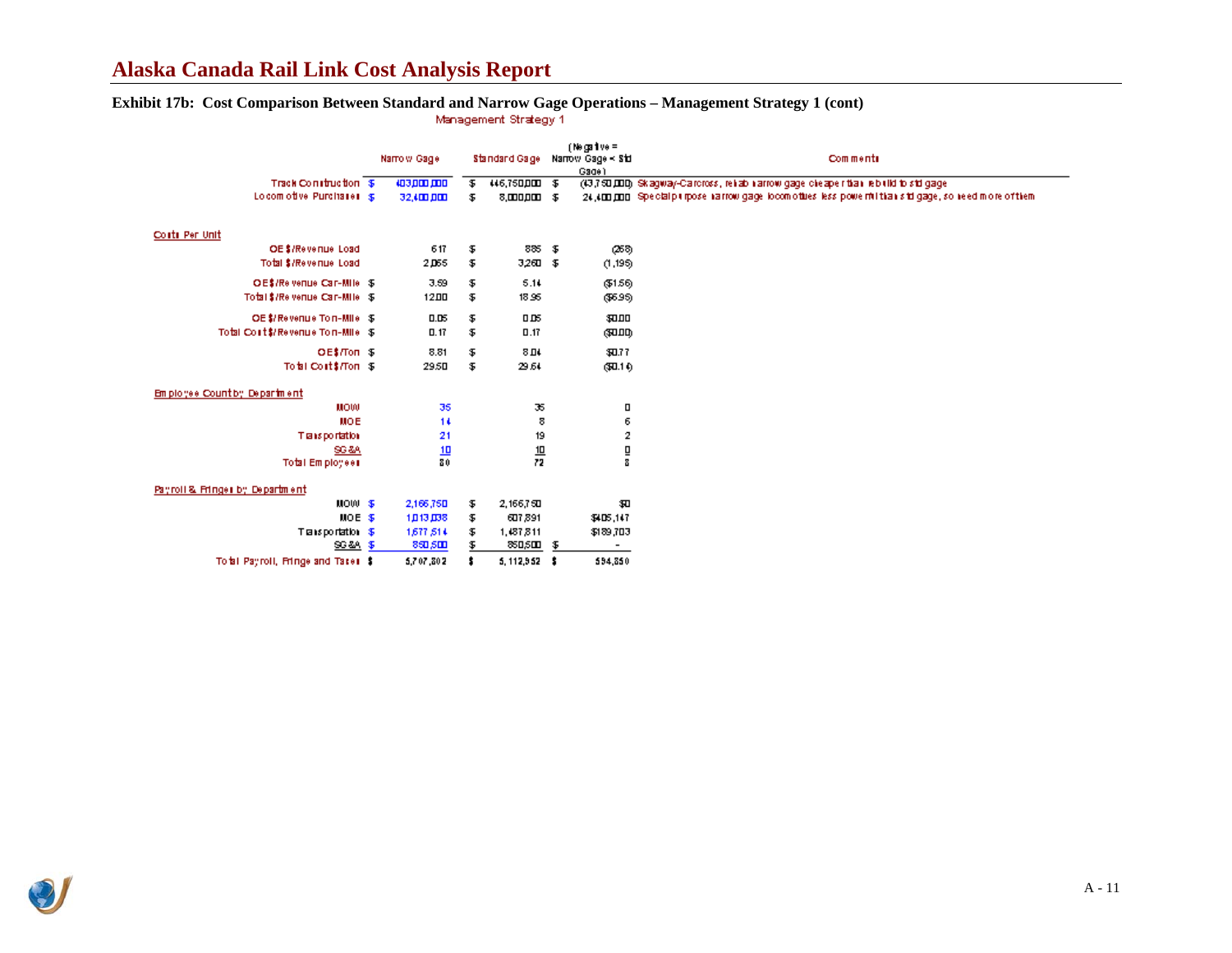## **Alaska Canada Rail Link Cost Analysis Report**

# **Exhibit 18a: Cost Comparison Between Standard and Narrow Gage Operations – Management Strategy 2**

|                                            | Narrow Gage            |          | Standard Gage Narrow Gage < Std |      | (Nega 1ve =              | Comments                                                                                                        |
|--------------------------------------------|------------------------|----------|---------------------------------|------|--------------------------|-----------------------------------------------------------------------------------------------------------------|
|                                            |                        |          |                                 |      | Gage)                    |                                                                                                                 |
| <b>Basic Operating Assumptions</b>         |                        |          |                                 |      |                          |                                                                                                                 |
| Ton #Car                                   | 70                     |          | 110                             |      | (40)                     |                                                                                                                 |
| Carl /Train<br>Locomo i ves/Train          | 48                     |          | 60                              |      | (12)                     |                                                                                                                 |
|                                            | G                      |          | G                               |      | 0                        |                                                                                                                 |
| Annual Traffic Volumes                     |                        |          |                                 |      |                          |                                                                                                                 |
| Coal Tons                                  | 1,377,889              |          | 1,377,889                       |      | 0                        |                                                                                                                 |
| Carloads                                   | 19,634                 |          | 12,526                          |      | 7.158                    |                                                                                                                 |
| Traini                                     | 820                    |          | 418                             |      | 403                      |                                                                                                                 |
| <b>Transportation Costs</b>                |                        |          |                                 |      |                          |                                                                                                                 |
| Labor \$                                   | 2,166,750              | Ŧ        | 2,166,7501 \$                   |      | $\blacksquare$           |                                                                                                                 |
| Material \$                                | 2,166,750              | Ŧ        | 2,166,750 \$                    |      |                          |                                                                                                                 |
| Perchased Senatoes \$                      | 216,675                | \$       | 216,675                         | Ŧ    |                          |                                                                                                                 |
| Maintenance of May (MOW) \$                | 4,550,175              | \$       | 4,550,175 \$                    |      | $\overline{\phantom{a}}$ | NG requires specialized equipment but lighter axie loads; assume a wash                                         |
| Labor-Brec& Admin \$                       | 249,750                | \$       | 249,750 \$                      |      |                          |                                                                                                                 |
| Loco Mite & Suc - Labor                    | 876,000                | \$       | 438.DDD \$                      |      | 433 DDD                  | Na now gage locom othes in tokiless powerful than std gage , so more locom othes heeded                         |
| Loco Mtce & Suc - Mtri & Purch Succ. \$    | 720.DD                 | \$       | 360Д00 \$                       |      |                          | 360 JDD. Na now gage locom o thes mitclikes powerful than std gage , so more locom o thesineeded                |
| Car Repair - Labor \$                      | 110,799                | \$       | 70,508 \$                       |      |                          | 40,290 Na mow gage cals have less capacity than stol gage , so more cars ree ded                                |
| Car Repair - Mtri & Pirroli Se ruloes \$   | 130,593                | \$       | 83,105 \$                       |      |                          | 47,488 Narrow gage cals have less capacity than std gage , so more cars reeded                                  |
| Car Repair - AAR Billing \$                | (241,392)              | \$       | $(153,613)$ \$                  |      |                          | (87,779) Nairow gage cals haue less capacity than std gage , so more cars needed                                |
| Other \$                                   | 79,8 <b>m</b>          | \$       | 39,9 <b>m</b>                   | \$   | 39,900                   |                                                                                                                 |
| Maintenance of Equipment (MOE) \$          | 1,925,550              | \$       | 1,037,650 \$                    |      | 837,900                  |                                                                                                                 |
|                                            |                        |          |                                 |      |                          |                                                                                                                 |
| Labor \$<br>Locomothe fiel \$              | 2,815,731<br>2,486,142 | \$<br>\$ | 2,246,622 \$<br>2,327,423 \$    |      | 569,108                  | 157,719 Freico is imption is friedlon of KGTMs, which diffels between std & narrow gage only by total weight of |
|                                            |                        |          |                                 |      |                          | cars                                                                                                            |
| Carille \$                                 | ۰                      | \$       | $\overline{\phantom{a}}$        | \$   | $\overline{\phantom{a}}$ |                                                                                                                 |
| Supplies \$                                | 140,787                | \$       | 112,331                         | F    | 28.455                   |                                                                                                                 |
| Other $$$                                  | 272,083                | ₤        | 234,319 \$                      |      | 37,764                   |                                                                                                                 |
| Transporation \$                           | 5,7 13,743             | \$       | 4,920,696 \$                    |      | 793,047                  |                                                                                                                 |
|                                            |                        |          |                                 |      |                          |                                                                                                                 |
| Labor \$                                   | 850, SID               | \$       | 85D, 5000 \$                    |      | $\overline{\phantom{0}}$ |                                                                                                                 |
| listrates \$                               | <b>750.000</b>         | \$       | <b>750.000</b>                  | - 35 |                          |                                                                                                                 |
| Legal & accounting \$                      | 150 DID                | \$       | 150.DDD                         | \$   |                          |                                                                                                                 |
| Office supplies \$                         | 86 நக                  | \$       | 85.DSD                          | \$   | $\overline{\phantom{a}}$ |                                                                                                                 |
| Property lease \$                          |                        | \$       | $\overline{\phantom{a}}$        | \$   | $\overline{\phantom{0}}$ |                                                                                                                 |
| Telephone, radio \$                        | 353,476                | \$       | 301,107                         | \$   | 52,37 D                  |                                                                                                                 |
| Other \$                                   | 109,451                | \$       | 106,833                         | \$   | 2,618                    |                                                                                                                 |
| Property tax \$                            | 100 DCD                | \$       | 100,000                         | \$   | $\overline{\phantom{a}}$ |                                                                                                                 |
| General, Sale i & Administration (GS&A) \$ | 2,398,478              |          | 2,343,489                       |      | 54,988                   |                                                                                                                 |
| Total Operating Expenses (OE) 5            | 14,537,946             |          | 12,902,010                      |      | 1,685,936                |                                                                                                                 |
| <b>Total Capital Amortization \$</b>       | 49,749,147             |          | 50,503,798                      |      |                          | (754,651) Narrow gage: less track construction, but more locom othe purchases.                                  |
| Total Cost 1                               | 64,337,093             |          | 63,405,808 \$                   |      | 931,284                  |                                                                                                                 |

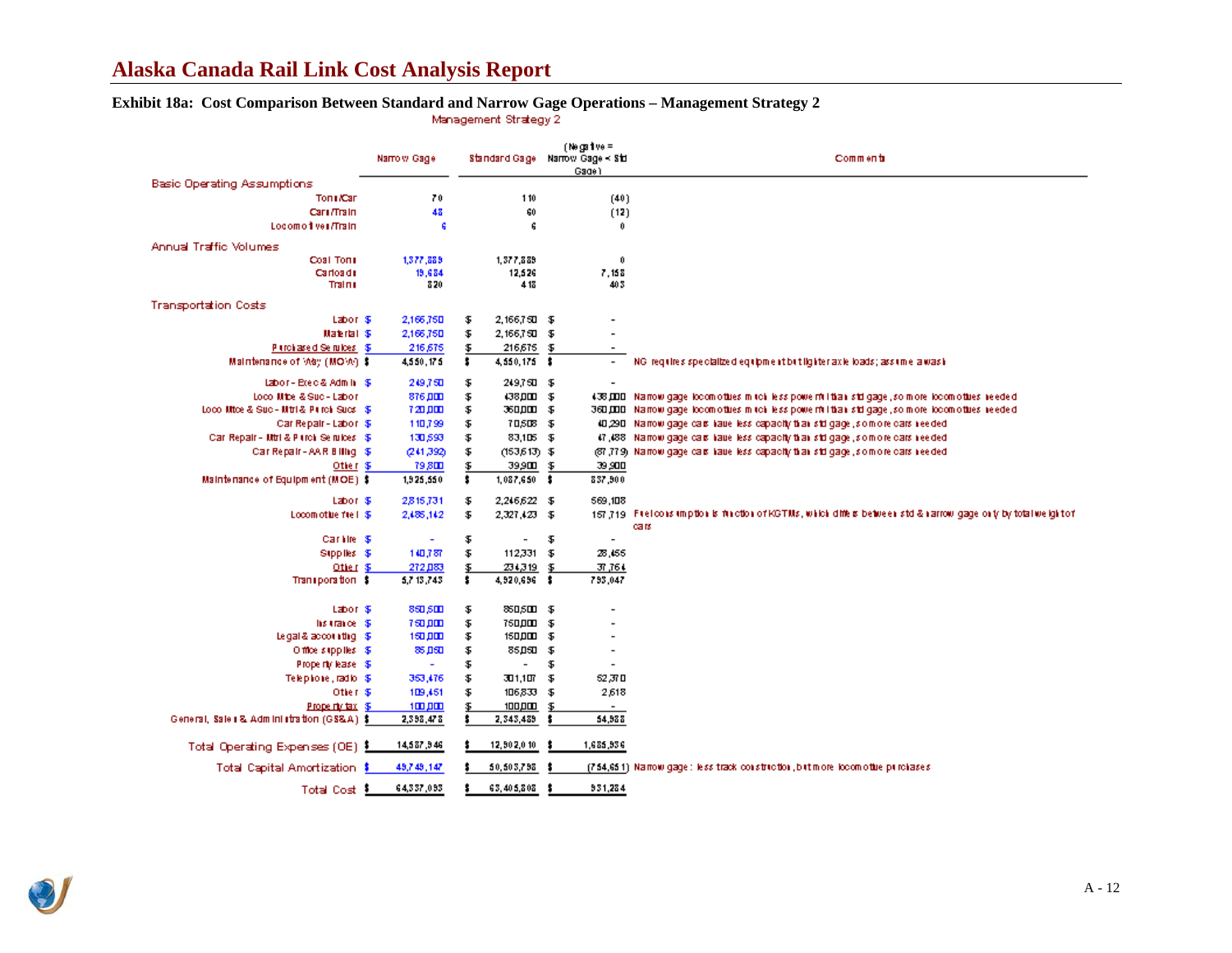### **Exhibit 19b: Cost Comparison Between Standard and Narrow Gage Operations – Management Strategy 2 (cont)**

|                                      | Narrow Gage |             |    | Standard Gage  |  | (Negative =<br>Narrow Gage < Std<br>Gade 1 | Comments                                                                                            |
|--------------------------------------|-------------|-------------|----|----------------|--|--------------------------------------------|-----------------------------------------------------------------------------------------------------|
| Track Construction \$                |             | 403.000.000 | Ŧ. | 446,750,000 \$ |  |                                            | (43,750,000) Skagway-Careross, reliablication gage cleaper than rebuild to std gage                 |
| Locom otive Purchases \$             |             | $459$ m nm  | Ŧ. | 9,0000003      |  |                                            | 36 gm mg Special purpose na mow gage locom othes less powerful than siti gage, so need more of them |
| Costs Per Unit                       |             |             |    |                |  |                                            |                                                                                                     |
| OE \$7Revenue Load                   |             | 741         | \$ | 1,030 \$       |  | (239)                                      |                                                                                                     |
| Total \$7Revenue Load                |             | 3,268       | Ŧ  | 5Д62 \$        |  | (1,793)                                    |                                                                                                     |
| OE\$/Reiveriue Car-Mille \$          |             | 4.31        | Ŧ  | 5.99           |  | (\$1.58)                                   |                                                                                                     |
| Total \$7Re venue Car-Mile \$        |             | 1900        | Ŧ. | 29.43          |  | (\$10.43)                                  |                                                                                                     |
| OE \$/Revenue To n-Mile \$           |             | 0.06        | \$ | 0 D5           |  | \$0.01                                     |                                                                                                     |
| Total Cost \$/Revenue Ton-Mile \$    |             | 0.27        | Ŧ  | 0.27           |  | \$0.00                                     |                                                                                                     |
| OE\$/Ton \$                          |             | 10.59       | Ŧ  | 9.36           |  | \$1.22                                     |                                                                                                     |
| Total Cost \$7Ton \$                 |             | 46.69       | Ŧ  | 46.02          |  | \$0.68                                     |                                                                                                     |
| Employee Countby Department          |             |             |    |                |  |                                            |                                                                                                     |
| <b>MOM</b>                           |             | 35          |    | 36             |  | О                                          |                                                                                                     |
| <b>MOE</b>                           |             | 17          |    | 10             |  | 7                                          |                                                                                                     |
| Tiansportation                       |             | 33          |    | 27             |  | 6                                          |                                                                                                     |
| <b>SG&amp;A</b>                      |             | 10          |    | <u>10</u>      |  | ₫                                          |                                                                                                     |
| Total Employees                      |             | 95          |    | 82             |  | 13                                         |                                                                                                     |
| Payroll & Pringer by Department      |             |             |    |                |  |                                            |                                                                                                     |
| $MOM = 3$                            |             | 2,166,750   | Ŧ  | 2,166,750      |  | \$U                                        |                                                                                                     |
| MOE \$                               |             | 1,236,549   | Ŧ  | 758.258        |  | \$478,290                                  |                                                                                                     |
| Transportation \$                    |             | 2,815,731   | \$ | 2,246,622      |  | \$569,108                                  |                                                                                                     |
| SG&A \$                              |             | 850, SCD    | F  | 85D,500 \$     |  | $\overline{\phantom{a}}$                   |                                                                                                     |
| To tall Payroll, Pringe and Tases \$ |             | 7,069,530   |    | $6,022,131$ \$ |  | 1,047,399                                  |                                                                                                     |



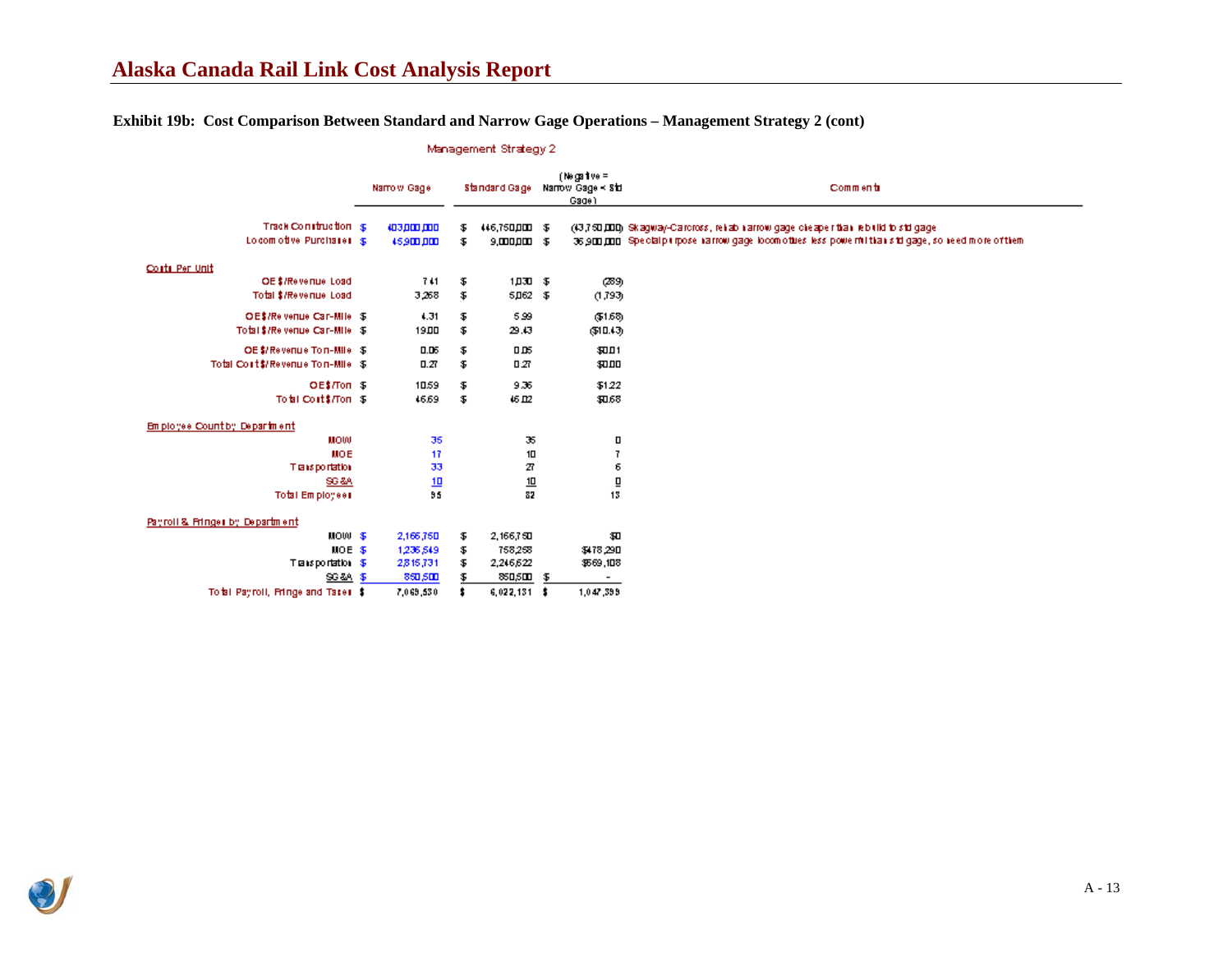## **Alaska Canada Rail Link Cost Analysis Report**

# **Exhibit 20a: Cost Comparison Between Standard and Narrow Gage Operations – Management Strategy 3**

|                                              | Narrow Gage   |    |                          |     | (Nega 1ve =<br>Standard Gage Narrow Gage < Std<br>Gage ) | Commenta                                                                                                                 |
|----------------------------------------------|---------------|----|--------------------------|-----|----------------------------------------------------------|--------------------------------------------------------------------------------------------------------------------------|
| <b>Basic Operating Assumptions</b>           |               |    |                          |     |                                                          |                                                                                                                          |
| Ton ( /Can                                   | 70            |    | 110                      |     | (40)                                                     |                                                                                                                          |
| Carl /Train                                  | 48            |    | 75                       |     | (27)                                                     |                                                                                                                          |
| Locomo i ves/Train                           | G             |    | 5                        |     | $\mathbf{1}$                                             |                                                                                                                          |
|                                              |               |    |                          |     |                                                          |                                                                                                                          |
| <b>Annual Traffic Volumes</b>                |               |    |                          |     |                                                          |                                                                                                                          |
| Coal Tons                                    | 1,377,889     |    | 1,377,889                |     | 0                                                        |                                                                                                                          |
| Carloads<br>Train L                          | 19,684<br>820 |    | 12,526<br>334            |     | 7,158<br>486                                             |                                                                                                                          |
|                                              |               |    |                          |     |                                                          |                                                                                                                          |
| <b>Transportation Costs</b>                  |               |    |                          |     |                                                          |                                                                                                                          |
| Labor \$                                     | 2,166,750     | \$ | 2,166,7500               | \$  | $\overline{\phantom{a}}$                                 |                                                                                                                          |
| Material \$                                  | 2,166,750     | \$ | 2,166,7500               | \$  |                                                          |                                                                                                                          |
| Pirchased Senatoes \$                        | 216,675       | \$ | 216,675                  | \$  |                                                          |                                                                                                                          |
| Maintenance of May (MOW) \$                  | 4,550,175     | \$ | 4,550,175 \$             |     | $\overline{\phantom{a}}$                                 | NG requires specialized equipment but lighter axie loads; assume a wash                                                  |
| Labor - Exec& Admin \$F                      | 249,750       | \$ | 249,750                  | \$⊺ |                                                          |                                                                                                                          |
| Loco Mite & Suc - Labor                      | 1,087,200     | \$ | 362,400 \$               |     |                                                          | 7.24,300 Na mow gage locom of these much less power militianistic gage , so more locom of thesine eded                   |
| Loco Mitce & Suc - Mitri & Purch Succ. \$    | $900 \mu m$   | \$ | 300,000                  | \$⊺ |                                                          | 6000,000. Na mow gage locom o thes mitcliks spower militianistic gage , so more locom o thesineeded.                     |
| Car Repair - Labor \$                        | 123,171       | \$ | 78,381 \$                |     |                                                          | 44,789 Narrow gage cas have less capacity than std gage , so more cars needed                                            |
| Car Repair - Mtri & Pierch Senalces \$       | 145,042       | \$ | 92,299 \$                |     |                                                          | 52,743 Na mow gage cals have less capacity than std gage , so more cars needed                                           |
| Car Repair - AAR Billing \$                  | 268,213       | \$ | (170,681) \$             |     |                                                          | (97,532). Na now gage cals have less capacity than std gage , so more cars needed.                                       |
| Other \$                                     | 99,360        | \$ | 33,120                   | \$  | 66,240                                                   |                                                                                                                          |
| Maintenance of Equipment (MOE) \$            | 2,336,310     | \$ | 945,270 \$               |     | 1,391,040                                                |                                                                                                                          |
|                                              |               |    |                          |     |                                                          |                                                                                                                          |
| Labor \$                                     | 3,005,434     | \$ | 2,056,920 \$             |     | 948,514                                                  |                                                                                                                          |
| Locomothe fiel \$                            | 2,786,257     | \$ | 2,608,491 \$             |     |                                                          | 176,766 Ftelco astrophola is function of KGTMs, which differs between std & narrow gage only by to fallweight of<br>cars |
| Carille \$                                   |               | \$ | $\overline{a}$           | \$  | $\blacksquare$                                           |                                                                                                                          |
| Supplies \$                                  | 150,272       | \$ | 102.846                  | \$  | 47,426                                                   |                                                                                                                          |
| Other \$                                     | 297 日48       | ₤  | $238,113$ \$             |     | 58 GJ S                                                  |                                                                                                                          |
| Transporation \$                             | 6,238,011     | \$ | 5,006,670 \$             |     | 1,231,341                                                |                                                                                                                          |
|                                              |               |    |                          |     |                                                          |                                                                                                                          |
| Labor \$                                     | 850, SID      | \$ | 850.500 \$               |     | $\overline{\phantom{0}}$                                 |                                                                                                                          |
| list trained \$                              | 750.000       | \$ | 750.000                  | \$  |                                                          |                                                                                                                          |
| Legal & accounting \$1                       | 150 加工        | \$ | 150.DOO                  | \$  |                                                          |                                                                                                                          |
| Office supplies \$                           | 86 DSD        | \$ | 85.DSD                   | \$  | $\overline{\phantom{a}}$                                 |                                                                                                                          |
| Property lease \$                            |               | \$ | $\overline{\phantom{0}}$ | \$  |                                                          |                                                                                                                          |
| Telephone, radio \$                          | 374,140       | \$ | 288,236                  | \$  | 85,905                                                   |                                                                                                                          |
| Other \$                                     | 110,485       | \$ | 106,189                  | \$  | 4,295                                                    |                                                                                                                          |
| Property tax \$                              | 100 DM        | \$ | 100,000                  | \$  | $\sim$                                                   |                                                                                                                          |
| General, Sale i & Adm ini stration (GS&A) \$ | 2,420,175     |    | 2,329,974                |     | 90,200                                                   |                                                                                                                          |
|                                              |               |    |                          |     |                                                          |                                                                                                                          |
| Total Operating Expenses (OE) 5              | 15,544,670    |    | 12,832,089               |     | 2,7 12,58 1                                              |                                                                                                                          |
| <b>Total Capital Amortization \$</b>         | 74,301,066    |    | 73,717,936               |     |                                                          | 583,129 Na mow gage: less track construction, but more locom o the purchases                                             |
| Total Cost 1                                 | 89,845,736    |    | 86,550,026               |     | 3,295,711                                                |                                                                                                                          |

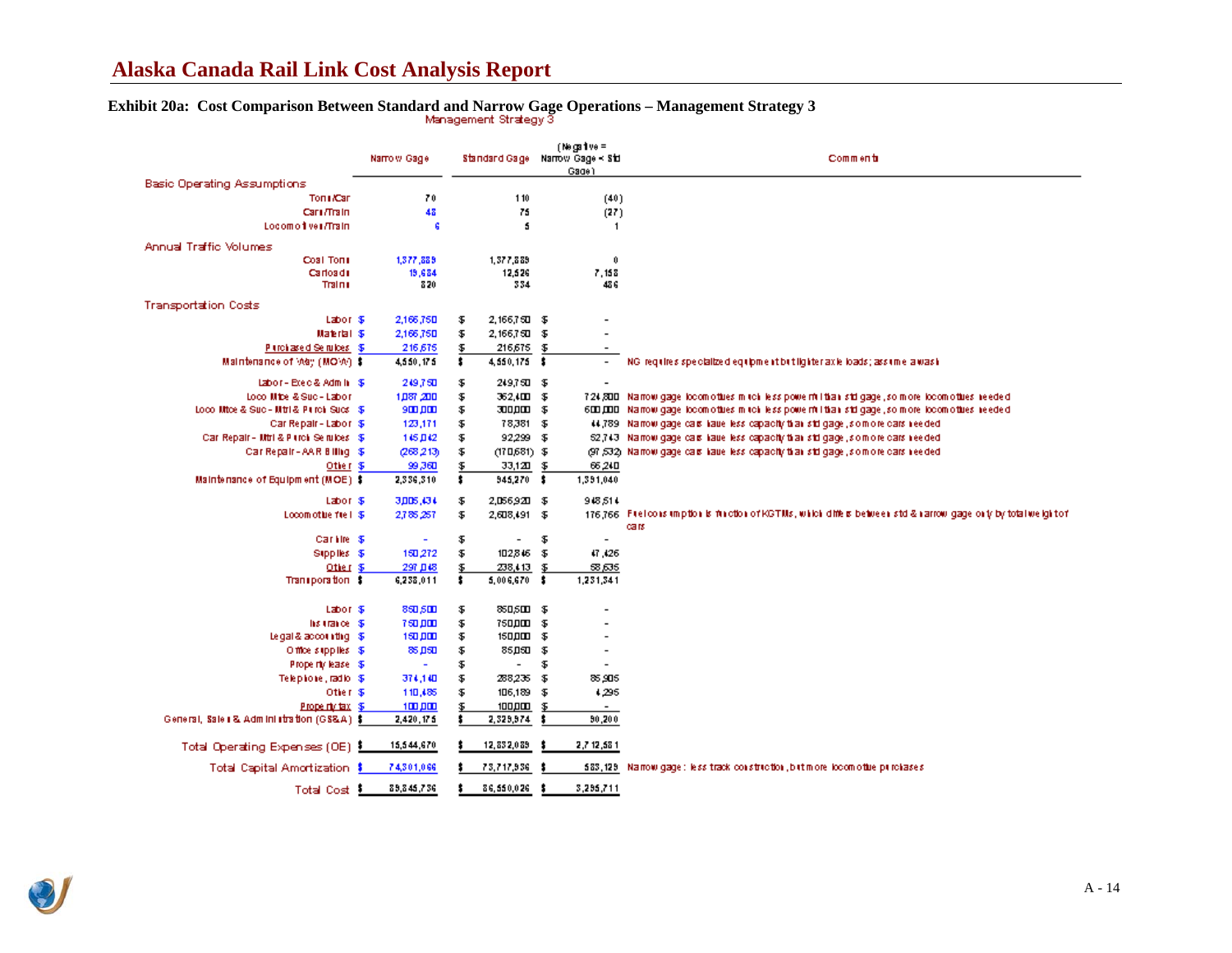#### **Exhibit 21b: Cost Comparison Between Standard and Narrow Gage Operations – Management Strategy 3 (cont)**Management Strategy3

|                                    | Narrow Gage |             | Standard Gage |                  | $(Ngatw =$<br>Narrow Gage ≺ Std<br>Gage) | Comments                                                                                             |  |  |  |  |
|------------------------------------|-------------|-------------|---------------|------------------|------------------------------------------|------------------------------------------------------------------------------------------------------|--|--|--|--|
| Track Construction \$              |             | 403.000.000 | F             | 446,750,000 \$   |                                          | (13,750,000) Skagway-Caroross, reliablicarrow gage cleaper than rebuild to std gage                  |  |  |  |  |
| Locom otive Purchases \$           |             | 59.400 DDD  | £.            | $12,000,000 = 3$ |                                          | 47,400,000 Special purpose sarrow gage locom othes less powerful than std gage, so need more of them |  |  |  |  |
| Costs Per Unit                     |             |             |               |                  |                                          |                                                                                                      |  |  |  |  |
| OE \$7Revenue Load                 |             | 790         | \$            | $1,024$ \$       | മ്പ്ര                                    |                                                                                                      |  |  |  |  |
| Total \$/Revenue Load              |             | 4,564       | \$            | 6,909 \$         | 2,315)                                   |                                                                                                      |  |  |  |  |
| OE\$/Relenue Can-Mille S           |             | 4.59        | \$            | 5.96             | (\$1.36)                                 |                                                                                                      |  |  |  |  |
| Total \$7Re wings Car-Mile \$      |             | 26.54       | \$            | 40.17            | (\$13.63).                               |                                                                                                      |  |  |  |  |
| OE \$/Relveriue Tori-Mille \$      |             | 0.07        | \$            | 0.05             | \$0.01                                   |                                                                                                      |  |  |  |  |
| Total Cout \$/Revenue Ton-Mille \$ |             | 0.38        | \$            | 0.37             | \$0.01                                   |                                                                                                      |  |  |  |  |
| OE\$/Ton \$                        |             | 11.28       | \$            | 9.31             | \$1.97                                   |                                                                                                      |  |  |  |  |
| Total Cost \$7Ton \$               |             | 65.21       | \$            | 62.81            | \$2.39                                   |                                                                                                      |  |  |  |  |
| Employee Countby, Department       |             |             |               |                  |                                          |                                                                                                      |  |  |  |  |
| <b>MOM</b>                         |             | 35          |               | 36               | п                                        |                                                                                                      |  |  |  |  |
| MOE                                |             | 20          |               | 9                | 11                                       |                                                                                                      |  |  |  |  |
| <b>Transportatba</b>               |             | 35          |               | 25               | 10                                       |                                                                                                      |  |  |  |  |
| <b>SG &amp;A</b>                   |             | 10          |               | $\frac{10}{79}$  | ō                                        |                                                                                                      |  |  |  |  |
| <b>Total Employees</b>             |             | 100         |               |                  | 21                                       |                                                                                                      |  |  |  |  |
| Payroll & Fringer by Department    |             |             |               |                  |                                          | ん                                                                                                    |  |  |  |  |
| $MOM$ \$                           |             | 2,166,750   | Ŧ.            | 2,166,750        | \$0                                      |                                                                                                      |  |  |  |  |
| MOE \$                             |             | 1,460,121   | \$            | 690,531          | \$769,539                                |                                                                                                      |  |  |  |  |
| Transportatbe \$                   |             | 3,006,434   | \$            | 2,066,920        | 39948,514                                |                                                                                                      |  |  |  |  |
| SG&A \$                            |             | 850,500     | £.            | ை தடம் <b>ச</b>  |                                          |                                                                                                      |  |  |  |  |
| Total Payroll, Pringe and Taxes \$ |             | 7,482,805   |               | 5,764,701 \$     | 1,7 18, 10 3                             |                                                                                                      |  |  |  |  |